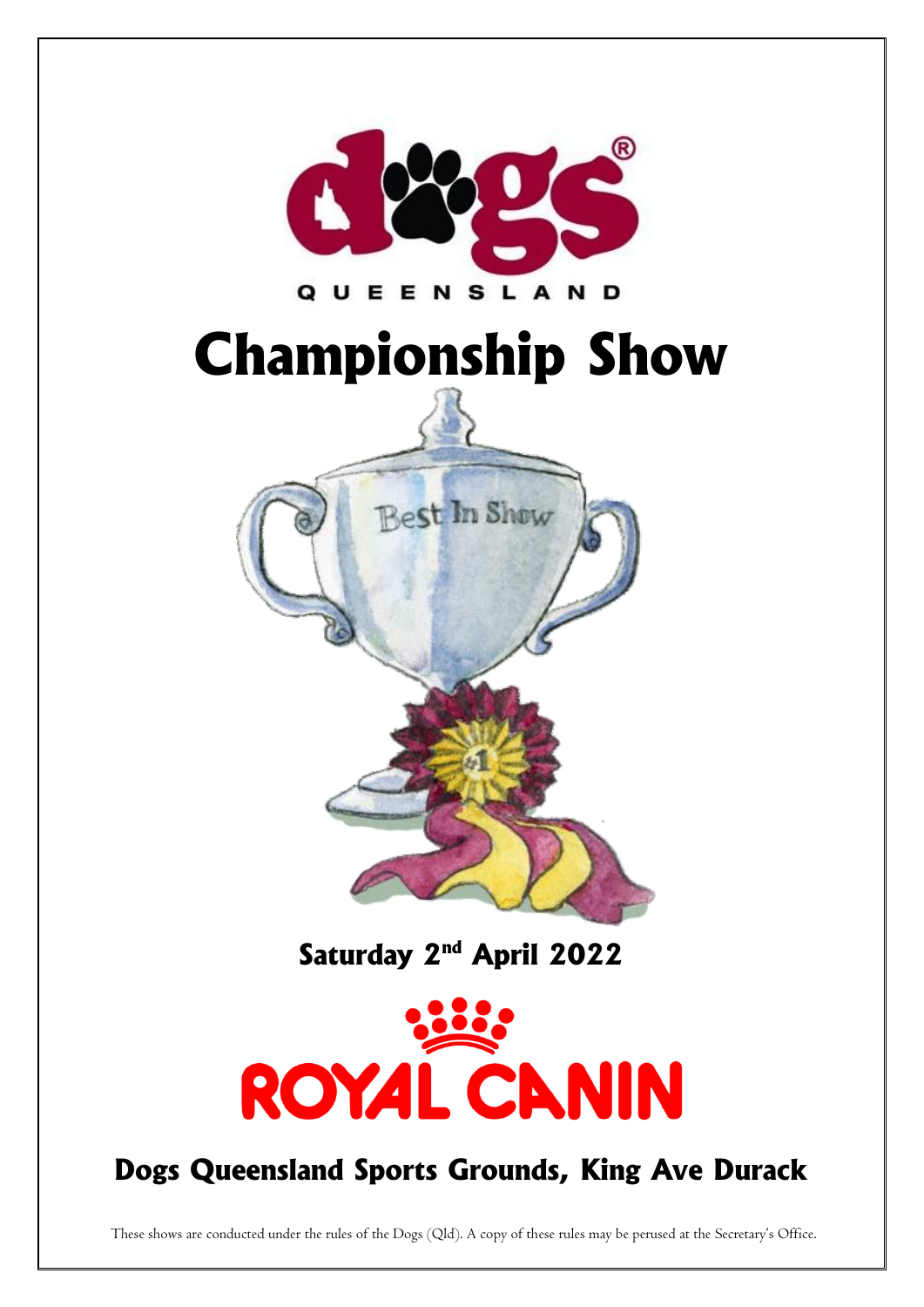

**SHOW START TIME 5:30 PM** 

# Judges & Judging order:

| Mrs A Bowe (NSW)  |  |
|-------------------|--|
| Mrs N Abela (NSW) |  |

# **Stewards**

G Kerr R Fry W Pleydel-Fry A Harwood M Eslick D Duckworth J Mitchell

Writers **B** Dowse M Gordon I Lines S Aylett M Alderton **Langton** B O'Hara

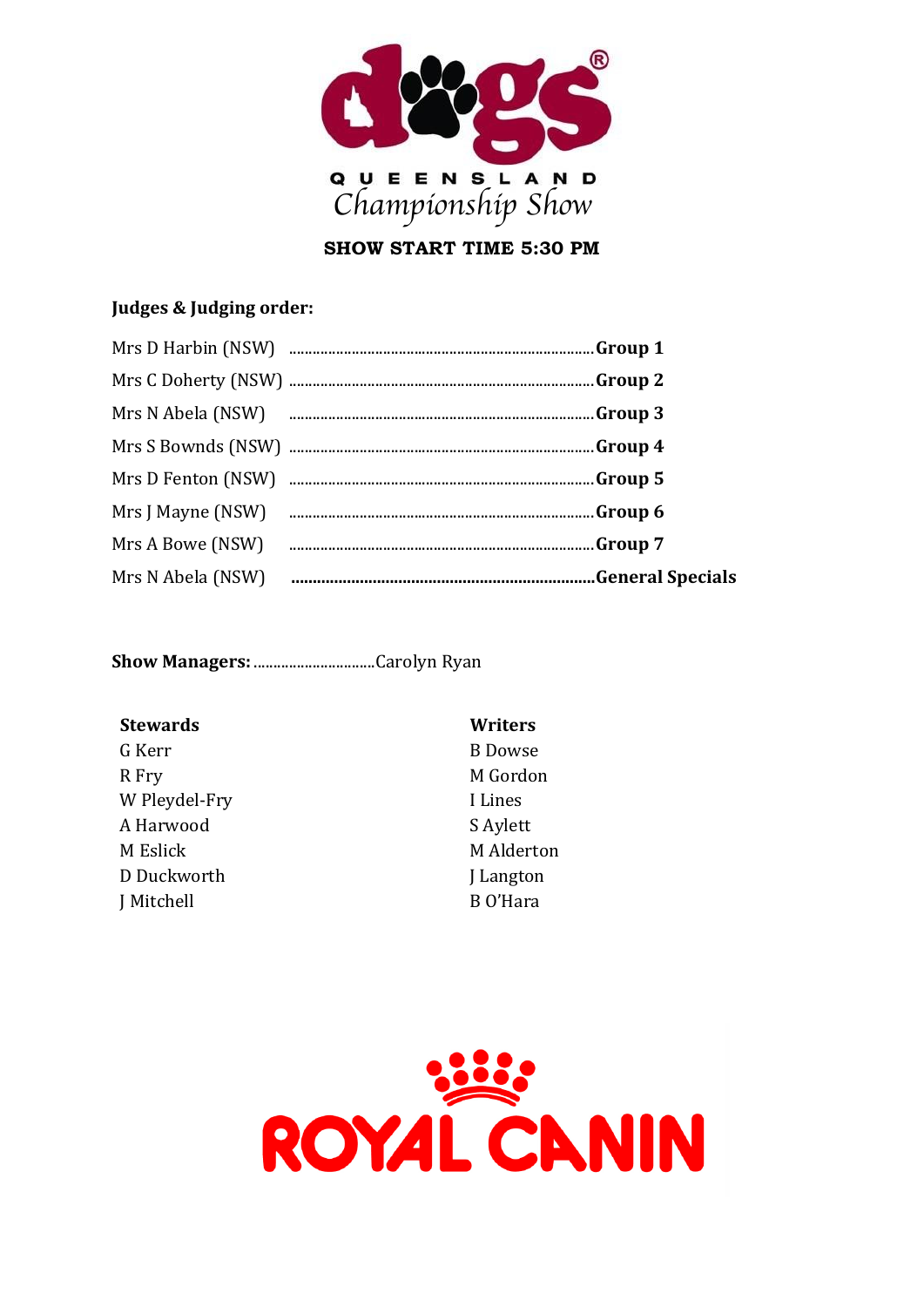|                                   | <b>Group 1 - Toy Group</b>                                                                                                                                                     | 15                 |
|-----------------------------------|--------------------------------------------------------------------------------------------------------------------------------------------------------------------------------|--------------------|
|                                   | Mrs Deborah Harbin (NSW)                                                                                                                                                       |                    |
| <b>Start Time:</b>                |                                                                                                                                                                                | 16                 |
|                                   | <b>Australian Silky Terrier</b>                                                                                                                                                |                    |
|                                   | <b>Class 2 - Minor Puppy Dog</b>                                                                                                                                               | 17                 |
| $\overline{\mathbf{1}}$<br>Absent | Japatina Kennels: JAPATINA AINT GOT TIME FOR DAT<br>7100049622 12 07 2021: Grand Ch C.I.B Karlyermai Aint<br>Wizlin Dixi - Ch Japatina In It To Win It                         | 18                 |
|                                   | Class 5 - Intermediate Dog                                                                                                                                                     |                    |
| 2<br>1st*                         | Mr B Burrows Mrs D Jacques: CH KARLYERMAI DONT<br>MEAN MAYBE 6100122506 08-04-2020: Karlyermai Dazzle<br>N Dammit - Karlyernai Aint Seen Nutin Yet                             | Class<br>19        |
| Ch                                | 2<br>$6$ Res<br>Pts                                                                                                                                                            | 20                 |
|                                   | Class 4a - Junior Bitch                                                                                                                                                        |                    |
| 3<br>$1st^*$                      | Karlyermai Kennls: KARLYERMAI KLAZZ ACT 6100127764<br>16-01-2021: Grd Ch/C.I.B. Karlyermai Aint Wizlin Dixi -<br>Karlyermai Dunit Wid Klass                                    | Class<br>21        |
| Сh                                | $\overline{\mathbf{3}}$<br>6<br><b>Pts</b>                                                                                                                                     |                    |
| BOB                               | 2 Dog Pts 7 R/Up 3 Bitch                                                                                                                                                       | 22                 |
|                                   | Class 18a - Neuter Bitch                                                                                                                                                       |                    |
| 4                                 | Mrs. AC Glass: GRAND CH. NEUT CH. DAZZLNSILK CHAOS<br><b>IN MOTION 4100243216 25 05 2014: Ch. Chanwarra Blue</b>                                                               |                    |
| Absent                            | Force - Brunkerville Valley Of Jewels                                                                                                                                          | <b>Class</b><br>23 |
| <b>BNOB</b>                       | R/Up-Res<br>Pts                                                                                                                                                                |                    |
|                                   |                                                                                                                                                                                |                    |
|                                   | <b>Cavalier King Charles Spaniel</b><br><u> Class 1 - Baby Puppy Dog</u>                                                                                                       | 24                 |
| 5                                 | Ms. Vicki Wyness & Mrs Dianne Wyness: ORONSAY ONE                                                                                                                              |                    |
| 1st                               | TOO MANY 4100364237 11-10-2021: Ch Matmor Pomp<br>And Ceremony Ai - Oronsay Sweet Child O Mine                                                                                 | 25                 |
|                                   | Class 4 - Junior Dog                                                                                                                                                           |                    |
| 6                                 | B.Gordon: DAVENTRI SECRET AMBITION 3100421828 28-                                                                                                                              | <u>Class</u>       |
| 2nd                               | 12-2020: Daventri Secret Whispers - Ch. Daventri Ice<br>Dancer                                                                                                                 | 26                 |
| $\overline{7}$<br>1st*            | Mrs J Ireland: CUDYNCAE NOBODYS FOOL 4100352495 01-<br>03-2021: Ch Coloora Scotch N Soda - Ch Dapsen Theres No<br>Foolin Me                                                    | 27                 |
|                                   | Class 5 - Intermediate Dog                                                                                                                                                     |                    |
| 8<br>2nd                          | Mrs A J Kleinitz: BLACKTREE BLUE BY YOU 3100415911 31-<br>08-2020: Blacktree Tangled Up In Blue - Blacktree Spirit Of<br>Ireland                                               | Class<br>28        |
| 9<br>1st*                         | Ms Donna Dickson: CH SWINABIE WHEN RUMOURS RUN<br>RIOT 4100329507 01-11-2019: Ch Bowalier Got The Magic<br>In Me - Ch Morganlea Violets In Spring                              | Ch                 |
|                                   | <b>Class 10 - Australian Bred Dog</b>                                                                                                                                          | <b>BOE</b>         |
| 10<br>1st                         | Ms. Carol Yates: BLACKTREE THE GAMBLER 3100404856<br>08-01-2020: Blacktree Whiskey Jack (Ai) - Blacktree Scene<br>Steela                                                       | <b>Class</b>       |
|                                   | Class 11 - Open Dog                                                                                                                                                            | 29                 |
| 11<br>2nd                         | K Feldman: ELFKING SOME LIKE IT HOT AT EDENRIDGE<br>2100496501 19-03-2018: Edenridge Blaze Of Glory - Elfking<br>Peek A Boo                                                    | <u>Class</u>       |
| 12<br>$1st^*$                     | G&J Wilshier, M Morse & W Henderson: MATMOR POMP<br>AND CEREMONY (AI) 3100398482 29-08-2019: Am Ch Uk<br>Ch Harana Errol Brown (Jw) (Imp Uk) - Sup Ch Matmor<br>Secret Society | 30<br>Ch           |
| Ch                                | 12<br>7<br>12<br>Pts<br>Res                                                                                                                                                    | Class              |
|                                   | Class 1a - Baby Puppy Bitch                                                                                                                                                    | 31                 |
| 13                                | Miss K Feldman: KAMONTRY REBEL REBEL ONCEALADY<br>4100363889 17-11-2021: Edenridge The Outlander -<br>Edenridge My Lucky Star At Kamontry                                      | <b>Class</b>       |

14 Ms. Vicki Wyness & Mrs Dianne Wyness: **ORONSAY COVER ME IN SUNSHINE** 4100364235 11-10-2021: Ch Matmor **1st\*** ME IN SUNSHINE 4100364235 11-10-2021: Ch Matmorship Pomp And Ceremony Ai - Oronsay Sweet Child O Mine

| 2nd           | <b>BEAUTIFUL TRAUMA 4100364236 11-10-2021: Ch Matmor</b><br>Pomp And Ceremony Ai - Oronsay Sweet Child O Mine                                   |
|---------------|-------------------------------------------------------------------------------------------------------------------------------------------------|
| 16            | Ms. Carol Yates: KAHLEYVALE REBEL CODE 4100364497 26-                                                                                           |
| 3rd           | 11-2021: Ch Kahleyvale Morse Code - Ch Kahleyvale Rebel<br>Heart                                                                                |
| 17            | Ms. Kristy Purnell: KRISTICHINO MY SWEET MEDITIJIN<br>4100365126 29-11-2021: Blacktree Blue By You - Kristichino<br>Moonflower                  |
| 18            | Ms. Kristy Purnell: KRISTICHINO TRUE BLUE 4100365128<br>29-11-2021: Blacktree Blue By You - Kristichino Moonflower                              |
|               | Class 3a - Puppy Bitch                                                                                                                          |
| 19            | G & J Wilshier: CAVLAMOUR POMP AND PIZAZZ                                                                                                       |
| 1st*          | 4100353713 07-05-2021: Ch Matmor Pomp And Ceremony<br>(Ai) - Ch Matmor Shes Got A Way                                                           |
| 20<br>2nd     | Ms Donna Dickson: SWINABIE YOU HAD ME AT HELLO<br>4100358033 23-05-2021: Ch Westbury Hes The One - Ch<br>Morganlea Violets In Spring            |
|               | Class 4a - Junior Bitch                                                                                                                         |
| 21<br>1st     | Ms. Carol Yates: KAHLEYVALE CELTIC WHISPERS<br>4100351961 15-03-2021: Blacktree The Gambler -<br>Kahleyvale Melrose Place                       |
| 22<br>Absent  | Robert Crapp: KABOB VIE EN ROSE 4100356056 02-04-<br>2021: Bevanlee Ambition Ch Kabob Finding Vera                                              |
|               | Class 5a - Intermediate Bitch                                                                                                                   |
| 23            | M Morse and W Henderson: MATMOR LAST NIGHT OF THE<br>PROMS (AI) 3100398480 29-08-2019: Uk Ch Harana Errol                                       |
| 2nd           | Brown(Jw) (Imp Uk) - Supreme Ch Matmor Secret Society                                                                                           |
| 24            | E Cunningham: ATOMICUS IN A FLASH 4100174975 01-10-                                                                                             |
| 1st           | 2020: Ch Cavtown Conquistador - Atomicus Crescent Moon                                                                                          |
| 25<br>Absent  | R.J Crapp: KABOB RAINBOWS END(AI) 4100340940 08-08-<br>2020: Verheyen Dustin(Uk) - Belenveldt End Of The<br>Rainbow(Imp Uk)                     |
|               | Class 10a - Australian Bred Bitch                                                                                                               |
| 26<br>$1st^*$ | Ms Donna Dickson: CH SWINABIE MAGIC IN SPRINGTIME<br>4100329504 01-11-2019: Ch Bowalier Got The Magic In Me<br>- Ch Morganlea Violets In Spring |
| 27<br>2nd     | E Cunningham: ATOMICUS HARLEY QUINN 4100343995<br>01-10-2020: Ch Cavtown Conquistador - Atomicus Crescent<br>Moon                               |
|               | Class 11a - Open Bitch                                                                                                                          |
| 28            | J Ireland C Mibus L Flower: SWINABIE HERE WE COM AGN                                                                                            |
| 1st           | 4100337115 12-05-2020: Ch Bowalier Got The Magic In Me<br>- Ch Morganlea Violets In Spring                                                      |
| Ch            | 28<br>Pts 13<br>$Res$ 26                                                                                                                        |
| BOB           | $R/Up$ 12 Dog<br>20<br>7 Dog<br>Pts                                                                                                             |
|               | <b>Chihuahua (Long Coat)</b>                                                                                                                    |
|               | Class 4 - Junior Dog                                                                                                                            |
| 29            | Janelle Mannell: JAJA BARE CONFESSIONS 4100344758 06-                                                                                           |

15 Ms. Vicki Wyness & Mrs Dianne Wyness: **ORONSAY** 

11-2020: Kristy's Pride Bloody Sunday (Imp Ndl) - Adrahil **st 11-2020:** Kristy S Prin<br>Blazing Confessions

#### **Class 10 - Australian Bred Dog**

- 30 Mrs. Jennifer Watt: **CHAMPION WACHOWA 00 SEVEN** 4100339802 27-07-2020: Dazzles Some Buddy Special (
- 1<sup>\*</sup> 4100339802 27-07-2020: Dazzles Some<br>Usa) Gr Ch Wachowa Angelica Pickles
- Ch **30** Pts **7** Res **29**

### **Class 1a - Baby Puppy Bitch**

- 31 Mrs Jennifer Watt: **WACHOWA HANNAH FINN** 4100363430
- 23-11-2021: Dazzles Some Buddy Special ( Imp Usa) Ch Wachowa Gwen Stefani **1st\***

### **Class 2a - Minor Puppy Bitch**

32 J. M Mannell: **JAJA ESTOY STARGIRL** 4100362641 15-09-

2021: Aust. Cib.Ee.Ch.Ee.Jr Ch. Fin. Ch.Ltu. Ch. Ltu Jr Ch. Lux.Jr Ch Lva. Ch. Lva. Jr Ch. Nor. Ch. - Kristy's Pride Kate Jones (Imp Ndl) **1st\***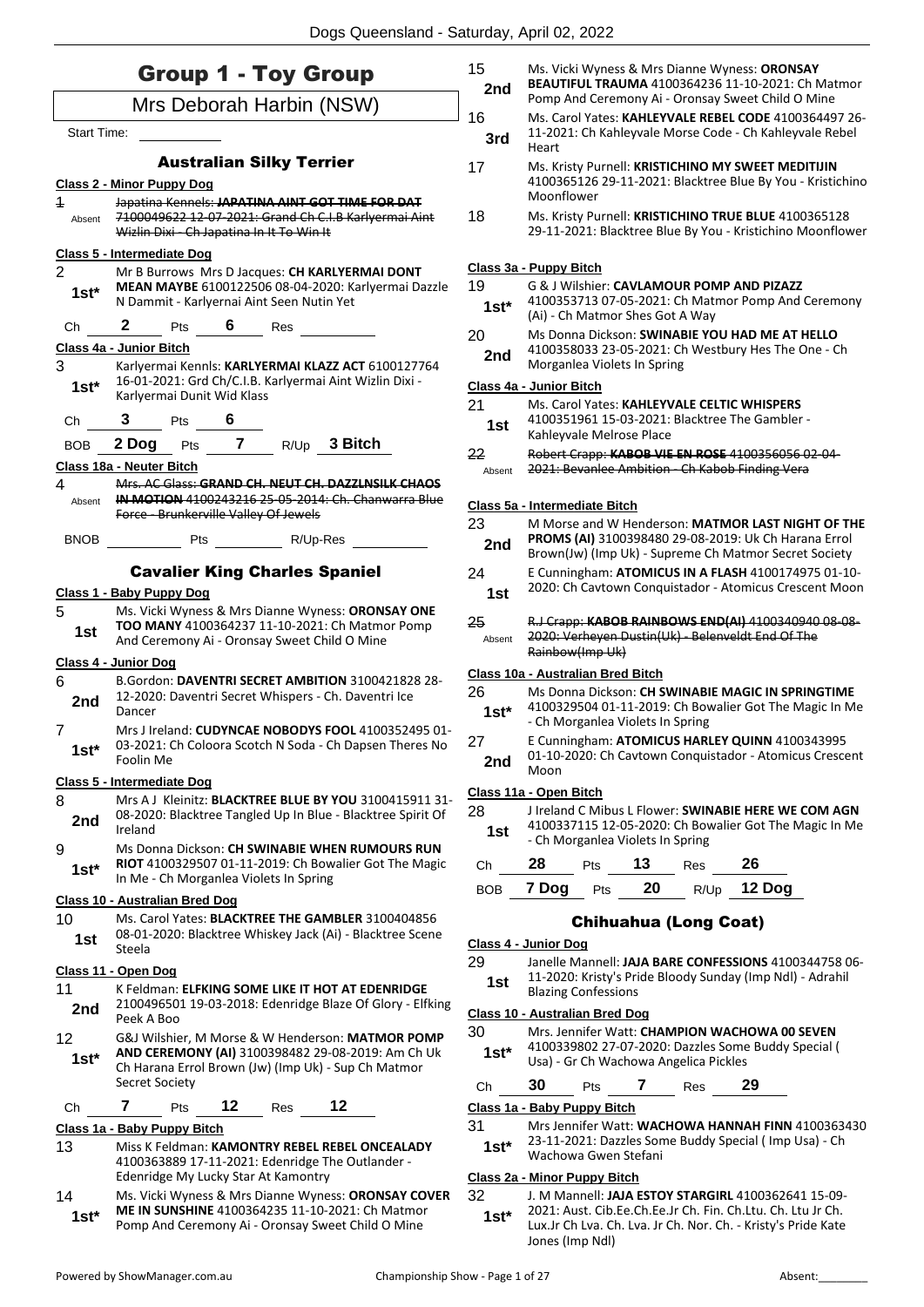### **Class 4a - Junior Bitch**

- 33 Mrs Jennifer Watt: **WACHOWA SORRISO DE MONA LISA** 4100352286 20-03-2021: Aust. Cib. Ee. Ch. Ee. Jr Ch. Fin.
	- Ch. Ltu. Ch. Ltu Jr Ch. Lux . Jr Ch Lva. Ch. Lva. Jr Ch. Nor. Ch Triangel Joy Un Sorriso ( Imp Estonia) - Gr Ch Wachowa Queen Of The Desert **1st\***

#### **Class 5a - Intermediate Bitch**

34 Mrs. Jennifer Watt: **CHAMPION WACHOWA EMILY JANE** 4100339801 27-07-2020: Dazzles Some Buddy Special ( **1st** 4100339801 27-07-2020: Dazzles Some<br>Usa) - Gr Ch Wachowa Angelica Pickles

| -- |  |  |
|----|--|--|
|    |  |  |

BOB **30 Dog** Pts **10** R/Up **32 Bitch**

### Chihuahua (Smooth Coat)

### **Class 1 - Baby Puppy Dog**

35 Mrs Jennifer Watt: **WACHOWA HUCKLEBERRY FINN** 4100363429 23-11-2021: Dazzles Some Buddy Special ( Imp Usa) - Ch Wachowa Gwen Stefani **1st\***

#### **Class 2 - Minor Puppy Dog**

| Mrs K Tilley & Miss T Sunman: VONCRONAN HE GOT GAME |
|-----------------------------------------------------|
| 5100128701 17-09-2021: Voncronan Diamond Desire At  |
|                                                     |
|                                                     |

#### **Class 3 - Puppy Dog**

37 Mrs Jennifer Watt: **WACHOWA WORKN FOR THE MAN** 4100352288 06-04-2021: Supreme Ch Wachowa Workn 1st\* 4100352288 06-04-2021: Suprem<br>Class Man - Wachowa Vera Wang

**Class 4 - Junior Dog**

38 Mrs J L Watt: **WACHOWA HARRY LEE** 4100345335 19-11- 2020: Dazzle Some Buddy Special (Imp Usa) - Wachowa Laura Ashley Absent

#### **Class 5 - Intermediate Dog**

39 Mrs Jennifer Watt: **AUST CHAMPION WACHOWA TOM SAWYER** 4100323463 20-06-2019: Supreme Ch Wachowa Workn Class Man - Ch Wachowa Gwen Stefani **1st\***

#### **Class 11 - Open Dog**

- 40 Mrs Jennifer Watt: **SUPREME CHAMPION WACHOWA MAN ON A MISSION** 4100246604 10-08-2014: Supreme Ch Wachowa Workn Class Man - Gr Ch Wachowa Modern Millie **1st**
- Ch **39** Pts **8** Res **40**

### **Class 2a - Minor Puppy Bitch**

41 Mrs Jennifer Watt: **WACHOWA SORRISO CHARLENE** 4100361258 17-09-2021: Aust. Cib. Ee. Ch. Ee. Jr Ch. Fin. Ch. Ltu. Ch. Ltu Jr Ch. Lux . Jr Ch Lva. Ch. Lva. Jr Ch. Nor. Ch Triangel Joy Un Sorriso ( Imp Estonia) - Wachowa Wonder Woman **1st\***

### **Class 3a - Puppy Bitch**

42 Mrs S Lee: **CHISANCHI CHIARA ROSE** 4100357529 11-06- 2021: Ch. Misty Meadows Eye On The Prize - Chisanchi Missi Rose Absent

### **Class 4a - Junior Bitch**

43 David Hopkins: **JAJA LADY OF ALPENA** 4100348519 25-01- 2021: Kristy's Pride Bloody Sunday (Imp Ndl) - Jaja Dakota **1st\***

### **Class 10a - Australian Bred Bitch**

- 44 Mrs Jennifer Watt: **CH WACHOWA JOSIE BROWN**
	- 4100314199 22-11-2018: Ch Peregrine Jp Stand (Imp Japan) - Wachowa Wonder Woman **1st\***

### **Class 11a - Open Bitch**

- 45 Mrs Jennifer Watt: **AUST CH WACHOWA ISABEL O'SHEA** 4100307485 17-06-2018: Supreme Champion Wachowa Workn Class Man - Grand Champion Wachowa Jp Geisha Girl **1st\***
- 46 Janelle Mannell: **JAJA LUNA LOVEGOOD** 4100345037 11- 11-2020: Ch. Misty Meadow's Eye On The Prize (Imp Ita) - **2nd** LI-2020: Ch. MISty<br>Ch. Jaja Inca Queen

| Ch | 45                                 | Pts | - 10 | Res |                  |
|----|------------------------------------|-----|------|-----|------------------|
|    | $_{\rm BOB}$ 45 Bitch $_{\rm Pts}$ |     |      |     | 13 $R/Up$ 39 Dog |

### Chinese Crested Dog

- **Class 2 - Minor Puppy Dog**
- 47 Di Gilbert: **SHERABILL NUDE BY NATURE** 4100361008 08- 09-2021: Ch Liliah Mocking Bird Time - Gr Ch Liliah Song For  $1$ **st** $*$ <sup> $09-ZUZ1$ </sup>

BOB-Ch **47 Dog** Pts **6**

### Griffon Bruxellois

#### **Class 10 - Australian Bred Dog**

48 Mr S Thomas: **NEVAFOLLO FELIX FELICIS** 2100517941 28- 03-2019: Sup. Ch Cricklewood Nigh Of Magic In Paris (Imp Nz) - Ch. Balliol Jinny Juniper Absent

Ch Pts

**Class 10a - Australian Bred Bitch**

- 49 E O'Halloran & L Hooper: **TIGGINDOR DIDI MARSHEREE** 4100351150 26-02-2021: Ch Raweke Bart - Ch Alwood Mystery **1st\***
- Ch **49** Pts **6**
- BOB **49 Bitch** Pts **6** R/Up

### Havanese

#### **Class 1 - Baby Puppy Dog**

- 50 Mrs M L Boole: **ANANDA CRASHN THE PARTY** 3100438275 04-10-2021: Ch Ananda Stary Knight - Ananda Like A **2nd**  $\frac{U4 - 10 - 20}{Diamond}$
- 51 Daryl and Susan Morris: **WINTERSPELL MASTER SPY** 4100362433 20-10-2021: Carnwath Ink Master - Winterspell Devil Wears Prada Absent
- 52 Daryl & Susan Morris: **AMRISH CHARIOTS OF FIRE**
- 7100049982 25-10-2021: Carnwath Uniquio Ch Amrish Avenging Angels **1st\***

### **Class 11 - Open Dog**

- 53 Mr. G. Neave & Mr D & Mrs D Scheiris & Ms P Lucas:
	- **AUST.CH., AM.GR.CH., CAN.CH. THAT'S MENDOTA'S JACK OF HEARTS (IMP.USA)** TS34779203 06-11-2016: **1st\***
		- Am.Gr.Chg. Mendota's Adorabull Greek Legend Am.Ch. Nirvana's Mystic Nutnmeg

### Ch **53** Pts **6**

### **Class 1a - Baby Puppy Bitch**

- 54 Daryl & Susan Morris: **WINTERSPELL DEVIL MADE ME DOIT** 4100362437 20-10-2021: Carnwath Ink Master -
	-
- 55 Mr and Mrs Cronshaw: **CH KARYME VELVET KISS**
- 2100553538 27-11-2020: Ci B Sup Ch Karyme Heartbeat At My Feeet - Edelpark Velvet Kisses **2nd**
- 56 Mr. G. Neave & Mr D & Mrs D Scheiris & Ms P Lucas: **THAATZ SYMPHONIC HARMONY** 4100348998 22-01-2021: Aust.Sup.Ch., Am.Gr.Chg., Can.Gr.Ch. That's Sun Ray At **1st\***
	- Pilosus (Imp.Usa) Am.Gr.Ch. Evertop That's Purely Intentional (Imp.Usa)

### **Class 5a - Intermediate Bitch**

| 57     | Daryl & Susan Morris: WINTERSPELL DEVIL IN DISGUISE |
|--------|-----------------------------------------------------|
| $1st*$ | 4200335988 07-05-2020: Am Ch Am Gr Ch Gd Ch That'S  |

Sun Ray At Pilosus (Imp Usa) - Carnwath Painted Angel Ch **57** Pts **8** Res **56**

| --- |                |  | ------- |               |  |
|-----|----------------|--|---------|---------------|--|
|     | BOB 53 Dog Pts |  |         | R/Up 57 Bitch |  |

### Italian Greyhound

### **Class 1 - Baby Puppy Dog**

58 Sheree Richards: **OAKWAY TICKET TO RIDE** 41003633024 19-10-2021: Rhondies Ticket To Downunder(Imp Usa) - Ch **1st** 19-10-2021: Rhondies TR<br>Oakway Dreams Of Love

**Class 4a - Junior Bitch**

Winterspell Devil Wears Prada **1st**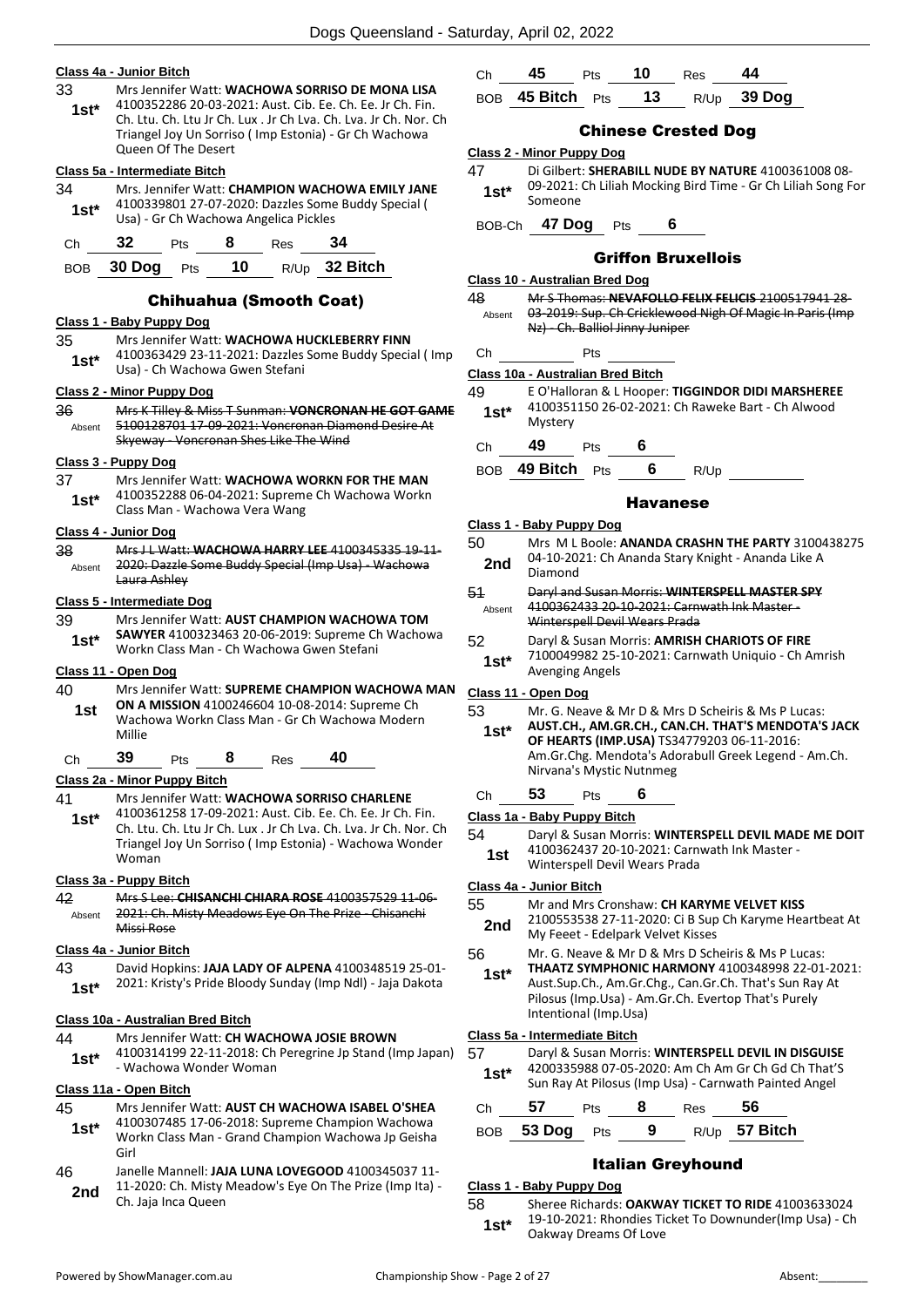### **Class 4 - Junior Dog**

| 59 | Sheree Richards: CH.SHERABILL WALK OF FAME                                     |
|----|--------------------------------------------------------------------------------|
|    | $11002102002011$ $11020000000$ $1.6$ $2.5$ $1.0$ $1.0$ $1.0$ $1.0$ $1.0$ $1.0$ |

4100346366 30-11-2020: Sup Ch Oakway Reign Ov Fame - **1st** <sup>4100346366 30-11-2020: Sup<br>Ch Oakway Dreams Of Karma</sup>

### **Class 10 - Australian Bred Dog**

60 Ms B McAlpine: **KOATIPONI DUST N BONES** 2100550624 07-10-2020: Am.Ch Maplewood'S Ya Wanna Make A Bet ( **1st** UP-10-2020. Ann.Ch Maplewood 5 Ta<br>Imp Usa) - Ch Koatiponi Bonita Catari

### Ch **60** Pts **7** Res **59**

### **Class 1a - Baby Puppy Bitch**

61 Ms B McAlpine: **PICCINO VERO AMORE** 2100578356 21-10- 2021: Gr Ch Piccino Vicar Of Dibley - Ch Koatiponi Summer **2nd** <u><sup>2021</sub></u></u></sup> 62 S.Richards: **TUNAMARA GLORY BOUND** 5100128888 18-11- 2021: Am Ch.Aust Sup Ch Alura Willy Wonka To Oz(Imp **1st** 2021: Am Ch.Aust Sup Ch Alura W<br>Usa) - Ch Oakway Reign Ov Glory

### **Class 3a - Puppy Bitch**

63 Ms B McAlpine: **KOATIPONI WITCHCRAFT** 2100565486 15- 05-2021: Am Ch Maplewood's Ya Wanna Make A Bet (Imp Usa) - Ch Koatiponi Bonita Catari Absent

#### **Class 4a - Junior Bitch**

64 Ms B McAlpine: **KOATIPONI SWEET CHILD O MINE** 2100550626 07-10-2020: Am.Ch Maplewood'S Ya Wanna Make A Bet - Ch Koatiponi Bonita Catari **1st**

#### **Class 5a - Intermediate Bitch**

- 65 Ms B McAlpine: **CH KOATIPONI SUMMER CATCH**
	- 2100532398 10-12-2019: Piccino Flag Of Honour Ch Tunamara Delta **1st\***

#### **Class 10a - Australian Bred Bitch**

66 Ms. Alicia Keast: **CH MERIKAEZ FORTUNE TELLER** 4100312874 19-10-2018: Merikaez Elegant Eli - Ch Merikaez Amazing Grace **1st**

#### **Class 11a - Open Bitch**

67 S.Richards: **CH OAKWAY DREAMS OF KARMA** 4100295591 16-08-2017: Sup Ch.Oakway Jubilation - Aust Ch.Oakway 1st<sup>\*</sup> <sup>1b-08-2017</sup>

| Ch | 65 | Pts | 9 | <b>Res</b> | 67 |
|----|----|-----|---|------------|----|
|    |    |     |   |            |    |

BOB **60 Dog** Pts **11** R/Up **65 Bitch**

### **Class 18a - Neuter Bitch**

68 Mrs.E.Colbert: **NEUT.CH.SUP CH DELCO WATER LILY** 4100227275 25-04-2013: Sup Ch Delco Wait For It ( E T ) - 1st\* 4100227275 25-04-2013: Sup Cn Dividend<br>Neut Ch Gr Ch Delco Dress In Black

BNOB **68 Bitch** Pts **6** R/Up-Res

#### Japanese Chin

### **Class 2a - Minor Puppy Bitch**

69 Jessica Kohlman: **TENKEIKO TATSUO HANA** 4100365277 12-08-2021: Ch Pondaroza Red Arrow - Furperson Gracie **1st\***

| BOB-Ch 69 Bitch Pts |  |  | R/Up-Res |
|---------------------|--|--|----------|
|---------------------|--|--|----------|

### **Class 18 - Neuter Dog**

70 Mr A Ness: **NEUTER CH AUST CH PONDAROZA DESERT STORM** 2100446252 23-01-2016: Gr Ch Pondaroza Ichiban Iku - C.I.B Gr Ch Pondaroza Besuto Himtsu Ni **1st\***

BNOB **70 Dog** Pts **6** R/Up-Res

### Lowchen

### **Class 3 - Puppy Dog**

- 71 Ms FEL Darling: **PACEAWAY KEEP ROARIN** 4100357747 12- 06-2021: Paceaway Keep Your Sox On - Triscadec Angel In
- 1st<sup>\*</sup> U<sub>D-ZUZ1</sub>:<br>The Roar

### **Class 5 - Intermediate Dog**

72 T Ellem & D Freese: **CH BEAUQUETE ON POINT** 4100326907 28-09-2019: Sup Ch Paceaway Tophat N Tails - Ch Paceaway **1st**\* <sup>28-09-2019: Sup</sup>

| Сh<br>≺es<br>ເວ<br>__ |
|-----------------------|
|-----------------------|

### **Class 3a - Puppy Bitch**

73 Ms FEL Darling: **PACEAWAY DESTINYS CHILD** 4100357751 18-06-2021: Paceaway Keep Your Sox On - Ch Paceaway **1st** <sup>18-00-2021: Paceaw</sup><br>Dance With Destiny

### **Class 11a - Open Bitch**

| 74<br>$1st*$ |        |                 |   |      | L & C Horne: CH LOWENHART RUNS RINGSROUND<br>4100254776 18-02-2015: Ch Wyntervale Hiphopopotamus -<br>Sup Ch Neu Gr Ch Lowenhart Kickup Theheini |  |
|--------------|--------|-----------------|---|------|--------------------------------------------------------------------------------------------------------------------------------------------------|--|
| Ch           | 74     | P <sub>ts</sub> |   | Res  | 73                                                                                                                                               |  |
| <b>BOB</b>   | 71 Dog | <b>Pts</b>      | 9 | R/Up | 74 Bitch                                                                                                                                         |  |

### Maltese

### **Class 4 - Junior Dog**

75 Mr. Steve Standley & Mrs Bronwyn Standley: **CH MALTICE A MILLION DREAMS** 4100351345 27-02-2021: Aust Ch Cinecitta' Sagro Gra (Imp Italy) - Ch Maltice Andromeda **1st\***

| ∵n<br>_ | - | тс:<br>$\overline{\phantom{a}}$ |  |
|---------|---|---------------------------------|--|
|         |   |                                 |  |

### **Class 5a - Intermediate Bitch**

76 Mr. Steve Standley & Mrs Bronwyn Standley: **CH MALTICE DREAM A LIL DREAM** 4100330675 14-12-2019: Ch Cincetta' **1st\*** DREAM A LIL DREAM 41003306/5 14-12-2<br>Sagro Gra - Ch Toiperro Quintessential Kiss

### Ch **76** Pts **6**

BOB **76 Bitch** Pts **7** R/Up **75 Dog**

### Miniature Pinscher

#### **Class 5 - Intermediate Dog**

77 Samantha Oberle: **FAIBEL RODGER** 4100338788 06-06- 2020: Faibel The Show Man - Shiralea Penny Farthing **1st\***

## Ch **77** Pts **6**

### **Class 3a - Puppy Bitch**

78 Samantha Oberle: **FAIBEL LET IT B** 4100355146 08-05-2021: Maxila Geronimo - Haggai Tomatito Rojo **1st\***

#### **Class 11a - Open Bitch**

- Empires Diva **1st\***
- Ch **79** Pts **7** Res **78** BOB **77 Dog** Pts **8** R/Up **79 Bitch**
	-

### Papillon

### **Class 11 - Open Dog**

80 Mr I Rasmussen: **SUP CH BIRIKINO VICTORY DANCE**

4100319459 24-01-2019: Sup Ch Sivermorning's Ultimate **1st** <sup>4100319459 24-01-2019: Sup Cn State Microsy (Usa) - Ch Birikino Ice Diva</sup>

BOB-Ch **80 Dog** Pts **6**

### Pekingese

#### **Class 4 - Junior Dog**

81 Mr N & Mrs D King: **ATHALOW AINT NO CHOIR BOY** 2100566647 07-06-2021: Hushan Midnight Raven - Ch Athalow Queens R Beta To Open Absent

**Class 5 - Intermediate Dog**

82 S A Thomas: **KHYLEINI MASCHIO FATALE** 7100047146 12- 09-2020: Sup Ch Khyleini Call Me Digger - Ch Khyleini Letz Get Loud Absent

### Ch Pts Res

### **Class 3a - Puppy Bitch**

83 Mr N & Mrs D King: **CHINDARA GIRLEY MOMENT** 4100356741 19-06-2021: Supreme Champion Winwei Imagination - Voila Anna Sui Absent

- 79 Samantha Oberle: **ALLOBEK FUN HOUSE DANCER** 6100048137 24-02-2019: Adawar Carnival Act - Nikijay The
-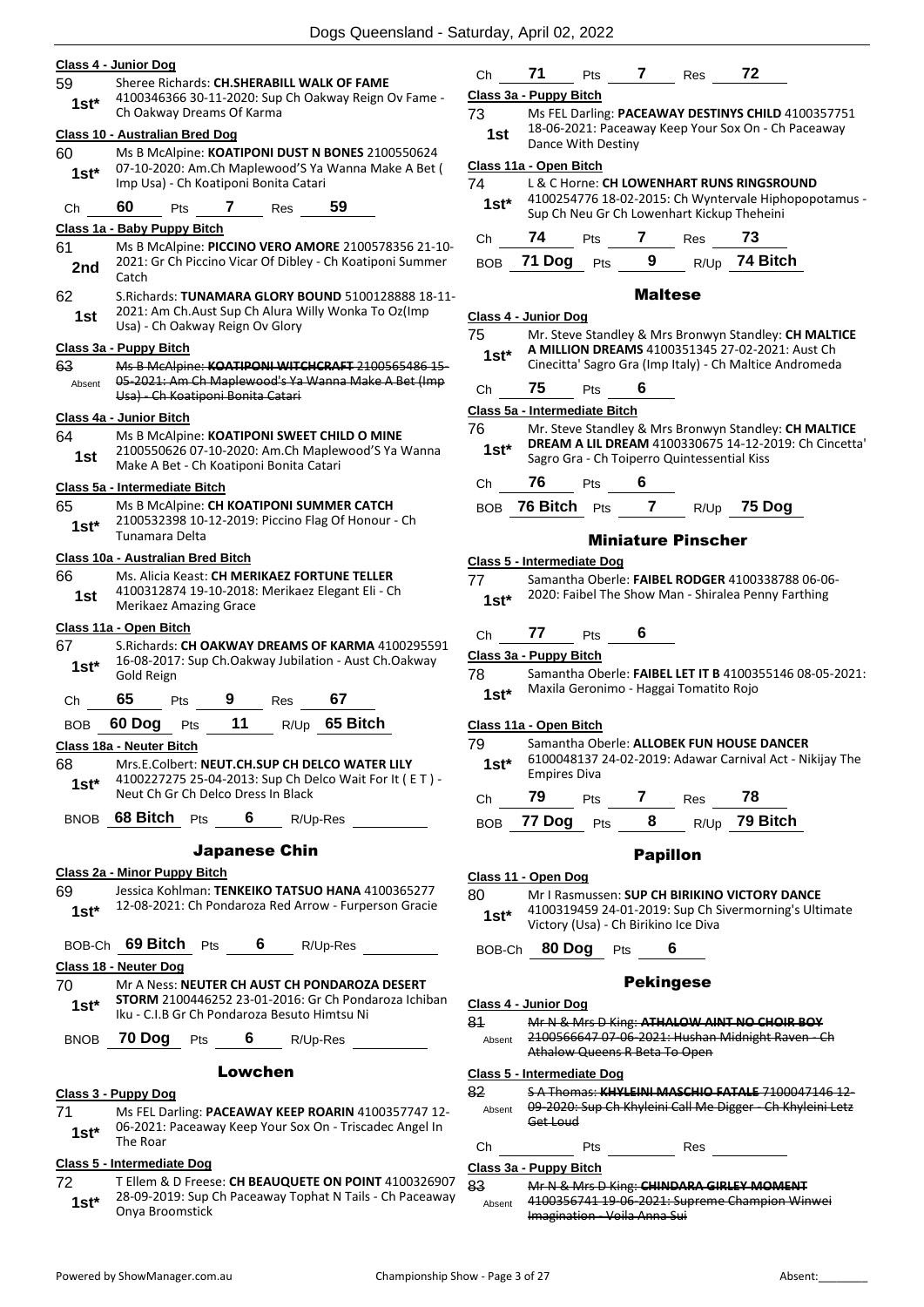| 84<br>Absent  | Mr N & Mrs D King: AUST CH GLENROYAL MEMRYS MADE<br>BY LEO 4100299191 24-10-2017: Sup Ch Takeshi Da Vinci (<br>Imp Mys - Glenroyal Maid To Remember                                                        |  |
|---------------|------------------------------------------------------------------------------------------------------------------------------------------------------------------------------------------------------------|--|
| Ch            | <u>___</u> Pts<br>Res                                                                                                                                                                                      |  |
| BOB           | Pts R/Up                                                                                                                                                                                                   |  |
|               | <b>Pomeranian</b>                                                                                                                                                                                          |  |
| 85<br>$1st*$  | Class 10 - Australian Bred Dog<br>Mrs I McIntyre: ISHKABON FIRST IN LINE 4100317148 18-<br>01-2019: Chipbon You Are Special - Ch. Tupishka Lovin Me<br>Toast                                               |  |
| 86<br>Absent  | Class 11 - Open Dog<br>KIM HADDON: AUST CH ZEIGEN FOR YOUR EYES ONLY<br>4100319706 28-03-2019: Int Ch / Aust Ch 007Secretagent<br>For Uk From Zippo (Imp Italy) - Aust Ch Zeigen World Of<br><b>Dreams</b> |  |
| Сh            | 85<br>$6$ Res<br><b>Pts</b>                                                                                                                                                                                |  |
|               | Class 1a - Baby Puppy Bitch                                                                                                                                                                                |  |
| 87<br>1st*    | Kim Haddon: ZEIGEN THE EYE OF THE TIGER 4100364272<br>18-11-2021: Aust Ch Zeigen From Russia With Love - Aust<br>Ch Zeigen Zetajones                                                                       |  |
|               | Class 10a - Australian Bred Bitch                                                                                                                                                                          |  |
| 88<br>1st     | Bianca Hickey: CH. POMQUEST PRECIOUS 4100314955 19-<br>12-2018: Sup.Ch. Pomquest Fame N Fortune - Ch.<br><b>Pomquest Magical Story</b>                                                                     |  |
| Сh            | <b>88</b> Pts 6                                                                                                                                                                                            |  |
| BOB           | 85 Dog Pts 7 R/Up 88 Bitch                                                                                                                                                                                 |  |
|               | Pug                                                                                                                                                                                                        |  |
| 89<br>1st*    | Class 1 - Baby Puppy Dog<br>MRS B SORENSEN: KINLOU DARK N DANGEROUS<br>2100576359 17-12-2021: Sup Ch Pickapug Dark Warrior -<br>Ch Nulkaba Girl On A Mission                                               |  |
|               | Class 4 - Junior Dog                                                                                                                                                                                       |  |
| 90<br>$1st^*$ | MRS BILLIE SORENSEN: PICKAPUG YOU GUESSED IT<br>4100352219 17-02-2021: Sup Ch Sweetess Guess I Still Love<br>U - Ch Pickapug One Way Or Another                                                            |  |
|               | Class 10 - Australian Bred Dog                                                                                                                                                                             |  |
| 91<br>$1st*$  | MRS BILLIE SORENSEN: <b>CH PICKAPUG AIMEES LEGACY</b><br>4100318038 19-01-2019: Sup Ch Pickapug Dark Warrior -<br>Ch Pickapug Ticket To Rio                                                                |  |
|               | Class 11 - Open Dog                                                                                                                                                                                        |  |
| 92<br>$1st*$  | Mrs J Whitney: CH KABOVA ON A ROLL 2100505556 28-08-<br>2018: Graffyti Wayward Son (Ai) - Ch Kabova Move Aside<br>Shes Arrived (Ai)                                                                        |  |
| Сh            | 90<br>8<br>92<br>Pts<br><b>Res</b>                                                                                                                                                                         |  |
| 93<br>1st*    | <u> Class 3a - Puppy Bitch</u><br>Mrs J Whitney: KABOVA ON STANDBY 2100565425 28-05-<br>2021: Ch Kabova Last Man Standing - Grand Ch Kabova Pye<br>In The Skye                                             |  |
| 94<br>Absent  | Class 4a - Junior Bitch<br>Teleah Kruik: SHADOWFOX SQEEZIN PAST YA 4100355180<br>15-04-2021: Kabova Full Metal Jacket - Kyratella Turn Me<br><del>Loose</del>                                              |  |
|               | Class 5a - Intermediate Bitch                                                                                                                                                                              |  |
| 95<br>2nd     | Mrs J Whitney: KABOVA BLAME IT ON THE BOOGIE<br>2100546948 06-08-2020: Can Ch & Aust Ch Roses Sharp<br>Dressed Man (Imp Can) - Ch Pickapug Blame It On Rio                                                 |  |
|               |                                                                                                                                                                                                            |  |
| 96<br>1st*    | MRS BILLIE SORENSEN: CH PICKAPUG THE ONE TO<br>WATCH(IA) 4100338368 24-06-2020: Rose's<br>Watchutalkinboutwillis - Pickapug Dark Ditto                                                                     |  |
| Сh            | 93<br>8<br>96<br>Pts<br>Res                                                                                                                                                                                |  |

### Tibetan Spaniel

### **Class 1 - Baby Puppy Dog**

- 97 Mr D and Mrs D Hedge: **INNESLAKE BACK IN THE GAME** 4100364871 22-12-2021: Gr Ch Shadowvale Moon Hunter -
	- **1st**\* 4100364871 22-12-2021: Gr Ch<br>Ch Byrebaer Sophisticated Lady

### **Class 5a - Intermediate Bitch**

| 98     | Mr D & Mrs D Hedge & Miss D Yates: INNESLAKE AIR KISS |
|--------|-------------------------------------------------------|
| Absent | 2100540876 21-05-2020: Gr Ch Shadowvale Moon Hunter - |
|        | Ch Byrebaer Sophisticated Lady                        |

### **Class 10a - Australian Bred Bitch**

| 99<br>$1st*$ | <b>Byrebaer Sophisticated Lady</b> |            |   |          | Mrs RA Howett: <b>INNESLAKE ALL EYES ON ME 2100540873</b><br>21-05-2020: Grand Ch. Shadowvale Moon Hunter (Ai) - Ch. |
|--------------|------------------------------------|------------|---|----------|----------------------------------------------------------------------------------------------------------------------|
|              | BOB-Ch 99 Bitch                    | <b>Pts</b> | 6 | R/Up-Res |                                                                                                                      |

# Group 1 - Specials

| Best         | 30. | Chihuahua (Long Coat)                                                        |
|--------------|-----|------------------------------------------------------------------------------|
| Pts: 25      |     | Mrs. Jennifer Watt: Champion Wachowa 00 Seven                                |
| <b>R/Up</b>  | 71  | Lowchen                                                                      |
| Pts: 15      |     | Ms FEL Darling: Paceaway Keep Roarin                                         |
| Baby         | 58. | Italian Greyhound                                                            |
|              |     | Sheree Richards: Oakway Ticket To Ride                                       |
| Minor        | 32  | Chihuahua (Long Coat)<br>J. M Mannell: Jaja Estoy Stargirl                   |
| <b>Puppy</b> | 71  | Lowchen                                                                      |
|              |     | Ms FEL Darling: Paceaway Keep Roarin                                         |
| Junior       | 7   | <b>Cavalier King Charles Spaniel</b><br>Mrs J Ireland: CUDYNCAE NOBODYS FOOL |
| Inter        | 76  | <b>Maltese</b>                                                               |
|              |     | Mr. Steve Standley & Mrs Bronwyn Standley: Ch Maltice<br>Dream A Lil Dream   |
| Aus Br       | 30  | Chihuahua (Long Coat)                                                        |
|              |     | Mrs. Jennifer Watt: Champion Wachowa 00 Seven                                |
| Open         | 80  | <b>Papillon</b>                                                              |
|              |     | Mr I Rasmussen: Sup Ch Birikino Victory Dance                                |
|              |     | <b>Neuter</b>                                                                |
| <b>Best</b>  | 68. | <b>Italian Greyhound</b>                                                     |
| Pts: 7       |     | Mrs.E.Colbert: Neut.Ch.Sup Ch Delco Water Lily                               |
| R/Up         | 70  | <b>Japanese Chin</b>                                                         |
|              |     | Mr A Ness: Neuter CH Aust CH Pondaroza Desert Storm                          |

Finish Absent **17**

# Group 2 - Terrier Group

Mrs Carole Doherty (NSW)

Start Time:

### Airedale Terrier

### **Class 10 - Australian Bred Dog**

100 J M Bailey: **CH BUSHVELDT BRAVO** 3100399351 24-10- 2019: Bushveldt Hawk Eye Pierce - Bushveldt Blanche **1st\***

BOB-Ch **100 Dog** Pts **6**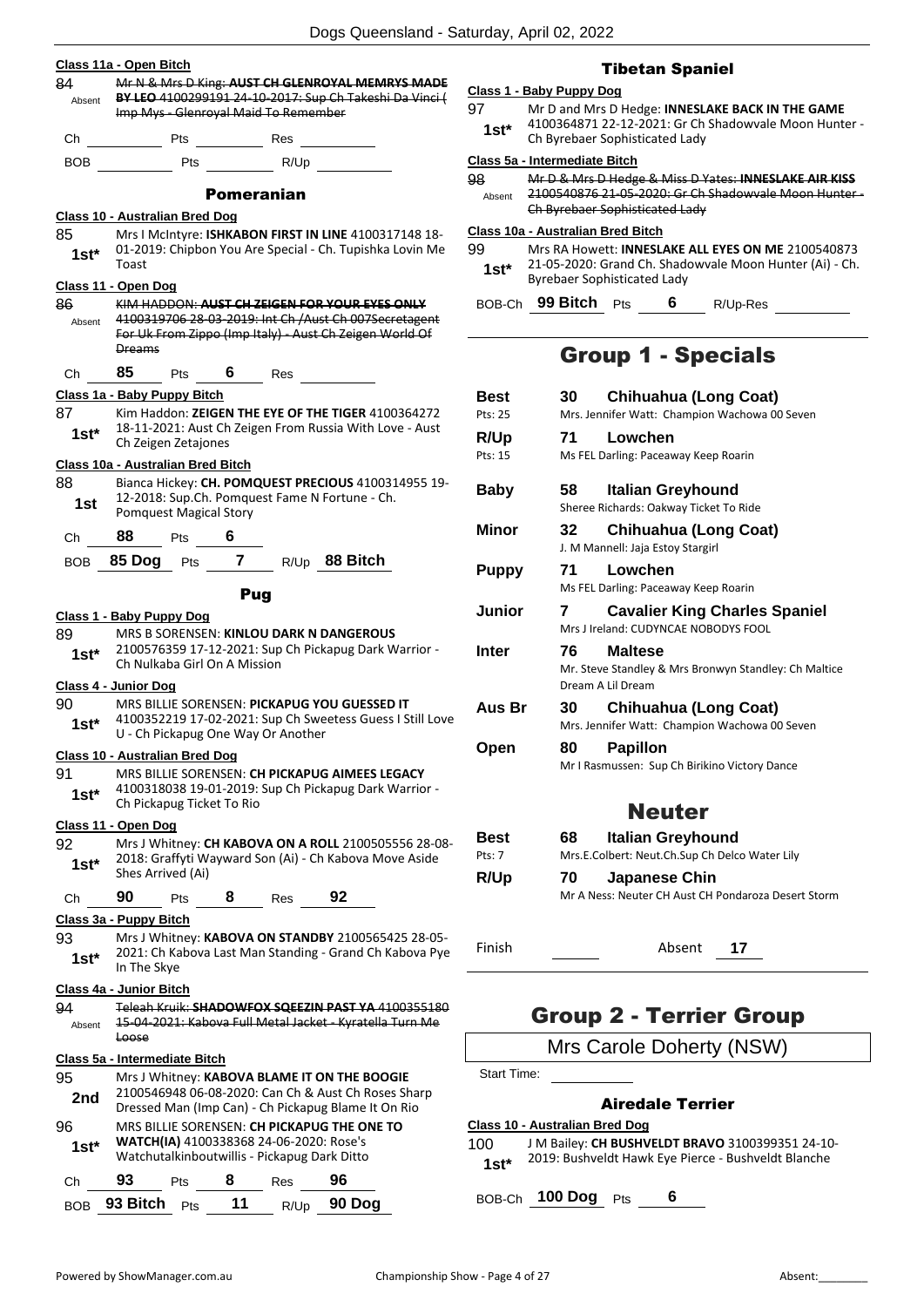### American Hairless Terrier

|                | Class 4a - Junior Bitch                  |       |                           |                                                                                                                                                                 |                                                              |
|----------------|------------------------------------------|-------|---------------------------|-----------------------------------------------------------------------------------------------------------------------------------------------------------------|--------------------------------------------------------------|
| 101            |                                          |       |                           | Kay Holmes: LILCRACKA PRINCESS OF WAKONDA<br>4100350852 30-01-2021: Lilcracka Master Of Whispers -                                                              |                                                              |
| $1st*$         |                                          |       |                           | Ch. Rip It Up Cyclone Yasi At Lilcracka (Imp Usa) Tks                                                                                                           |                                                              |
|                | BOB-Ch 101 Bitch Pts                     | 6     |                           |                                                                                                                                                                 |                                                              |
|                |                                          |       |                           | <b>American Staffordshire Terrier</b>                                                                                                                           |                                                              |
|                | Class 10 - Australian Bred Dog           |       |                           |                                                                                                                                                                 |                                                              |
| 102            |                                          |       |                           | S. McKenzie: RIZENSTAR THE SINNERMAN 4100325072 18-                                                                                                             |                                                              |
| 1st            | Rising (Ai)                              |       |                           | 07-2019: Staffwild Licence To Thrill - Rizenstar Bad Moon                                                                                                       |                                                              |
| Ch             | 102<br>Pts                               | 6     |                           |                                                                                                                                                                 |                                                              |
|                | Class 10a - Australian Bred Bitch        |       |                           |                                                                                                                                                                 |                                                              |
| 103<br>Absent  | Amseraphs My Obsession (Ai) Wpd          |       |                           | Fiona Skews: AMDEA ROYAL OBSESSION JC 2100516000<br>25-02-2019: Am Ch Lbk'S My Name Is Ned (Imp Usa) -                                                          |                                                              |
| 104<br>1st*    |                                          |       |                           | Mr A Major & Ms D Major: KABERE PRINCESS OF<br>The Rulez (Ai) - Ringmaster Ice Capuccino Imp Rom                                                                | <b>RINGMASTER 4100342931 26-09-2020: Ch Firewalk Breakin</b> |
|                | Class 11a - Open Bitch                   |       |                           |                                                                                                                                                                 |                                                              |
| 105<br>Absent  |                                          |       |                           | Fiona Skews: CH STARSDELIGHT BORN RULER (AI) CAA<br>4100276756 20-07-2016: Rom Ch Rom Jr Ch Rom Gr Ch Cib<br>Praetorian Staff Born To Crush You (Rou) - Aust Ch |                                                              |
|                | Amseraphs Majestic Ruler                 |       |                           |                                                                                                                                                                 |                                                              |
| Ch             | 104<br>Pts                               | 6 Res |                           |                                                                                                                                                                 |                                                              |
|                | BOB 104 Bitch Pts                        |       |                           | 7 R/Up 102 Dog                                                                                                                                                  |                                                              |
|                |                                          |       | <b>Australian Terrier</b> |                                                                                                                                                                 |                                                              |
|                | Class 1 - Baby Puppy Dog                 |       |                           |                                                                                                                                                                 |                                                              |
| 106            |                                          |       |                           |                                                                                                                                                                 | Mrs. Lauren Lobegeiger: ARONAW LET THE WHISTLE BLOW          |
| 1st            | Wanora Angie Gurl                        |       |                           | (AI) 4100366098 09-11-2021: Xanthorrhoea Sardonyx - Ch.                                                                                                         |                                                              |
|                | Class 3 - Puppy Dog                      |       |                           |                                                                                                                                                                 |                                                              |
| 107<br>$1st^*$ | Who (Imp NzI) - Ch Enomis Skys The Limit |       |                           | Charlotte Sweeney: FALLINGWATER TRES MAGNIFIQUE<br>(AI) 4100350144 18-07-2021: Nz Ch Ch Tasdale Boo Guess                                                       |                                                              |
|                | Class 5 - Intermediate Dog               |       |                           |                                                                                                                                                                 |                                                              |
| 108            |                                          |       |                           | Mrs. Tarni Kimber: CLIFTOP MYSTERY CHIPNMAGIC                                                                                                                   |                                                              |
| $1st*$         | The Magis                                |       |                           | 2100539269 06-04-2020: Cliftop Chips Are In - Cliftop Feel                                                                                                      |                                                              |
| 109            |                                          |       |                           | Mrs. Tarni Kimber: TAGETARL AUSSIE BILLY THE KID                                                                                                                |                                                              |
| 2nd            | <b>Tagetarl Aussie Cottonmouth</b>       |       |                           | 8010006985 09-09-2019: Tagetarl Aussie Lone Ranger -                                                                                                            |                                                              |
| Сh             | 107<br>Pts                               | 8     | <b>Res</b>                | 108                                                                                                                                                             |                                                              |
|                | Class 1a - Baby Puppy Bitch              |       |                           |                                                                                                                                                                 |                                                              |
| 110            |                                          |       |                           | Mrs. Tarni Kimber: KALVALEPARK QUEEN OF THE ASHES                                                                                                               |                                                              |
| 1st*           | Out Of The Ashes                         |       |                           | 4100365474 30-11-2021: Tagetarl Billy The Kid - Cumalong                                                                                                        |                                                              |
| 111            |                                          |       |                           | Charlotte Sweeney: FALLINGWATER UNDER MY SPELL (AI)                                                                                                             |                                                              |
| 2nd            | <b>Fallingwater Regal Empress</b>        |       |                           | 4199363793 30-10-2021: Ch Paxterr Aces High -                                                                                                                   |                                                              |
|                | Class 2a - Minor Puppy Bitch             |       |                           |                                                                                                                                                                 |                                                              |
| 112            |                                          |       |                           | Mrs. Lauren Lobegeiger: ARONAW WALNUT DISAPPOINT                                                                                                                |                                                              |
| $1st^*$        | Wanora La Red High Heels                 |       |                           | 4100362990 03-08-2021: Aronaw Forget Me Knot - Ch.                                                                                                              |                                                              |
|                | Class 3a - Puppy Bitch                   |       |                           |                                                                                                                                                                 |                                                              |
| 113            |                                          |       |                           | Charlotte Sweeney: FALLINGWATER LA VIE EST BELLE (AI)                                                                                                           |                                                              |
| 1st            | - Ch Enomis Sky'S The Limit              |       |                           | 4100359145 18-07-2021: Nz Ch Ch Tasdale Boo Guess Who                                                                                                           |                                                              |
|                | Class 5a - Intermediate Bitch            |       |                           |                                                                                                                                                                 |                                                              |
| 114            |                                          |       |                           | Mrs. Tarni Kimber: CLIFTOP RHEIA 2100548301 27 08-                                                                                                              |                                                              |
| Absent         |                                          |       |                           | 2020: Redgundi Jack O Hearts - Cliftop Unzip My Lip                                                                                                             |                                                              |

| Ch | 112 | Pts 7 | $\mathsf{Res}$ 113 |                                   |
|----|-----|-------|--------------------|-----------------------------------|
|    |     |       |                    | BOB 107 Dog Pts 10 R/Up 112 Bitch |

#### **Class 18a - Neuter Bitch**

115 L Lobegeiger: **CH. WANORA ANGIE GURL** 4100236002 10- 1st\* 11-2013: Ch Cliftop Dreamed A Star - Wanora Last Gem

BNOB **115 Bitch** Pts **6** R/Up-Res

Bull Terrier

### **Class 1 - Baby Puppy Dog**

### Bull Terrier (Miniature)

**Class 11 - Open Dog**

- 117 AE & C Howitt: **ARKSPIRIT ENCHANTED MR WIZARD** 4100287979 05-03-2017: Ch Jaromaifwoo Moe Preist - 1st<sup>\*</sup> <sup>4100287979</sup><br>Quinzeh Nim
- Ch **117** Pts **6**

#### **Class 3a - Puppy Bitch**

| 118    | AE & C Howitt: ARKSPIRIT ENCHANTED MISTY 4100353194 |
|--------|-----------------------------------------------------|
| $1st*$ | 06-04-2021: Ch Jaromaifwoo Moe Preist - Ch Aldridge |
|        | Misschevious Al                                     |

#### **Class 4a - Junior Bitch**

119 R & S DIPPLE: **SHIRROD MY BENTLEY BABE** 4100351790 05-03-2021: Subzeus Right On Target - Ch Shirrod Tripence **1st**\*  $\frac{05-0}{1}$ 

| Ch | 119             | <b>Pts</b> |     | Res | - 118          |
|----|-----------------|------------|-----|-----|----------------|
|    | BOB 117 Dog Pts |            | - 8 |     | R/Up 119 Bitch |

### Dandie Dinmont Terrier

### **Class 10 - Australian Bred Dog**

- 120 E Greenway & G Hovey-Jacobs & A Cassidy: **JOLLYGAZE LAIRD OF LOTHIAN** 3100401971 20-11-2019: Ch Jollygaze
- Harvey Wallbanger Jollygaze Grey Ghost **1st\***

### Ch **120** Pts **6**

### **Class 2a - Minor Puppy Bitch**

121 E Greenway & G Hovey-Jacobs & A Cassidy: **JOLLYGAZE REGAL ROSALIND** 3100434477 09-07-2021: Jollygaze Undercover Lover - Jollygaze Divine Diva **1st\***

### **Class 5a - Intermediate Bitch**

122 Mrs G M Hovey-Jacobs: **CH JOLLYGAZE MRS MAC** 3100402443 06-12-2019: Jollygaze Undercover Lover - Ch Jollygaze High Jinks Absent

Ch **121** Pts **6** Res

### BOB **120 Dog** Pts **7** R/Up **121 Bitch**

### Fox Terrier (Smooth)

### **Class 11 - Open Dog**

- 123 PG & SH Hewinson: **CH. TAMSAM TE TOA (IMP. NZ)** 01858- 2017 15-12-2016: Nz/Ch Tamsam Limited Edition - 01946- <sup>2011</sup> **1st\***
- Ch **123** Pts **6**

**Class 2a - Minor Puppy Bitch**

- 124 L & S FLOOD: **FOXANATIC SAI MAI** 4100357813 10-07-
- 2021: Waitapu Willy Wonka Priorswood Bobbcat **1st\***

### **Class 3a - Puppy Bitch**

- 125 L & S FLOOD: **FOXANATIC PAD THAI** 4100357814 10-07-
	- 2021: Waitapu Willy Wonka Priorswood Bobbcat **1st\***

#### **Class 10a - Australian Bred Bitch**

126 PG & SH Hewinson: **CH. FOXCRAG TRAVELN THRU TYME** 4100305630 15-04-2018: Ch. Tamsam Te Toa (Imp Nzl) - Ch. Foxcrag Its About Tyme **1st\***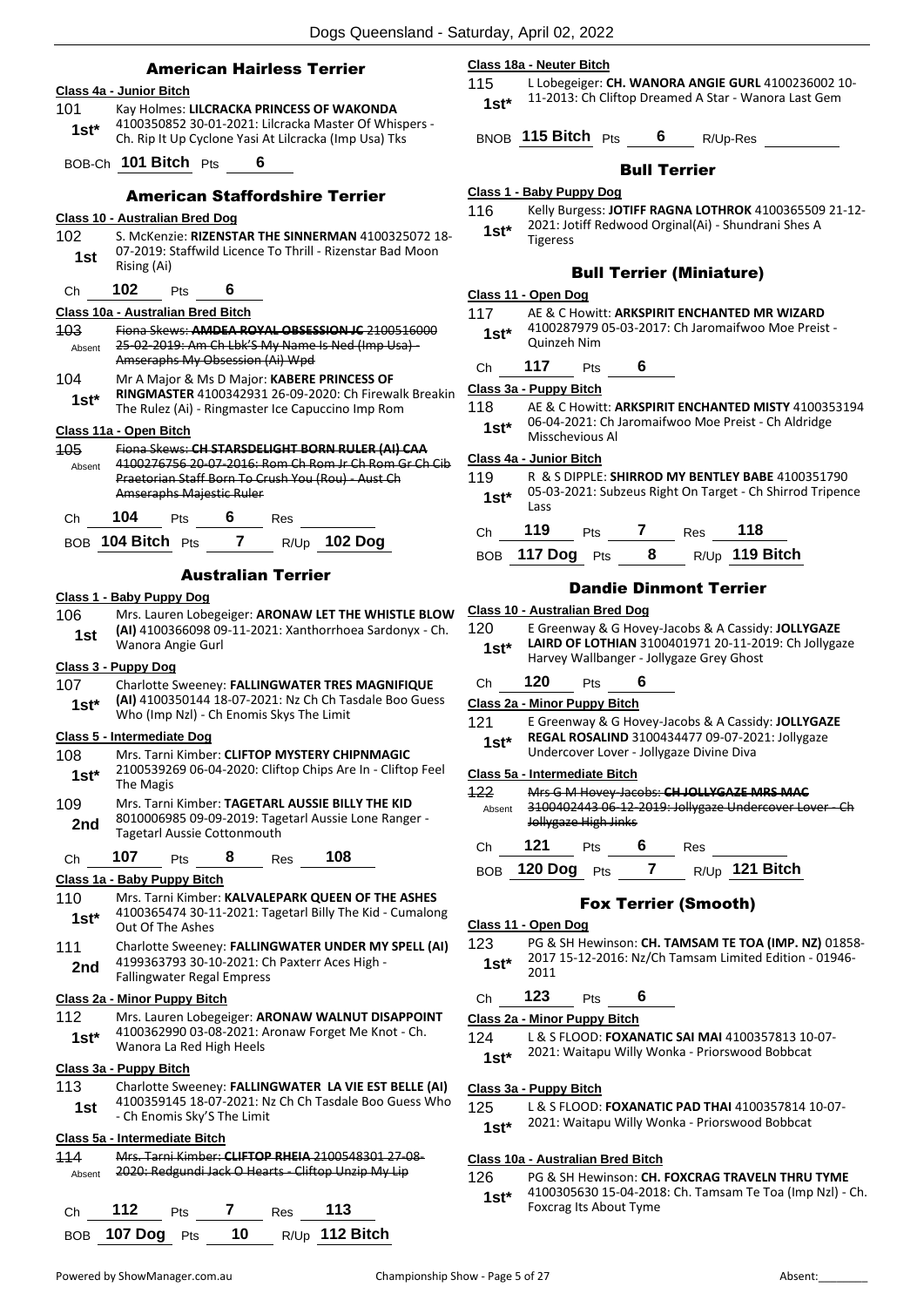### **Class 11a - Open Bitch**

127 PG & SH Hewinson: **GR.CH. TAMSAM PA OTE HUKA (IMP. NZ)** 01736-2017 18-12-2016: Tamsam Addictive Habit - Nz **1st** N2J 01750-2017 16-12-2010. Tall

| €.n | 26 |  | ۰<br>э | −95 |  |  |
|-----|----|--|--------|-----|--|--|
|-----|----|--|--------|-----|--|--|

BOB **126 Bitch** Pts **10** R/Up **123 Dog**

### Glen of Imaal Terrier

### **Class 5 - Intermediate Dog**

128 Mrs. Tarni Kimber: **BORDERGLENS BALLY MOSS IMP UK** AW04068702 26-09-2019: Rock Buster From Romainville (Uk) - Borderglens My Fair Lady (Uk) **1st\***

BOB-Ch **128 Dog** Pts **6**

### Irish Terrier

#### **Class 5 - Intermediate Dog**

- 129 Ms R Campbell: **CH. TAWNYOAK DASHING FERGUS**
- 2100543076 30-06-2020: Ch. Setanta Of Otago (Imp Nzl) Nezhnoye Plamya Yulia Russian Dragon (Imp Uk) **1st\***

BOB-Ch **129 Dog** Pts **6**

### Jack Russell Terrier

#### **Class 5 - Intermediate Dog**

- 130 Garry Butler: **CHAMPION WHATAJACK RAVEN** 2100528191 30-08-2019: Irl Ch Sup Ch Krisbos Just Do It - Whatajack
- 1st<sup>\*</sup> <sup>3U-U</sup><br>Sally 131 Mr C & Mrs A Tulk, Mr S Mills & Mr G J Butler & Miss B Mills: **CH WHATAJACK KING FISHER** 2100532670 12-12- 2019: Irl Ch Aust Ch Krisbos Just Do It Irl Jun Ch (Imp Irl) - Ch Absent
- Whatajack Whispering Magic

### **Class 10 - Australian Bred Dog**

- 132 S & K Whyatt: **CH BELLJACKS PRIME TIME** 4100338231 14- 06-2020: Am Ch Dbf For Old Time Sake (Imp Usa) - Ch **1st**\* UD-2020: Am Ch DDT FOR C<br>Belljacks Believe In Magic
- Ch **130** Pts **7** Res **132**

### **Class 2a - Minor Puppy Bitch**

133 S & K Whyatt: **BELLJACKS I HEARD A RUMOUR** 4100358889 28-07-2021: Ch Belljacks Prime Time - Ch Belljacks Dare To 1st<sup>\*</sup> <sup>28-U7-2021:</sup><br>Be Different

#### **Class 11a - Open Bitch**

134 Garry Butler: **WHATAJACK LADY GAGA** 2100542064 27-03- 2020: Irl Ch Irl Jun Ch Sup Ch Krisbos - Ch Whatajack Whata 1st<sup>\*</sup> <sup>2020:</sup> Iri Challenge

| Ch. | - 134             | <b>Pts</b> |   | Res | -133         |
|-----|-------------------|------------|---|-----|--------------|
|     | BOB $130$ Dog Pts |            | 9 |     | R/Up 132 Dog |

### Kerry Blue Terrier

#### **Class 11 - Open Dog**

- 135 B&P OLIPHANT: **CH CAVADHAR I AM MAKSIM (AI)**
- 7100042495 26-10-2018: Am Ch Gellent Hof Lord Of The 1st\* /100042495 26-10-2018: Am Ch Gelient Hof Lord Of The<br>Rings At Rubicon (Rus) - Ch Torshamae Over The Rainbow

BOB-Ch **135 Dog** Pts **6**

### Manchester Terrier

### **Class 4 - Junior Dog**

136 G Lofting: **CH CATHASAIGH PHANTOM IN THE PARK AI** 3100418916 31-10-2020: Dogct Green Garnet - Ch Windypark Annies Wild Ride **1st\***

Ch **136** Pts **6**

### **Class 10a - Australian Bred Bitch**

- 137 LJ Saxton: **AUST CH. CATHASAIGH CAUSE AND EFFECT** 3100371467 17-02-2018: Aust Ch Mimbre Gold Medallist (Imp Uk) - Aust Ch Dixiedaly Sweet Charity **1st\*** Ch **137** Pts **6**
- BOB **136 Dog** Pts **7** R/Up **137 Bitch**

### Soft Coated Wheaten Terrier

### **Class 3a - Puppy Bitch**

138 Mr Adam Lobegeiger: **DRIPNCURLZ IN YOUR GENES** 4100356435 18-04-2021: Volmar St Pats Patrick - Dangul **1st**\*  $\frac{4100}{\text{Abba}}$ 

BOB-Ch **138 Bitch** Pts **6**

### Staffordshire Bull Terrier

### **Class 1 - Baby Puppy Dog**

- 139 Mrs. Vicki Dart & Mr. Tony Dart: **VAGASTAFF GOD OF**
- **MISCHIEF** 4100364482 04-12-2021: Vagastaff Back In Black 2nd **MISCHIEF 4100364484**<br>Ch. Satori Sweet Lips
- 140 Ms. Sandra Smid & Mr Stephen Hughes: **BLACKSHOT THE MAIN EVENT** 4100364863 14-12-2021: Aust Ch Viperstaff
- Jaspers Comet Aust Ch Blackshot Shes A Bitofallwhite **1st\***

### **Class 2 - Minor Puppy Dog**

- 141 Ms D & Ms K Edwards: **SOOKALOTT RAGING INFERNO**
- 4100359134 01-08-2021: Ch Sookalott All Fired Up Sookalott Have I Gone Mad **1st\***

#### **Class 3 - Puppy Dog**

- 142 Mr J & Mrs V Ross: **SWANKY MASTER OF MISCHIEF (AI)**
	- 4100358811 09-06-2021: Ire Ch/Uk Ch Zakstaff What'S The **1st** 4100338811 09-06-2021: If Chronical Care Story At Morlu (Uk) - Swanky Black Widow
	-

### **Class 4 - Junior Dog**

- 143 Ms L Reid & Mrs M Coetzer: **ZERACIOUS CHANGETHEGAME** 2100553781 16-11-2020: Ch. Yakindow Sonic Boom - Ch. **3rd Exercise 2100333761 10-11-2020.**<br>Zeracious Wit Supremacy
- 144 MS S L BYRNE: **LESARA COOL ASSASSIN** 4100346093 29-11- 2020: Nz Grd Ch. Nz Spl Gr Ch Sup. Ch. Swanky The Enforcer - Lesara Road To Ransom **1st**
- 145 Mrs T Conelius. & Mr C Drury: **ROTSTAFELIUS DEMONIC FIRE** 4100349481 24-01-2021: Beaurite Beau Th Wicked - Rotstafelius Sand Queen Nas
- 146 Ms D & Ms K Edwards: **SOOKALOTT GLOVES R OFF (AI)**
	- 4100352467 20-03-2021: Pridesdale The Guv'nor (Imp Uk) **2nd** 4100352467 20-03-2021: Pridesdale Transport Shakewotyamamagaveu (Ai)

### **Class 5 - Intermediate Dog**

### 147 Mrs A Wood: **MAGICMINE ANGEL OV DESTRUCTION**

4100335699 11-03-2020: Magicmine Dark And Stormy - **1st** 4100335699 11-03-2020: Magicmine Dangel Jc Rn Aust Ch Magicmine Knights Angel Jc Rn

#### **Class 10 - Australian Bred Dog**

- 148 Mrs M Coetzer & Mrs J Chivers: **ZERACIOUS SOVEREIGNTY** 2100510764 12-12-2018: Ch Toploader Fat Tony - Ch 1st\* <sup>2100510764</sup> 12-12-20<br>Zeracious Fire Me Up
- 149 Paula Hill: **AUST CH MAGICMINE DARK KNIGHT CCD CD RA**
- **JC** 4100237693 18-01-2014: Aust Ch Britishpride The Duke 2nd JC 4100237693 18-01-2014: Aust Ch Britishpride The Duke<br>Aust/ Neut Ch Magicmine My Tys Angel Ccd Cdx Re Jdx Ad
- 150 Mr. T. Dart & Mrs. V. Dart: **VAGASTAFF BACK IN BLACK** 4100348863 14-01-2021: Ch. Mazali Black Dog - Ch. Vagastaff Ruby Red Dress **3rd**
- 151 Mr J & Mrs V Ross: **SWANKY GLORIOUS PURPOSE (AI)** 4100358813 09-06-2021: Ire Ch/Uk Ch Zakstaff What'S The Story At Morlu (Uk) - Swanky Black Widow

### **Class 11 - Open Dog**

- 152 K Roebig / V Goulevitch: **SOOKALOTT BEYOND THE VEIL** 4100323266 01-06-2019: Ch Bxact The Doppler Effect - Ch **1st**\*  $\leftarrow$  4100323266 01-06-20.
- Ch **152** Pts **17** Res **144**

**Class 1a - Baby Puppy Bitch**

- 153 MD Darragh & CL Faamita: **USHERIN HOLD MY TIARA** 4100361962 06-10-2021: Ch Usherin Sacre Bleu - Ch
- 4th 4100361962 06-10-2021: Ch
- 154 MD Darragh & CL Faamita: **USHERIN HOLD YOUR APPLAUSE** 4100361963 06-10-2021: Ch Usherin Sacre Bleu - Ch Usherin Imperial Black Pearl **1st**
- 155 Paula Hill: **MAGICMINE SPIRIT OV ANGELS** 4100362940 27- 10-2021: Aust Ch Usherin Sacre Bleu - Magicmine Dreamers  $3rd$   $\frac{10-2021}{\text{Angle}}$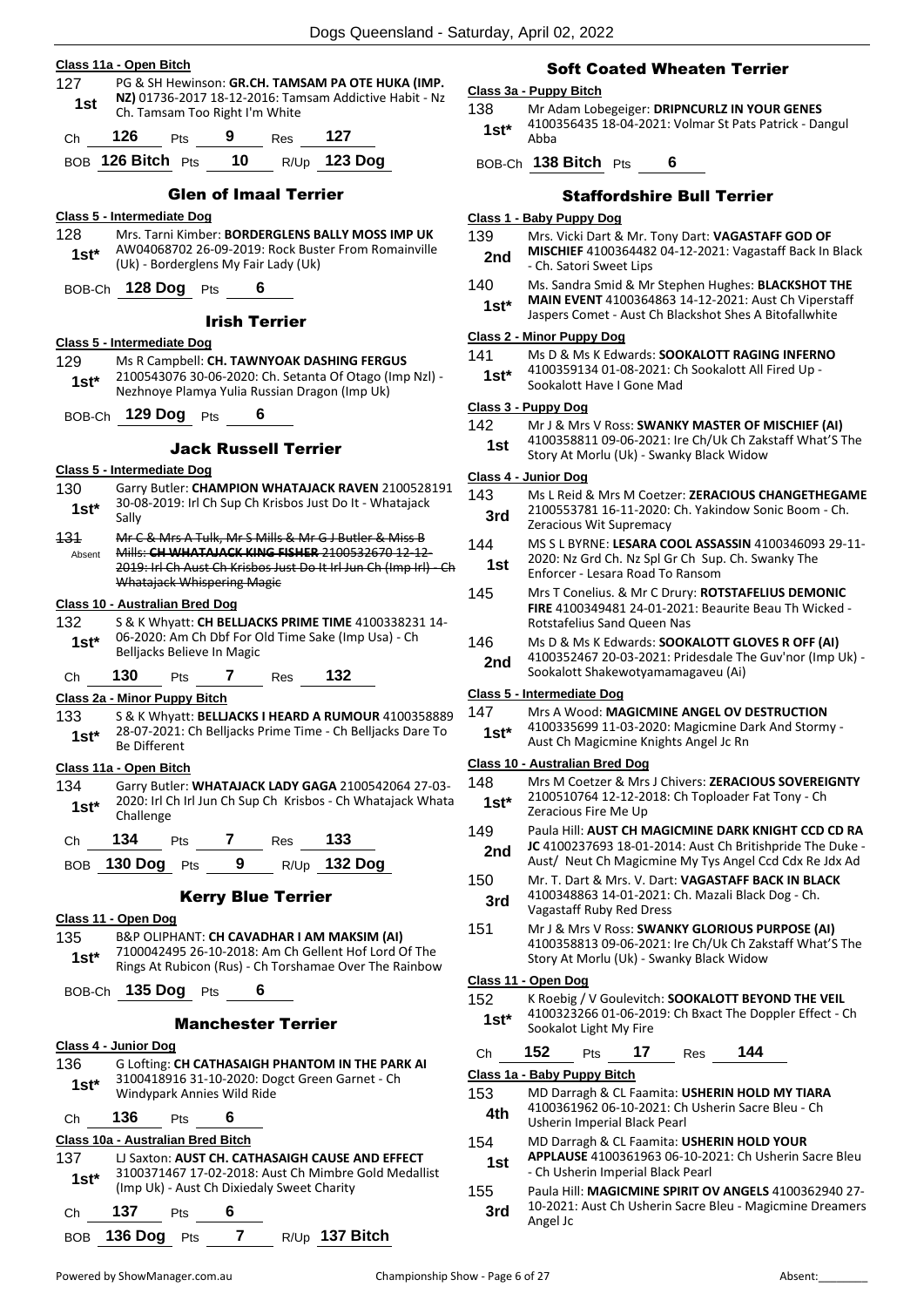|               | $\sim$ go aaoonomina                                                                                                                                                |                     |
|---------------|---------------------------------------------------------------------------------------------------------------------------------------------------------------------|---------------------|
| 156<br>2nd    | Ms. Sandra Smid & Mr Stephen Hughes: BLACKSHOT A<br>WHITE STORM 4100364862 14-12-2021: Aust Ch Viperstaff<br>Jaspers Comet - Aust Ch Blackshot Shes A Bitofallwhite | <b>BOB</b><br>Class |
|               | Class 2a - Minor Puppy Bitch                                                                                                                                        | 174                 |
| 157           | Mrs T Conelius: ROSTAFELIUS ELLIETWINKLESTAR                                                                                                                        | 1s                  |
| 1st           | 4100359272 08-08-2021: Beaurite Beau Th Wicked -<br>Beaurite Charlie Brown Jc                                                                                       | <b>BNO</b>          |
|               | Class 3a - Puppy Bitch                                                                                                                                              |                     |
| 158           | Natalie M Taylor: CUDDLESTON DROPS OF JUPITER<br>4100355128 17-06-2021: Pickaxe Man Behind The Mask -                                                               | <b>Class</b>        |
| 3rd           | Xanderblue Xena Grey Bear                                                                                                                                           | 175                 |
| 159           | K Roebig: BXACT FACE THE RAVEN 4100355620 27-05-                                                                                                                    | 1s                  |
| 2nd           | 2021: Bxact The Rebel Flesh - Bxact Goddess Ofth Dawn                                                                                                               |                     |
| 160           | Mrs. Alicia Wood: APEXSTAFF KNIGHTS DIAMOND                                                                                                                         | <b>BOB</b>          |
| $1st*$        | 4100355977 09-06-2021: Aust Ch Magicmine Dark Knight<br>Ccd Cd Ra Jc - Xanderblue A Drop Of Onyx                                                                    |                     |
|               | Class 4a - Junior Bitch                                                                                                                                             |                     |
| 161           | Mr F & Mrs M Coetzer: ZERACIOUS STRAIGHTUP                                                                                                                          |                     |
| 2nd           | 2100553783 16-11-2020: Ch Yakindow Sonic Boom - Ch<br>Zeracious Wit Supremacy                                                                                       | Bes<br>Pts: 2       |
| 162           | MS S L BYRNE: LESARA DOIN IT IN STYLE 4100346091 29-                                                                                                                | R/U                 |
| $1st*$        | 11-2020: Nz Grd Ch. Nz Spl Gr Ch Sup. Ch. Swanky The<br>Enforcer - Lesara Road To Ransom                                                                            | Pts: 1              |
| 163           | Ms D & Ms K Edwards: <b>SOOKALOTT THE RIOT ACT</b>                                                                                                                  |                     |
|               | 4100352347 19-03-2021: Lotastaff Storm Chaser - Ch                                                                                                                  |                     |
| 3rd           | Sookalott On The Ot                                                                                                                                                 | <b>Bat</b>          |
|               | Class 5a - Intermediate Bitch                                                                                                                                       |                     |
| 164           | MS S L BYRNE: CH.LESARA A LIL BIT FOXY 4100323629 28-                                                                                                               | Min                 |
| Absent        | 06-2019: Ch.Swanky The Force Awakens - Lesara Road To<br>Ransom                                                                                                     |                     |
|               | <b>Class 10a - Australian Bred Bitch</b>                                                                                                                            |                     |
| 165           | Paula Hill: AUST CH MAGICMINE KNIGHTS ANGEL JC                                                                                                                      | Pur                 |
| 2nd           | 4100286614 10-02-2017: Aust Ch Magicmine Dark Knight                                                                                                                |                     |
|               | Ccd Cd Ra Jc - Hapustaff A Pot Of Magic Ccd Ra<br>Dee Tozer: AXLSTAFF JUSTALILPATIENCE 4100316664 14-                                                               | Jun                 |
| 166<br>Absent | 01-2019: Ch Usherin Sacre Bleu Axistaff Flash Ov Grafitti                                                                                                           |                     |
|               |                                                                                                                                                                     | Inte                |
| 167           | Ms D & Ms K Edwards: SOOKALOTT RIGHT ONTH KISSA (AI)                                                                                                                |                     |
| 1st           | 4100352465 20-03-2021: Pridesdale The Guv'nor (Imp Uk) -<br>Sookalott Shakewotyamamagaveu (Ai)                                                                      | Aus                 |
|               | Class 11a - Open Bitch                                                                                                                                              |                     |
| 168           | Ms L K Reid: GRAND CH ZERACIOUS SUDDEN IMPACT                                                                                                                       |                     |
| 2nd           | 2100491242 02-01-2018: Ch Toploader Fat Tony - Ch<br>Zeracious Wit Supremacy                                                                                        | <b>Ope</b>          |
| 169           | Melody Darragh & Courtney Faamita: CH USHERIN                                                                                                                       |                     |
| 1st           | <b>IMPERIAL BLACK PEARL 4100300047 19-12-2017: Ch</b><br>Brohez Clash Of Kings - Ch Usherin Ashes And Diamonds                                                      |                     |
| 170           | Mr A Major & Ms D Major: AUST CH KABERE                                                                                                                             | Bes                 |
| 3rd           | YAMADEMEGOFULLNINJA 4100327327 25-09-2019: Supch                                                                                                                    | Pts: 9              |
|               | Bustabones Try Whistling This - Ch Kabere Violets Girl                                                                                                              | R/U                 |
| Ch            | 169<br>17<br>168<br>Pts<br>Res                                                                                                                                      |                     |
| BOB           | 25<br>R/Up 169 Bitch<br>152 Dog<br>Pts                                                                                                                              |                     |
|               | Class 18a - Neuter Bitch                                                                                                                                            |                     |
| 171           | Paula Hill: AUST / NEUT CH MAGICMINE MY TYS ANGEL<br><b>CCD CDX RE JDX AD 4100195281 29-01-2011: Uk Aust Ch</b>                                                     | Finis               |
| 1st*          | Tillcarr Pyroteknic Jw (Imp Uk) - Neut Obed Aust Ch Bajed<br>Miss Blackberry Ad Jd Re                                                                               |                     |
| 172           | J & M Watt: CH BXACT KNOCK KNOCK KNOCK 4100288497                                                                                                                   |                     |
| 2nd           | 21-03-2017: Ch. Sookalott Insider Trading - Bxact The                                                                                                               |                     |
|               | Pandorica Opens                                                                                                                                                     |                     |
| <b>BNOB</b>   | 171 Bitch $P$ ts<br>R/Up-Res 172 Bitch<br>7                                                                                                                         |                     |
|               |                                                                                                                                                                     |                     |

### Tenterfield Terrier

### **Class 5a - Intermediate Bitch**

173 Ms Desley Draper: **NUDIMAH JOSIE ISA JEWEL** 4100339408 17-07-2020: Nudimah Ima Viscount - Nudimah Verity In Vogue **1st\***

### B-Ch 173 Bitch Pts 6 R/Up-Res

### **Class 18a - Neuter Bitch**

174 Ms Desley Draper: **NEUT CH ATENTA TINA SPARKLES** 2100433384 23-07-2015: Ch Atenta Viking - Adail Red Ruby **1st\***

B **174 Bitch** Pts **6** R/Up-Res

### West Highland White Terrier

**Class 2a - Minor Puppy Bitch** 175 Miss Kathy Mankey & Mr R Richardson: **CHANCELOT HIGH FLYER** 4100357379 10-07-2021: Ch Questadore Flying High (Ai) - Champion Chancelot Makeway For Kenzie **1st\*** BOB-Ch **175 Bitch** Pts **6**

# Group 2 - Specials

| Best<br>Pts: 25 | <b>Kerry Blue Terrier</b><br>135<br>B&P OLIPHANT: CH CAVADHAR I AM MAKSIM (AI)                                        |
|-----------------|-----------------------------------------------------------------------------------------------------------------------|
| R/Up<br>Pts: 15 | <b>Dandie Dinmont Terrier</b><br>120<br>E Greenway & G Hovey-Jacobs & A Cassidy: JOLLYGAZE<br><b>LAIRD OF LOTHIAN</b> |
| Baby            | <b>Staffordshire Bull Terrier</b><br>140<br>Ms. Sandra Smid & Mr Stephen Hughes: Blackshot The<br>Main Event          |
| Minor           | <b>West Highland White Terrier</b><br>175<br>Miss Kathy Mankey & Mr R Richardson: Chancelot High<br>Flyer             |
| <b>Puppy</b>    | <b>Australian Terrier</b><br>107<br>Charlotte Sweeney: Fallingwater Tres Magnifique (AI)                              |
| <b>Junior</b>   | <b>Staffordshire Bull Terrier</b><br>162<br>MS S L BYRNE: LESARA DOIN IT IN STYLE                                     |
| Inter           | 130<br><b>Jack Russell Terrier</b><br>Garry Butler: Champion WhataJack Raven                                          |
| Aus Br          | <b>Dandie Dinmont Terrier</b><br>120<br>E Greenway & G Hovey-Jacobs & A Cassidy: JOLLYGAZE<br><b>LAIRD OF LOTHIAN</b> |
| Open            | <b>Kerry Blue Terrier</b><br>135<br>B&P OLIPHANT: CH CAVADHAR I AM MAKSIM (AI)                                        |
|                 | <b>Neuter</b>                                                                                                         |
| Best<br>Pts: 9  | <b>Australian Terrier</b><br>115<br>L Lobegeiger: Ch. Wanora Angie Gurl                                               |
| R/Up            | <b>Staffordshire Bull Terrier</b><br>171<br>Paula Hill: Aust / Neut Ch Magicmine My Tys Angel CCD<br>CDX RE JDX AD    |

Finish Absent **7**

# Group 3 - Gundog Group

### Mrs Nellie Abela (NSW)

Start Time:

### Bracco Italiano

### **Class 2 - Minor Puppy Dog**

176 MRS GAYNOR SIMPSON: **ELETTARS ITS NACHO BUSINESS (AI)** 4100359650 10-07-2021: Fausto Compatriota Di Bonfini (Imp Hun) - Ch Freeman Miss Momona (Imp Nzl) **1st\***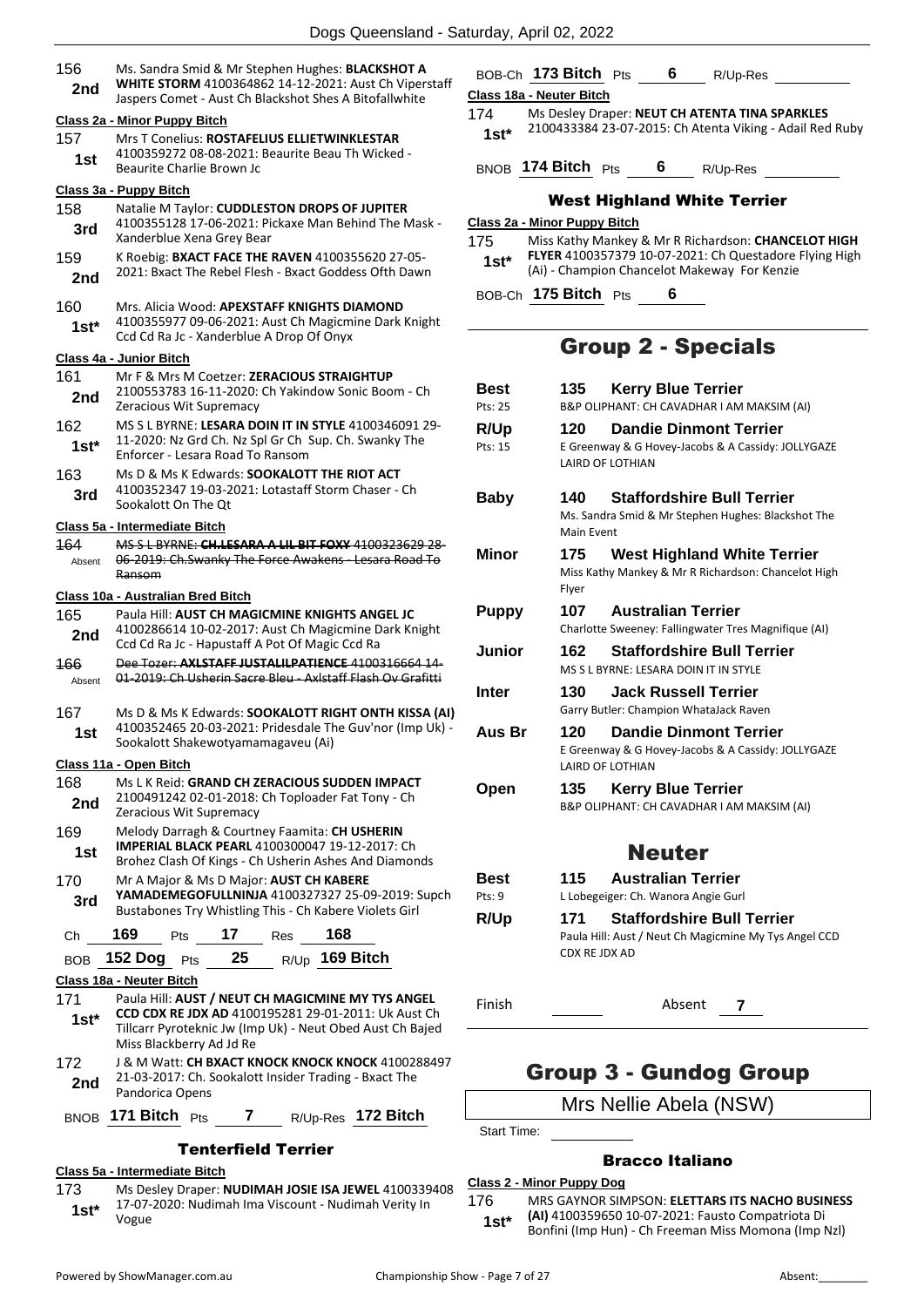| 177        | Class 5 - Intermediate Dog<br>D Winch & P Johnson: CH ELETTARS SWERVIN MERVYN                                                                   | Ch                      |
|------------|-------------------------------------------------------------------------------------------------------------------------------------------------|-------------------------|
| Absent     | (AI) 4100336387 02-04-2020: Fausto Compatriota Di                                                                                               | Class 1                 |
|            | Bonfini (Imp Hun) - Ch Freeman Miss Momona (Imp Nz)                                                                                             | 190.                    |
|            | BOB-Ch 176 Dog Pts 6 R/Up-Res                                                                                                                   | 1st <sup>®</sup>        |
|            | <b>Brittany</b>                                                                                                                                 | Class 2                 |
|            | Class 10 - Australian Bred Dog                                                                                                                  | 191                     |
| 178        | Mrs R Williams: WILLWEI STORMTROOPER 8010006932                                                                                                 | 2nc                     |
| 1st*       | 04-05-2019: Ch. Wameika Ozzie Chocolat Fudge - Ch.<br>Tobenlee If It Wasnt For You                                                              | 192<br>1st              |
|            | Class 11 - Open Dog                                                                                                                             |                         |
| 179        | Mrs M & Mr B Wesener: AUST CH WAMEIKA UPUPN                                                                                                     | Class 3                 |
| $1st*$     | AWAY 4100318897 30-03-2019: Am. Ch. / Aust. Sup. Ch.<br>Gunnin'For You At Sierra (Imp Usa) - Aust. Ch. / Aust. Neut.<br>Ch Wameika Rogue Nation | 193<br>1st              |
| Ch         | Pts 7 Res 179<br>178                                                                                                                            | Class <sup>4</sup>      |
|            | Class 3a - Puppy Bitch                                                                                                                          | 194                     |
| 180        | Mrs K & Ms K Ward: WAMEIKA YOU ONLYLIVE ONCE                                                                                                    | 1st                     |
| $1st*$     | 4100356090 08-06-2021: Am Ch./ Aust Sup. Ch. Gunnin'for<br>You At Sierra (Imp Usa) - Wameika Vivicaouspixie                                     |                         |
|            |                                                                                                                                                 | 195<br>Abser            |
| Ch         | 180 Pts 6                                                                                                                                       |                         |
|            | BOB 178 Dog Pts 8 R/Up 179 Dog                                                                                                                  | 196                     |
|            | <b>Chesapeake Bay Retriever</b>                                                                                                                 | 2nc                     |
|            | Class 11a - Open Bitch                                                                                                                          | 197                     |
| 181        | Ms M P Wedgwood: AUST CH SHARBAE ROSE OF TENARDA                                                                                                | 3rd                     |
| $1st*$     | (IMP UK) AU02874801 20-06-2017: Nunneyswood Ice                                                                                                 |                         |
|            | Breaker - Beguildy Rambling Rose                                                                                                                | Class !                 |
|            | BOB-Ch 181 Bitch Pts 6 R/Up-Res                                                                                                                 | 198                     |
|            | Class 18 - Neuter Dog                                                                                                                           | 3rd                     |
| 182        | Margaret Wedgwood: TENARDA ROGUE ROCKER<br>4100345429 09-10-2020: Tenarda Nikitas - Aust Ch Sharbae                                             | 199                     |
| $1st*$     | Rose Of Tenarda (Imp Uk)                                                                                                                        | 2nc                     |
|            | BNOB 182 Dog Pts 6 R/Up-Res                                                                                                                     | 200                     |
|            | <b>Cocker Spaniel</b>                                                                                                                           | 1 <sub>st</sub>         |
|            | Class 2 - Minor Puppy Dog                                                                                                                       | Class 1                 |
| 183        | Mr. Wayne Sheppard: KOKOPUPS SUSPICIOUSLY RISKY                                                                                                 | 201                     |
| $1st*$     | 4100362498 25-09-2021: Uk Sh Ch Ch Ch Kyna Albert                                                                                               | 3rd                     |
|            | Tatlock (Imp Uk) - Kokopups A Timeless Classic                                                                                                  |                         |
|            | <u> Class 3 - Puppy Dog</u>                                                                                                                     | 202<br>1st <sup>®</sup> |
| 184        | Toni Dennis: MADANWITT KEEPIN IT LEGAL AT<br>TARRENDAYLE 4100357114 16-06-2021: Sup Ch/Am Ch                                                    |                         |
| 1st        | Dawnglow It Shouldn't Be Legal (Imp Usa) - Scolouvalley                                                                                         | 203                     |
|            | <b>Black Lace</b>                                                                                                                               | 2nc                     |
|            | Class 5 - Intermediate Dog                                                                                                                      | Class 1                 |
| 185        | Toni Dennis: CH TARRENDAYLE THIS CANT BE LEGAL<br>2100532207 12-12-2019: Aust Sup Ch/Am Ch Dawnglow It                                          | 204                     |
| $1st*$     | Shouldnt Be Legal Imp Usa - Ravensnite Kickstart My Heart                                                                                       | 1st                     |
| 186        | Sue Bruno: COBALT HIGHLANDER 4100327644 20-09-2019:                                                                                             |                         |
| 2nd        | Ch Glenayden Hallmark - Cobalt Danish Scandal                                                                                                   | 205                     |
| 187        | Mrs J Robb: SPEZIA IRISH BY DESIGN 4100335821 02-04-                                                                                            | 2nc                     |
| 3rd        | 2020: Ch. Cobalt Luck Of The Irish - Spezia Touched By An                                                                                       | Сh                      |
|            | Angel                                                                                                                                           | BOB.                    |
|            | Class 11 - Open Dog                                                                                                                             | Class 1                 |
| 188        | G.S. Kill: SUP CH BELCROFT CRAZY FOR YOU 3100314221<br>01-11-2014: Ch Belcroft Mad About You - Ch Belcroft Dare                                 | 206                     |
| $1st^*$    | To Dream                                                                                                                                        | 1st <sup>.</sup>        |
| <b>189</b> | June Worth: AUST CH COBALT LUCK OF THE IRISH                                                                                                    |                         |
|            |                                                                                                                                                 |                         |
| Absent     | 4100284051 05-12-2016: Glenayden Latest News - Ch<br>Cobalt Return To Eden                                                                      | <b>BNOE</b>             |

| C.h | 188 | J†C | 2AS | 183 |
|-----|-----|-----|-----|-----|
|     |     |     |     |     |

### **Class 1a - Baby Puppy Bitch**

- 190 Toni Dennis: **TARRENDAYLE TRI AND RESIST ME**
- 4100366137 20-12-2021: Waters Meet Tickle Me Again At Tarrendayle - Rhiannon Tri And Tickle Me At Tarrendayle **1st\***

#### **Class 2a - Minor Puppy Bitch**

- 191 Ms A M Adamopoulos: **TWNROYAL PRIVATE THOUGHTS (AI)** 4100363684 05-08-2021: Ch Elspan One Swede To Another - Twnroyal Drop Dead Gorgeous
- 192 S Bruno: **COBALT THE MAGIC BEAN** 41100362626 07-08-
- 2021: Ch Cobalt Highlander Hyrollers Spill The Beans

### **Class 3a - Puppy Bitch**

- 193 Miss Melissa Grant: **KIMKIERA KISS ME KATE AI**
- 4100356111 12-05-2021: Ch Ravensnite Betya Bottom Dollar Ca - Grand Ch Kimkiera Keepn Up Appearances

## **Class 4a - Junior Bitch**

- 
- Toni Dennis: **TARRENDAYLE CATCH AND KISS** 4100347732 11-11-2020: Tarrendayle Kiss And Tell - Tarrendayle Gonna **Catch Em All**
- 195 Mrs Debra Thomas: **AMAMOOR SAIL THE SEAS**
- Absent 4100350036 07-02-2021: Ch Totenkopf Dutch Spirt Maker (Imp Uk) - Amamoor Footprints In The Sand
- 196 Miss Melissa Grant: **KIMKIERA AIM TO PLEASE AI** 4100356110 12-05-2021: Ch Ravensnite Betya Bottom Dollar Ca - Grand Ch Kimkiera Keepn Up Appearances **2nd**
- 197 J.H. Burbidge: **ASHMERE FOOLS GOLD** 5100122535 13-01- 2021: Ashmere Always Ahead - Ashmere Ariana

### **Class 5a - Intermediate Bitch**

| 198<br>3rd | Denise Burke: MACDOLLY CANT EVER LOOK BACK<br>4100326020 18-08-2019: Ch Totenkopf Dutch Spirt Maker             |
|------------|-----------------------------------------------------------------------------------------------------------------|
|            | (Imp Uk) - Ch Macdolly Cantfightthemoonlite                                                                     |
| 199        | Mr. Wayne Sheppard: KOKOPUPS HEIRESS OF                                                                         |
| 2nd        | RAGAMUFFIN 4100334242 28-02-2020: Eng Sh Ch/Aust Ch<br>Kyna Albert Tatlock (Imp Uk) - Kokopups British Designed |
| 200        | Sue Bruno: SPEZIA IRISH ROMANCE 4100335823 02-04-                                                               |

2020: Ch Cobalt Luck Of The Irish - Ch Spezia Touched By An Angel

### **Class 10a - Australian Bred Bitch**

- 201 Nadine Siemon And Kylie Zimmerle: **AUST CH HYROLLERS SPILL THE BEANS** 4100314344 25-11-2018: Ch Cobalt Luck Of The Irish - Cobalt Sensation In Blue
- 202 Mrs J Robb: **SPEZIA WALTZ OF THE FLOWERS** 4100319252 16-03-2019: Ch. Ashmere All Too Sweet - Ch. Spezia Lady **Plays The Fool**
- 203 Mr. Wayne Sheppard: **KOKOPUPS A TIMELESS CLASSIC**
- 4100319886 25-02-2019: Avila Request Accepted (Imp Nzl) - Joerana Sky Of Diamonds

### **Class 11a - Open Bitch**

- 204 G.S. Kill: **CH BIFIELD MEANT TO BE (AI)** 4100304897 13-03- 2018: Uk Sh Ch Veratey Vincenzo At Cassom Jw - Belcroft **Mad About Diamonds**
- 205 June Worth: **COBALT LEGALLY BLONDE** 4100317185 20-01- 2019: Ch Cobalt Luck Of The Irish - Ch Cobalt Goldilocks

| Сh | 204                      | <b>Pts</b> | 19 | <b>Res</b> | 193              |
|----|--------------------------|------------|----|------------|------------------|
|    | BOB 188 Dog Pts          |            | 25 |            | $R/Up$ 204 Bitch |
|    | Class 18a - Neuter Bitch |            |    |            |                  |

#### 206 Terri Davies: **SUPREME CH MACDOLLY**

**CANTSTOPTHISFEELING** 4100225715 28-02-2013: Ch Royoni Look For Me - Ch/Nz Ch Macdolly Cantakemyeyesoffyou **1st\***

**206 Bitch** Pts **6** R/Up-Res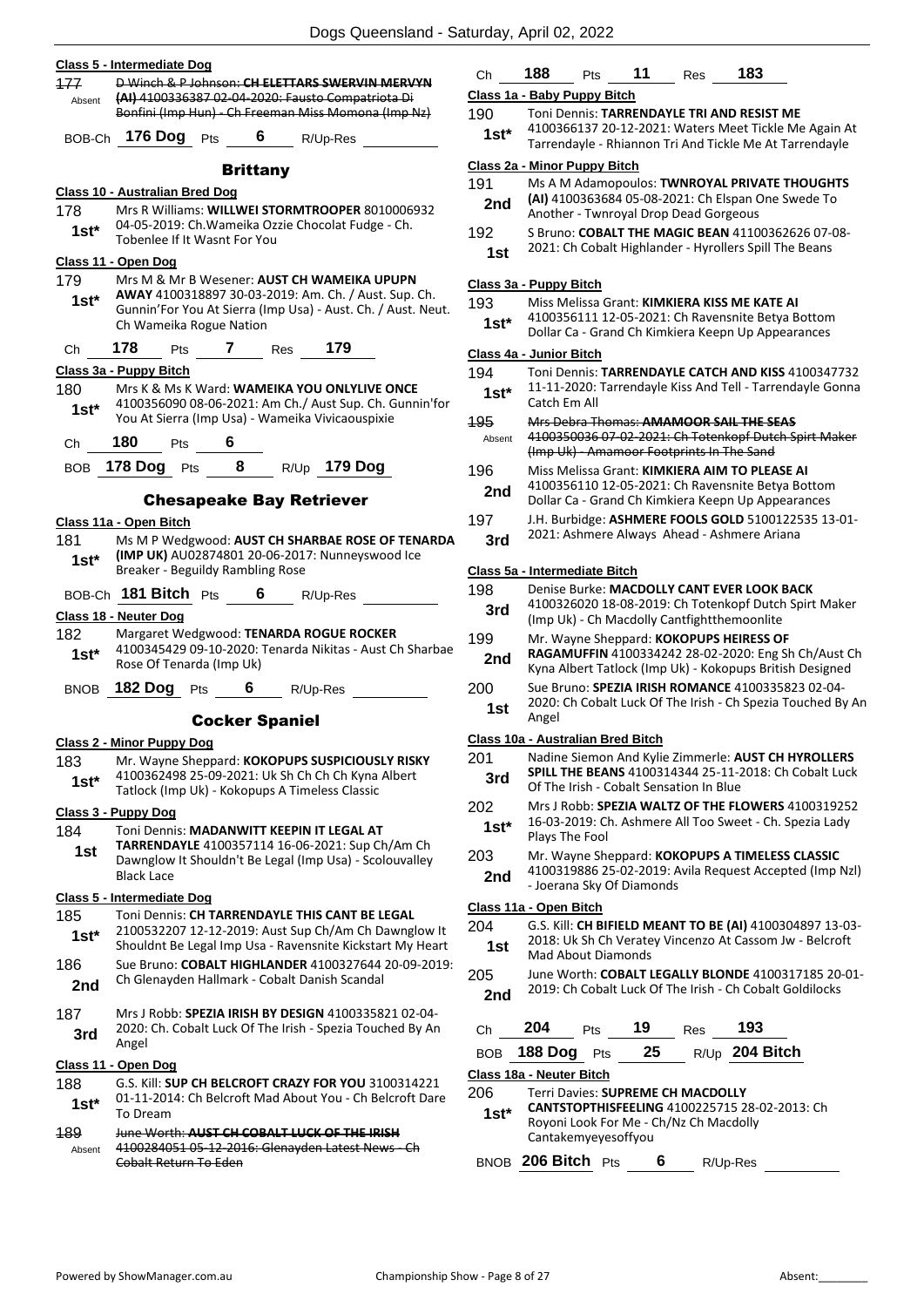### Cocker Spaniel (American)

### **Class 2 - Minor Puppy Dog**

207 Ms B McAlpine: **FARNSMERE STRIKE IT RICH** 3100438727 20-08-2021: Am Ch Scottfree Wizard Of Wall Street (Imp Usa) - Am Ch Silverhall Strike Back (Imp Usa) **1st\***

### **Class 10 - Australian Bred Dog**

| 208    | Azel Kennels: CH AZEL ALWAYS GOTCHA THINKING          |
|--------|-------------------------------------------------------|
| Absent | 5100117213 18-02-2020: Nordic Ch/Nw Ch/Pt Ch/Sw Ch/Dk |
|        | Ch/Am Ch/Australian Supreme Champion Azel Always Bet  |
|        | On The Black Azel Not Another Rumour                  |

#### **Class 11 - Open Dog**

209 Mrs G Lazar: **CH PARKAVON MIDNIGHT ZORRO (IMP NZ)** 05884-2017 19-05-2017: Am & Can & Nz Sprch Mar-K Parkavon's Midnight Eclipse (Usa) - Ch Parkavon Ribbons Nd Rainbows Absent

BOB-Ch **207 Dog** Pts **6** R/Up-Res

### English Springer Spaniel

### **Class 5a - Intermediate Bitch**

- 210 Mrs M & Miss T Whitfield: **CH FRAELIGHTE FROM HERE TO ETERNITY** 4100332461 19-01-2020: Ch Azudance On The
- Edge Of Glory Fraelighte Frozen Dream (Ai) **1st\***
- 211 Mrs. Catherine Toscano: **CATHATINA CHICA CHICA COCO** 4100342465 05-09-2020: Ch All My Loving Three Ponds Valley Imp Poland - Ch Cathatina Whispers In The Wind Absent

#### **Class 10a - Australian Bred Bitch**

- 212 S Phillips: **CH. LARONA STARES AND WHISPERS**
- 4100324677 30-06-2019: Aust Ch All My Loving Three Ponds Valley (Imp Pol) - Aust Ch. Cathatina Whispers In The Wind **1st\***

#### **Class 11a - Open Bitch**

213 K McGhie & J Huber: **OZDEZIGN INDULGENCE** 4100305487 03-04-2018: Ch Fraelighte Fly Me To The Moon (Imp Nz) - 1st<sup>\*</sup> U3-04-2018: Ch Praelign Hell Yeah

| BOB-Ch 210 Bitch Pts |  |  |  | R/Up-Res 212 Bitch |
|----------------------|--|--|--|--------------------|
|----------------------|--|--|--|--------------------|

#### Field Spaniel

### **Class 5a - Intermediate Bitch**

214 Ms J McDonald: **CH BIRDRISE THYME IS RIGHT** 5100113230 26-06-2019: Ch Fieldspan Pursuit Of Happiness - Shevington Ovrlks Red Skye Absent

BOB-Ch Pts

### Flat Coated Retriever

### **Class 3 - Puppy Dog**

- 215 Mrs B & Miss M Kent: **SKYEHAVEN REIGN OF CHAOS (AI)** 5100126791 04-08-2021: Aust Gr Ch Flatterhaft Steal Or
	- Borrow (Imp Swd) Aust Ch Skyehaven Handful Of Tickets **1st\***

### **Class 5 - Intermediate Dog**

- 216 Mrs M N Morphet: **AUST CH ALUBYC THE ARTFUL DODGER** 4100331491 17-12-2019: Sup Ch Almanza Double Action
- Dark Kiss (Imp Swe) Nzch Ch Sherepoint Sweet Pepper (Ai) **1st\***

### **Class 11 - Open Dog**

217 Mrs M N Morphet: **AUST CH SKYEHAVEN OLIVER TWIST** 5100110069 30-12-2018: Gr Ch Skyehaven Man Of Fire - Ch O'Flanagan Formosa Oolong (Imp Swe) Absent

BOB-Ch **215 Dog** Pts **7** R/Up-Res **216 Dog**

### German Shorthaired Pointer

### **Class 5 - Intermediate Dog**

- 218 Dr Heather Reynolds: **TEALPOINT GAME HUNTER (A1)** 4100331881 17-12-2019: Avaline Tissot (Imp Srb) - Grand
- **1st** 4100331881 17-12-2019: Avaline Tist<br>Ch Tealpoint Dances With Diamonds

### **Class 11 - Open Dog**

219 Dr Ann-Marie Boyd: **CH. TEALPOINT GAME SET N MATCH (AI)** 4100331880 17-12-2019: Avaline Tissot (Imp Serbia) - Grand Ch Tealpoint Dances With Diamonds Absent

### Ch **218** Pts **6** Res

### **Class 2a - Minor Puppy Bitch**

220 Mrs T Fraser: **DARLINHART YIPPEE KI YAY** 4100359702 19- 08-2021: Vundabah Azarus (Ai) - Australian Champion Darlinhart Ps I Love You **1st\***

### **Class 10a - Australian Bred Bitch**

| 221    | C. Fogarty and Heiderst Kennels: CH HEIDERST SAILOR                                                  |
|--------|------------------------------------------------------------------------------------------------------|
| $1st*$ | GALAXIA 5100119209 04-07-2020: Aus Sup Ch Arosa Ur A<br>Class Act (Ai) - Sup Ch Heiderst Sailor Moon |
|        |                                                                                                      |

| Ch — | 221                  | Pts | Res | - 220            |
|------|----------------------|-----|-----|------------------|
|      | BOB 221 Bitch $P$ ts |     |     | $R/Up$ 220 Bitch |

### German Wirehaired Pointer

#### **Class 10 - Australian Bred Dog**

- 222 Leanne Hall: **CH WHISTLEWIRE SNOWY RIVER RIDER (AI)** 4100284517 03-01-2017: Jupp Vom Brundlfeld (Imp Nld) - 1st\* 4100284517 03-01-2017: Ju<br>Ch Kobnko Allie Whistle Y R
- BOB-Ch **222 Dog** Pts **6**

### Golden Retriever

#### **Class 1 - Baby Puppy Dog**

- 223 D. McAllister: **WYSIWYG LET THERE BE CARNAGE (AI USA)** 4100363501 23-10-2021: Am. Gch Emery's Walk The Line At Cinamon Bay Dn - Wysiwyg If The Broom Fits Absent 224 Mrs B & Miss M.Kent: **IKENTRIEVE REBEL RUSSET**
- 4100365210 20-12-2021: Aus Supreme Ch Ikentrieve La Vida Loca (Ai) - Chaleur Xtravaganza **1st\***

#### **Class 3 - Puppy Dog**

- 225 T & P Kurtz: **PATERBETGOLD N MOOTHI ESTATE**
- 4100357312 26-06-2021: Dobro Nightwatch Paterbetgold 1st<sup>\*</sup> 4100357312 26<br>N Bunnamagoo

### **Class 4 - Junior Dog**

226 Askaval and Alubyc Kennels: **ASKAVAL ETHOS DE ALUBYC (AI)** 4100352678 16-03-2021: Ich.Roch.Hsch.Hjch.Öjch.Worldspecjw'18. Eros De Vallserrat - Alubyc Fonteyne Absent

### **Class 5 - Intermediate Dog**

|        | Askaval, Alubyc, Wembury Kennels: ASKAVAL ANARCHY              |
|--------|----------------------------------------------------------------|
| Ahsent | <b>WITH ALUBYC</b> 4100333264 22-01-2020: Eng Sh Ch, Cib, Cie, |
|        | Ee/Fi/Lv/Ltu/Balt Ch, Ee/Lv Jch Linirgor Pied Piper At         |
|        | Meiepere V-Ww'14, Balt W'15'17, Ee Jw'13 ( - Zenevieva         |
|        | Upon Reflection (Imp Ire)                                      |
|        | .                                                              |

- 228 A. Adamopoulos: **WYSIWYG ONE PRIZE ONE GOAL** 4100341124 18-08-2020: Ch. Wysiwyg Still Rock N Roll To Absent
	- Me Ch. Wysiwyg Sprinkleshineglimrgold

#### **Class 11 - Open Dog**

- 229 Mrs B & Miss M.Kent: **SUPREME CH IKENTRIEVE LA VIDA LOCA (AI)** 4100243227 19-05-2014: **1st\***
	- Int/Spa/Pt/Dk/Gbz/Swe/Nor Ch / Pt Gr Ch / Gbz Jch Mad About You De Ria Vela(Esp) - Aus Grand Ch Ikentrieve Kindred Spirit (Ai)
- 230 Mrs. Sherry Jewell: **AUST. CH. SHOGOLD DARK KNIGHT** 4100284633 02-12-2016: Naragold Giorgio Armani [Ai] - Aust Ch. Shogold Diamond At Tiffanys **3rd**
- 231 A.Adamopoulos: **SUP CH. WYSIWYG NOT A MOMENT TOO MOON** 4100301295 06-01-2018: Am. Ch/Can. Gr. Ch/ **2nd**
	- Sup.Ch. Nautilus Great Barrier Reef @Online (Imp Usa) Ch. Wysiwyg First Time In Forever
- Ch **229** Pts **9** Res **231**

#### **Class 1a - Baby Puppy Bitch**

| 232    | D. McAllister: WYSIWYG DIVIDE AND CONQUER (AI USA)   |
|--------|------------------------------------------------------|
| Absent | 4100363502 23-10-2021: Am. Gch Emery's Walk The Line |
|        | At Cinamon Bay Dn - Wysiwyg If The Broom Fits        |

233 Mrs B & Miss M.Kent: **IKENTRIEVE LA VIOLETTA ROSE** 4100365205 20-12-2021: Aus Supreme Ch Ikentrieve La Vida Loca (Ai) - Chaleur Xtravaganza **1st**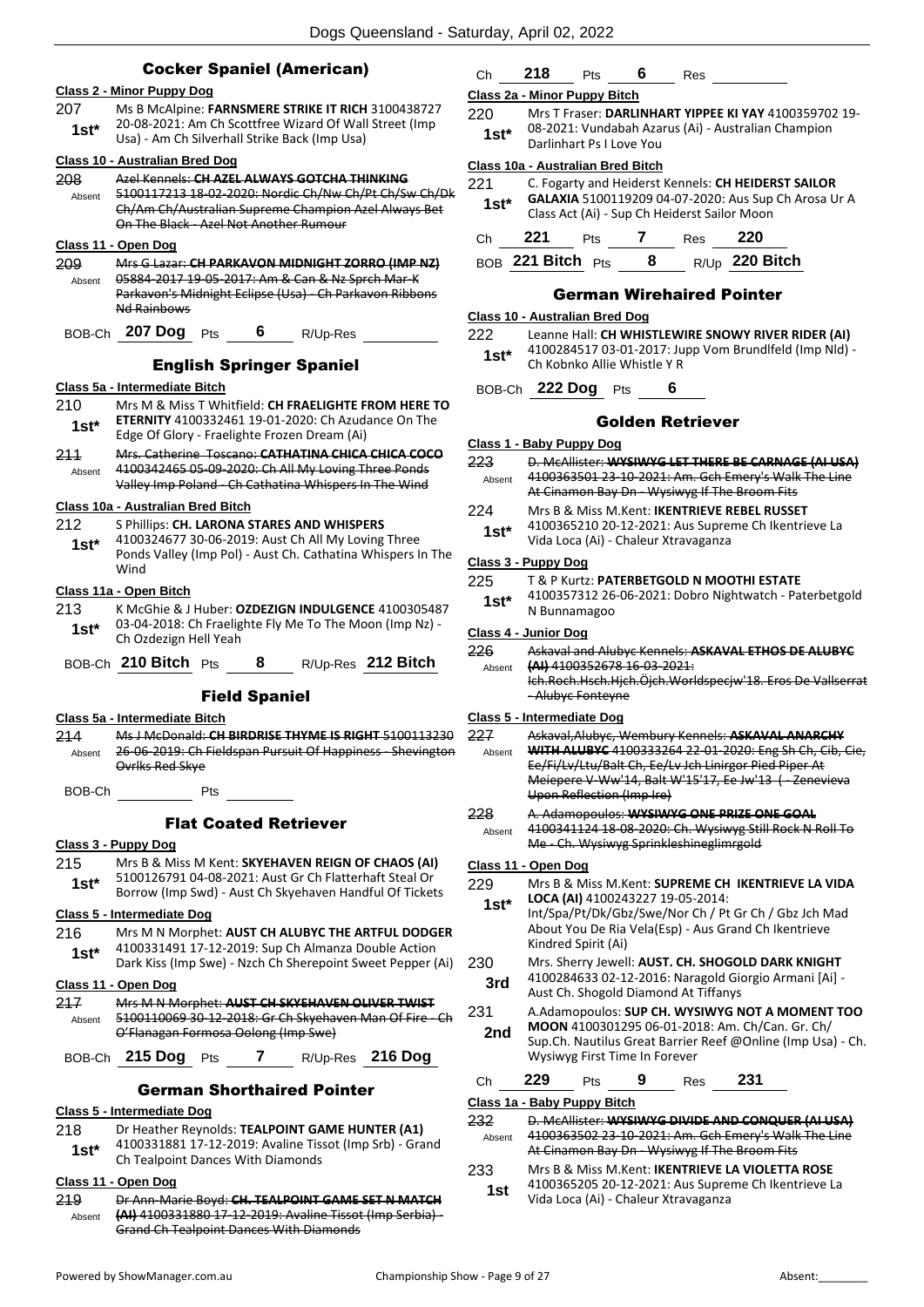### 234 Mrs. Sherry Jewell: **SHOGOLD CHRISTMAS DIVA**

4100366215 25-12-2021: Aust. Ch. Shogold Dark Knight - **2nd** <sup>4100366215</sup> 25-12-20

### **Class 2a - Minor Puppy Bitch**

235 Ms J Morgan: **WYSIWYG NOTHIN BUT THE TRUTH** 4100360384 06-08-2021: Am.Ch.Am.Gr Ch.Br Emery's Walk The Line At Cinamon Bay (Imp Usa) - Topgeer I Auto Be In Pictures **1st\***

#### **Class 3a - Puppy Bitch**

236 Mrs. Sherry Jewell: **SHOGOLD SECRETS IN A TEACUP** 4100357726 29-06-2021: Aust. Ch. Shogold Dark Knight - Shogold Queen O Hearts **1st**

#### **Class 4a - Junior Bitch**

- 237 Ms D McNaught & Miss A Savage: **CAMUKA OVER THE RAINBOW** 3100421905 05-12-2020: Sup.Ch.Adoringgold Eye Of The Storm - Camuka Walking On Sunshine **1st\***
- 238 Askaval Kennels: **ASKAVAL OUT OF AFRICA (AI)** 4100352677 16-03-2021: Ich.Roch.Hsch.Hjch.Öjch.Worldspecjw'18. Eros De Vallserrat - Alubyc Fonteyne Absent

#### **Class 5a - Intermediate Bitch**

### 239 T & P Kurtz: **AUST CH PATERBETGOLD N BRAEWATTIE**

- 4100321006 12-04-2019: Aust Ch Shogold Dark Knight Aust Ch Naragold Taltarni **1st\***
- 240 Askaval Kennels: **ALUBYC SOITWASYOU AT ASKAVAL** 4100326070 13-08-2019: Int Ch B.B King Oligarchia - Alubyc Port Out Starboard Home Absent

### **Class 10a - Australian Bred Bitch**

- 241 Mrs B & Miss M Kent: **AUST CH IKENTRIEVE CHERRI COLA**
- 4100315844 22-12-2018: Aust Ch Chaleur Say I Will (Ai) **1st**\* 4100315844 22-12-2018: Aust Ch Cha<br>Aus Ch Ikentrieve El Amor Sophia (Ai)
- 242 Alexandria Martin & Georgia Melville: **CH. GOLDMARTINI OOPS I DIDIT AGAIN** 4100342093 24-08-2020: Ch Wysiwyg **2nd DUPS I DIDIT AGAIN** 4100542095 24-06<br>The Thug - Ch Wysiwyg Incredible Story

### **Class 11a - Open Bitch**

- 243 Heath Thomson: **CH ASUARE EVER SO ROMANTIC** 4100333540 13-02-2020: Serb/Mont Jnr Ch Golden Romance Dutch Storm (Imp Serbia) - Ch Kaparla Give And Take Absent 244 Alexandria Martin & Georgia Melville: **CH GOLDMARTINI**
- **NOT THAT INNOCENT** 4100342092 24-08-2020: Ch Wysiwyg The Thug - Ch Wysiwyg Incredible Story **1st**

|    | $0.44$ DH.L. | <i></i> | _ _ | $0.00 \, \text{m}$ |
|----|--------------|---------|-----|--------------------|
| Сh |              |         |     | 239.               |

| BOB 241 Bitch Pts 16 R/Up 229 Dog |  |  |
|-----------------------------------|--|--|
|                                   |  |  |

### **Class 18a - Neuter Bitch**

- 245 Alexandria Martin & Georgia Melville: **NEUT CH GOLDMARTINI GET OFF MY KLOUD** 5100096523 20-09- 2016: Ch Goldmartini Say It Like It Is - Goldmartini Playn By **1st\***
	- My Rules
- BNOB **245 Bitch** Pts **6** R/Up-Res

### Hungarian Vizsla

#### **Class 4a - Junior Bitch**

246 Ms K Kettleton: **BATOROK MULBERRY AFFAIR** 4100347030 27-12-2020: Ch Ekvar Hell Raiser - Grand Ch Neut Ch Gamecall Rhythm Of The Waves Rn **1st\***

### **Class 5a - Intermediate Bitch**

#### 247 Ms K Kettleton: **CH BATOROK MOONLIT PERFECTION**

4100337255 11-05-2020: Ch Ekvar Hell Raiser - Grand Ch **1st** <sup>4100337255 11-05-2020: Ch Ekvar Hell Raise<br>Neut Ch Gamecall Rhythm Of The Waves Rn</sup>

### **Class 10a - Australian Bred Bitch**

248 Heath Thomson: **CH ASUARE SHUT UP N KISS ME** 4100335396 28-02-2020: Ch. Ciganyoz Shutup N Dance Withme (Ai) - Ch. Asuare Eternal Flame Absent

### **Class 11a - Open Bitch**

249 D Winch & P Johnson: **CH ELETTARS LAY LADY LAY** 4100280756 09-09-2016: Ch Shaunuff Underneath The 1st\* 4100280756 09-09-2016: Ch

### BOB-Ch **249 Bitch** Pts **8** R/Up-Res **247 Bitch**

### Irish Setter

#### **Class 10 - Australian Bred Dog**

- 250 Ms A L Harvey: **AUST GRAND CH YARRAMO FIGHT FIRE**
- **WITH FIRE** 4100294324 22-07-2017: Sup Ch Yarramo **1st\*** WITH FIRE 4100294324 22-07-2017: Sup Ch Yarramo<br>Mighty Quinn (Ai) - Ch Martinridge Diamonds And Gold

## Ch **250** Pts **6**

### **Class 3a - Puppy Bitch**

251 Ms A L Harvey: **YARRAMO RIVER JEWEL (AI)** 4100353905 15-04-2021: Grand Champion Yarramo Red River Man (Ai) - 1st\* 15-04-2021: Grand Champion Yarrar<br>Ch Martinridge Diamonds And Gold

### **Class 5a - Intermediate Bitch**

```
252 Mr G B Browne: CH EIREANNMADA WILDFLOWER (AI)
```
3100411642 02-05-2020: Ch. Gc Am Ch Bellary Livin'On A Prayer At Eireannmada - Grand Ch Eireannmada Breakfastattiffany **1st\***

#### **Class 10a - Australian Bred Bitch**

**NINA RICCI** 3100338184 06-02-2016: Am/Can/Nz/Aus Sup Ch Northwinds Clash Of The Titans (Imp Nz / Usa - Ch. Eireannmada A Cinderella Story (Ai) **1st**

#### **Class 11a - Open Bitch**

| 254    | Dr R Pacey & Mr F. McKechnie: EIREAN IT HAD TO BE YOU |
|--------|-------------------------------------------------------|
| $1st*$ | (AI) 3100001719 19-07-2019: Sup.Ch. Shelomith Vice    |
|        | Regent - Ch. Eirean Twelfth Of Never                  |

| Ch <b>254</b> Pts  | - 9 | Res <b>251</b> |                  |
|--------------------|-----|----------------|------------------|
| BOB 250 Dog Pts 10 |     |                | $R/Up$ 254 Bitch |

### Irish Water Spaniel

#### **Class 4 - Junior Dog**

- 255 Ms P A Smith: **WATERBOYS IT'S THE WAY WE ROLL**
- 4100349618 20-12-2020: Aust Grand Ch Castlehills Journey Downunder Imp Usa - Aust Ch Waterboys All Shook Up **1st\***

#### **Class 11 - Open Dog**

256 Mrs J Carruthers and Ms P Smith: **UK CH GLOI DONN ALL OR NOTHING AT STANEGATE IMP UK** 1751DB 13-10-2015: Eng Sh Ch Fynder Rowdy Heckler - Eng Sh Ch Stanegate Mystic Meg At Gloi Absent

Ch **255** Pts **6** Res

### **Class 5a - Intermediate Bitch**

257 Dave Kill: **BUNYARRA LIVE AT GIGGLETOWN** 4100343624 26-09-2020: Swd Ch Aquatikus Lonely Canadian Tinker - **1st** <sup>2b-09-2020: Swd Ch Aquatikus<br>Aust Ch Bunyarra Make It Stick</sup>

#### **Class 10a - Australian Bred Bitch**

258 M. Grant & P. Smith: **CH WATERBOYS ALL SHOOK UP** 4100275204 14-05-2016: Ch Waterboys Caught Red

Handed - Am Ch & Ch Flintcrest Finding What Moves You (Imp Usa) **1st\***

### Ch **258** Pts **7** Res **257** BOB **255 Dog** Pts **8** R/Up **258 Bitch**

### Labrador Retriever

#### **Class 1 - Baby Puppy Dog**

- 259 Guy Spagnolo: **DRIFTWAY SALUTE THE BRAVE (AI)**
	- 2100579344 06-12-2021: Ch Driftway Dancing Brave Ch 1st 2100579344 06-12-2021: Chi

#### **Class 4 - Junior Dog**

### 260 Guy Spagnolo: **CH KIRKDELL LEAD ROLE ATDRIFTWAY(AI)**

5100123053 03-02-2021: Pol. Ch. Chillout Sarracenia(Pol) - Ch. Eraky Starring Role **1st\***

### **Class 10 - Australian Bred Dog**

- 261 Henzell & Travers: **BONNSWAY DRESSED IN MIDNIGHT**
- 2100552734 12-11-2020: Ch Bonnsway Dressed In Black **1st**\* 2100552754 12-11-2020. CH Bonnsway Sculpture Of Time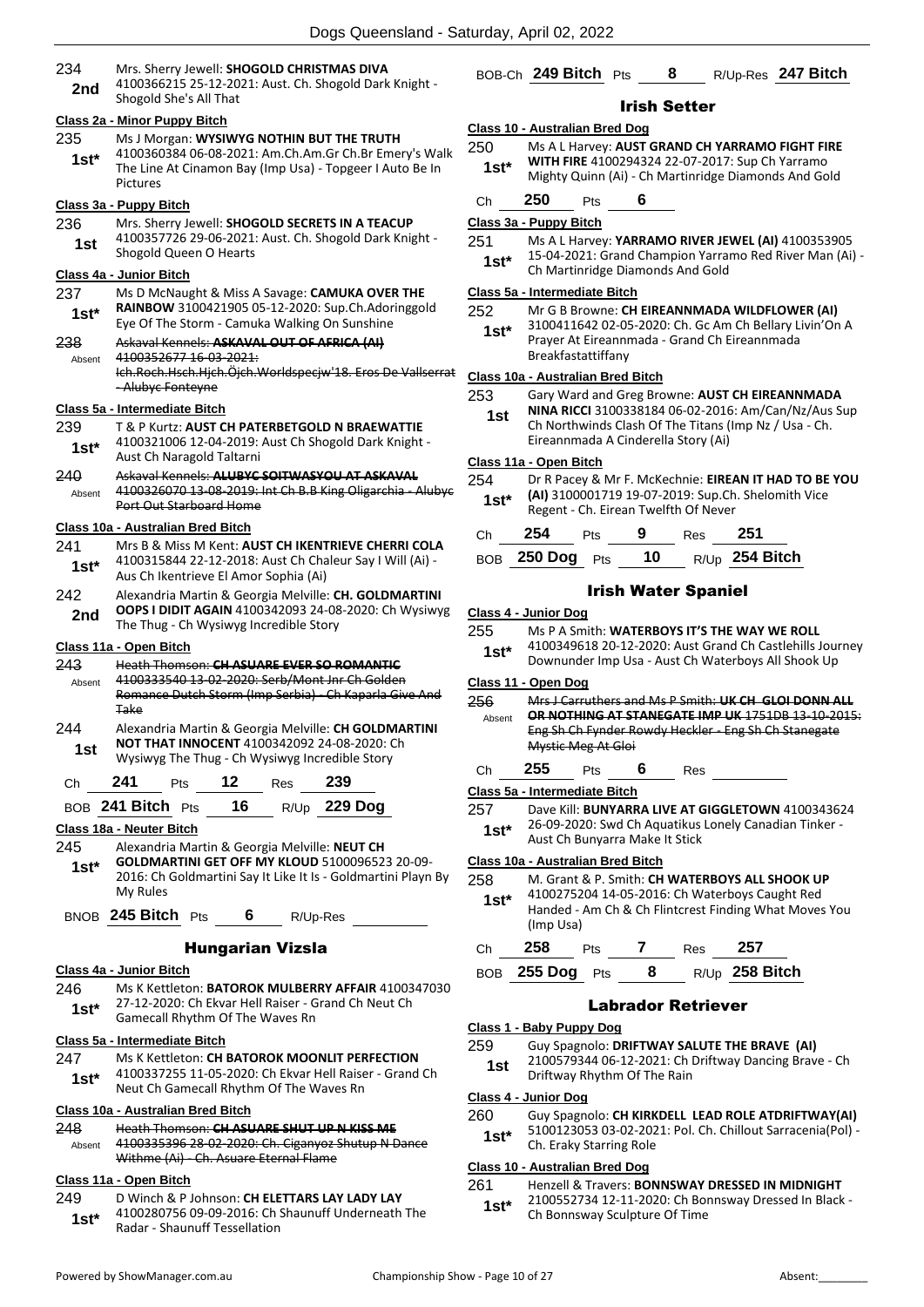|                         | 260                              | <b>Pts</b>                       | $7$ and $\sim$ | Res                                      | 261                                                                                                             |                | <b>Spanisl</b>                                                        |
|-------------------------|----------------------------------|----------------------------------|----------------|------------------------------------------|-----------------------------------------------------------------------------------------------------------------|----------------|-----------------------------------------------------------------------|
|                         | Class 1a - Baby Puppy Bitch      |                                  |                |                                          |                                                                                                                 |                | <b>Class 2 - Minor Puppy Dog</b>                                      |
| 262<br>$1st^*$          |                                  | Driftway Rhythm Of The Rain      |                |                                          | Guy Spagnolo: DRIFTWAY DANCING IN THE RAIN (AI)<br>2100579346 06-12-2021: Ch Driftway Dancing Brave - Ch        | 273.<br>$1st*$ | Natalie Rose: SOLYKK<br>2021: Wau I Am Gaud<br>Hrv)                   |
|                         | Class 2a - Minor Puppy Bitch     |                                  |                |                                          |                                                                                                                 |                | Class 4 - Junior Dog                                                  |
| 263                     |                                  |                                  |                |                                          | L, R & A Henzell: SCOLOUVALLEY QUIET IM SPEAKING                                                                | 274            | Ms M Fox & Miss H B                                                   |
| $1st^*$                 |                                  | <b>Bonnsway Twister Time</b>     |                |                                          | 4100364502 23-09-2021: Ch Scolouvalley Triple X - Ch                                                            | $1st*$         | <b>PUDDLES 210055932</b><br>(Imp Svk) - Qatar De I                    |
|                         | Class 11a - Open Bitch           |                                  |                |                                          |                                                                                                                 | Ch             | 274<br>7<br>Pts                                                       |
| 264                     |                                  |                                  |                |                                          | Mr R & Mrs L & Miss A Henzell: <b>AUSTRALIAN CHAMPION</b>                                                       |                | Class 11a - Open Bitch                                                |
| $1st^*$                 | Matter Of Time                   |                                  |                |                                          | <b>BONNSWAY TWISTER TIME 2100509995 28-11-2018:</b><br>Supch Blackboy Storm In A Teacup (Ai) - Gr Ch Bonnsway A | 275<br>$1st*$  | Janet Cameron: ZORF<br>HR10179 21-01-2018<br>(Fin) - Brunilda De Sin  |
| Ch                      | 264                              | Pts                              | $\mathbf{7}$   | <b>Res</b>                               | 263                                                                                                             | Ch             | 275<br>6<br>Pts                                                       |
|                         | BOB 260 Dog Pts                  |                                  | $\mathbf{9}$   |                                          | R/Up 264 Bitch                                                                                                  |                | BOB 275 Bitch Pts                                                     |
|                         |                                  |                                  |                | <b>Lagotto Romagnolo</b>                 |                                                                                                                 |                | Wei                                                                   |
|                         | <b>Class 2 - Minor Puppy Dog</b> |                                  |                |                                          |                                                                                                                 |                | Class 10 - Australian Bred Dog                                        |
| 265                     |                                  |                                  |                |                                          | Maneah Eberbach: AMICILEALE SONDELLI 4100362429 27-                                                             | 276            | Lynelle Smith: AUST.                                                  |
| $1st^*$                 | <b>Bianka</b>                    |                                  |                |                                          | 09-2021: Amicileale Nutella Biscotto - Amicileale Diva                                                          | $1st*$         | (AI) 4100306443 12-0<br>Bulletproof - Aust. Ch                        |
| Ch                      | 265                              | Pts                              | 6              |                                          |                                                                                                                 |                | Class 11 - Open Dog                                                   |
|                         | Class 2a - Minor Puppy Bitch     |                                  |                |                                          |                                                                                                                 | 277            | Mrs A Page: SUP CH /                                                  |
| 266<br>1st              |                                  |                                  |                |                                          | Ammie Gorton: HEVNSENT TEQUILA SUNRISE 3100438531<br>05-09-2021: Glenstar Like A Rolling Stone - Ladinamica     | $1st^*$        | 2100512400 26-12-20<br>You - Supreme Ch Asl                           |
|                         | Francisca                        |                                  |                |                                          |                                                                                                                 | Ch             | 277<br>7<br>Pts                                                       |
| Ch                      | 266                              | Pts                              | 6              |                                          |                                                                                                                 |                | Class 1a - Baby Puppy Bitch                                           |
| BOB.                    | 265 Dog Pts                      |                                  | 7              |                                          | R/Up 266 Bitch                                                                                                  | 278<br>Absent  | <b>Bromhund Kennels: B</b><br>11-2021: Ch Bromhur                     |
|                         |                                  |                                  |                |                                          | <b>Nova Scotia Duck Tolling Retriever</b>                                                                       |                | Image (Ai)                                                            |
|                         |                                  |                                  |                |                                          |                                                                                                                 |                |                                                                       |
|                         |                                  |                                  |                |                                          |                                                                                                                 | 279            | Ms K. Rogers: KISMA                                                   |
|                         | Class 10 - Australian Bred Dog   |                                  |                |                                          | Julie Robinson: CH ADDATOLL HUGO BOSS (AI)                                                                      | 2nd            | 4100365310 19-12-20<br>Bundy - Grand Ch Gre                           |
| $1st^*$                 |                                  | Et - Ch Anasadatar San Francisco |                |                                          | 2100522951 03-07-2019: Gr Ch Lidlriva Witchetty Grub Ccd                                                        | 280            | A Masjakin & J Robins<br><b>SUNSHINE 41003653</b>                     |
| Ch                      | 267                              | Pts                              | 6              |                                          |                                                                                                                 | $1st*$         | Ashlaren Bring Out Th                                                 |
|                         | <u> Class 3a - Puppy Bitch</u>   |                                  |                |                                          |                                                                                                                 |                | On Sunshine (Lhc)                                                     |
| 1st*                    |                                  |                                  |                | Ch Lidlriva Bittersweet Symphony Rn Tk.S | Mr R & Mrs M Ally: TOLLERFLARE A MAGICAL JOURNEY<br>4100356114 13-06-2021: Aprilraine Gundiguy Skoda Rrd -      | 281<br>$1st*$  | Class 4a - Junior Bitch<br>Lynelle Smith: ARAM<br>4100356465 07-05-20 |
|                         | Class 4a - Junior Bitch          |                                  |                |                                          |                                                                                                                 |                | Cordis (Imp PI) - Ch. B                                               |
|                         |                                  |                                  |                |                                          | Julie Robinson: AUST CH AIRAI THE GOLDEN TICKET                                                                 |                | Class 11a - Open Bitch<br>Mr C & Mrs A Tulk: G                        |
| $1st^*$                 |                                  |                                  |                |                                          | 5100121144 15-10-2020: Am Ch Ch Redmoon'S Do Ya Think<br>I'M Sexy (Imp Usa) - Ch Rivafire Flaming Hot           | 282<br>1st     | 5100086489 05-02-20<br>Baron - Ch Greywei M                           |
| 267<br>268<br>269<br>Ch | 269                              | <b>Pts</b>                       | $\mathbf{7}$   | Res                                      | 268                                                                                                             | Ch             | 281<br><b>7</b><br>Pts                                                |
|                         | BOB 267 Dog Pts                  |                                  | 8              |                                          | R/Up 269 Bitch                                                                                                  |                | BOB 277 Dog Pts                                                       |
|                         |                                  |                                  |                | <b>Pointer</b>                           |                                                                                                                 |                |                                                                       |
|                         | Class 11 - Open Dog              |                                  |                |                                          |                                                                                                                 |                | Weimara                                                               |
|                         |                                  |                                  |                |                                          | C Marwood & B S Barrs: CH ASPYRE TONGUES R WAGGIN                                                               | 283            | <b>Class 10 - Australian Bred Dog</b><br>A Masjakin & J Robins        |
| $1st^*$                 |                                  |                                  |                | Tongue - Asprye Wouldnt Ut Be Lovely     | 5100109676 10-12-2018: Sup.Ch.Aspyre On The Tip Of Ur                                                           | $1st^*$        | LEAGUE [LH] 410031                                                    |
| Ch                      | 270                              | Pts                              | 6              |                                          |                                                                                                                 |                | Waldwiese In A Leagu<br>On Sunshine                                   |
|                         | Class 1a - Baby Puppy Bitch      |                                  |                |                                          |                                                                                                                 |                |                                                                       |
|                         |                                  |                                  |                |                                          | Ms A M Adamopoulos: BREILLA DNT GO BREAKN MY                                                                    | Ch             | 283<br>6<br>Pts                                                       |
| $1st^*$                 |                                  |                                  |                | Chief - Ch Pivotal Visionary At Sgurr    | HEART (AI) 4100365311 29-12-2021: Ch Zelgren Comanche                                                           | 284            | Class 4a - Junior Bitch<br>Bromhund Kennels: C                        |
|                         | Class 5a - Intermediate Bitch    |                                  |                |                                          |                                                                                                                 | Absent         | <b>BROMHUND (LH) 910</b><br>Peri (Lh) - Ch Carnme                     |
| 270<br>271<br>272       |                                  |                                  |                |                                          | Mrs Colleen Marwood: CH SANMARLITCH SUPERSTITION                                                                |                | (Hh)                                                                  |
| $1st^*$                 |                                  | Daykeyne Come Out To Play        |                |                                          | 4100326354 15-09-2019: Ch Tamard Buster Onth Ute - Ch                                                           | Сh             | Pts                                                                   |
| Ch                      | 272                              | Pts                              | 6              |                                          |                                                                                                                 |                | <b>BOB</b> 283 Dog<br>Pts                                             |

### h Water Dog

273 Natalie Rose: **SOLYKKE TOLEDO REAL** 3100435663 23-07 di (Imp Hrv) - Zorrazo Pure Poetry (Imp

| 274    | Ms M Fox & Miss H Brown: <b>ZANDEENA PLAYN IN MUD</b> |
|--------|-------------------------------------------------------|
| $1st*$ | PUDDLES 2100559327 07-01-2021: Indiana Jones Wavelet  |
|        | (Imp Svk) - Qatar De Las Siete Nubes (Imp Esp)        |

| Сh | 274 | Pts |  | Res | 273 |  |
|----|-----|-----|--|-----|-----|--|
|----|-----|-----|--|-----|-----|--|

- **RAZO PURE POETRY (IMP HRV)** 8: Fin.Ch.Dont Tell Mama De Sinkovic  $kovic(Hrv)$ 
	-
	- BOB **275 Bitch** Pts **8** R/Up **274 Dog**

### imaraner

- 276 Lynelle Smith: **AUST. CH. ARAMII AINT SEEN NOTHIN YET**
- 05-2018: Aust. Sup. Ch. Bromhund
- 1. Bromhund U Can Buy Me Diamonds
- **ASHLAREN BRING OUT THE BUNDY** 018: Grand Ch Ashlaren We Will Rock **hlaren Make Mine Champagne** Ch **277** Pts **7** Res **276** 278 Bromhund Kennels: **BROMHUND CAN DO** 3100441080 22 nd Limitless - Ch Bromhund Exquisite **NER DRINKIN WITH DOLLY** 021: Sup Ch Ashlaren Bring Out The eywei Time For Bubbles **280 SON: SILBERWEIS BRING OUT SUNSHINE** 4100365318 30-11-2021: Aust Supreme Ch. he Bundy - Aust Ch. Silberweis Walking

### **III BACK OFF BOYS I GOT THIS**

021: Aust Ch Waldo At Bromhund Atria Bromhund U Can Buy Me Diamonds

| 282 | Mr C & Mrs A Tulk: GR CH BESKO COLLS MANY SPIRITS (AI)                                         |
|-----|------------------------------------------------------------------------------------------------|
| 1st | 5100086489 05-02-2015: Gr Ch Dual Ch (R) Besko Th Red<br>Baron - Ch Greywei Manhattan Transfer |

| Ch 281          | <b>Pts</b> |     | Res 282 |                |
|-----------------|------------|-----|---------|----------------|
| BOB 277 Dog Pts |            | - 9 |         | R/Up 281 Bitch |

### **ner (longhair)**

| Class 10 - Australian Bred Dog |                |     |   |                                           |                                                                                                                                                                |  |
|--------------------------------|----------------|-----|---|-------------------------------------------|----------------------------------------------------------------------------------------------------------------------------------------------------------------|--|
| 283<br>$1st*$                  | On Sunshine    |     |   |                                           | A Masjakin & J Robinson: CH SILBERWEIS WALKN TH BIG<br>LEAGUE [LH] 4100311173 17-08-2018: Aust Gr Ch<br>Waldwiese In A League Ofmy Own - Ch Silberweis Walking |  |
| Ch                             | 283            | Pts | 6 |                                           |                                                                                                                                                                |  |
| Class 4a - Junior Bitch        |                |     |   |                                           |                                                                                                                                                                |  |
| 284                            |                |     |   | Brombund Kennels: CH GREVWEL Y EXAMINE AT |                                                                                                                                                                |  |
| Absent                         | Peri 4h<br>(Lh |     |   |                                           | HUND (UH) 9100012428 16-10-2020; Ch Brombund<br>Ch Carnmellis Just Me For Greywei (Ai) (Imp Nzl)                                                               |  |
|                                |                |     |   |                                           |                                                                                                                                                                |  |

**6** R/Up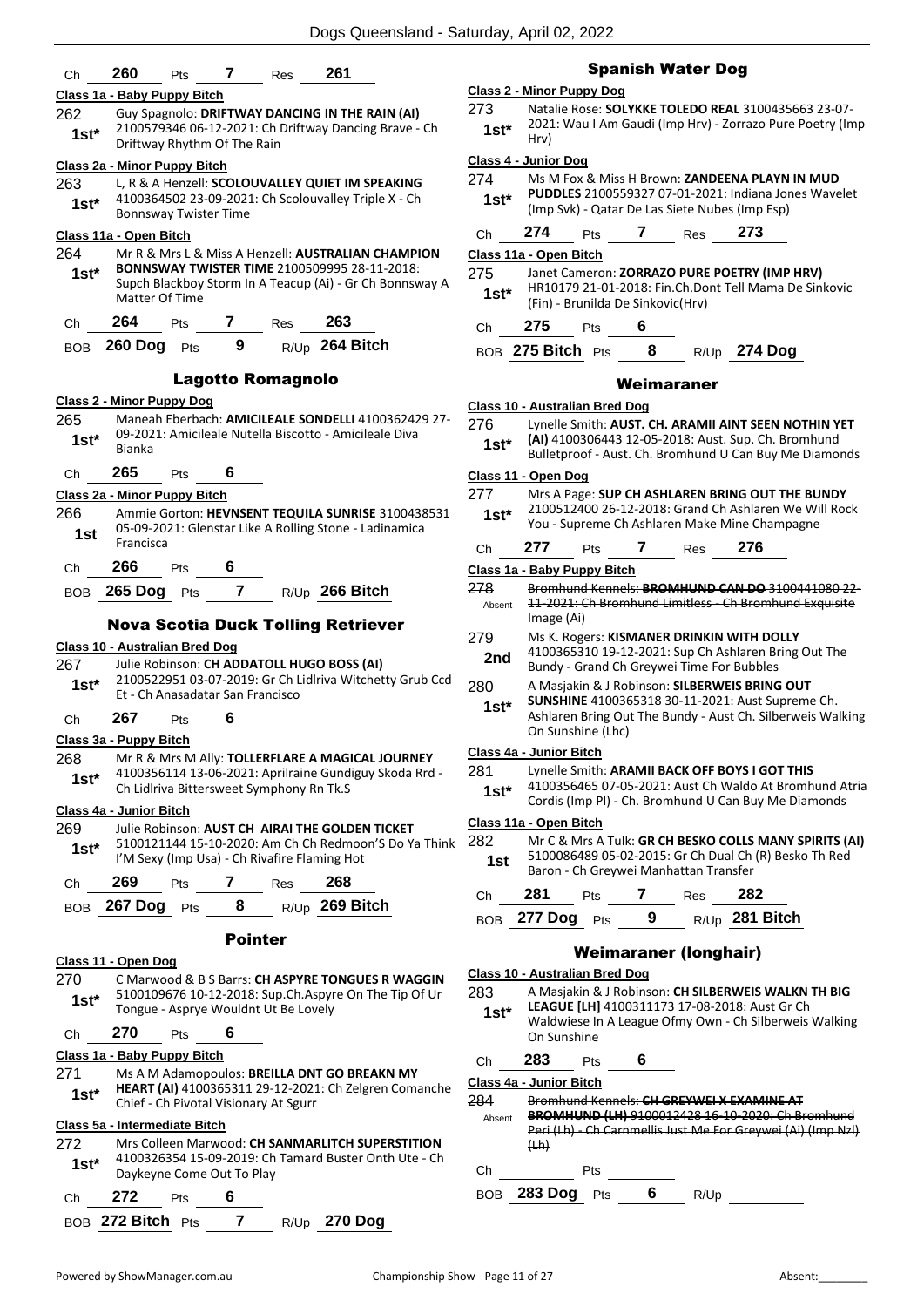|                                                                                                                                                 |     |                                                                                                                                             |                | Class 11 - Open Dog                                                                                                                                                                      |                            |                |            |                                                                                                                                                      |  |
|-------------------------------------------------------------------------------------------------------------------------------------------------|-----|---------------------------------------------------------------------------------------------------------------------------------------------|----------------|------------------------------------------------------------------------------------------------------------------------------------------------------------------------------------------|----------------------------|----------------|------------|------------------------------------------------------------------------------------------------------------------------------------------------------|--|
| Class 5a - Intermediate Bitch<br>285<br>$1st*$                                                                                                  |     | <b>Welsh Springer Spaniel</b><br>Miss Jenny Hampton: AUST. CH. HARTSET EDGE OFTHE<br>GALAXY 4100339059 13-07-2020: Aust Ch Ricochez Faleiry | 289<br>$1st^*$ | J Spreadborough & J Nommensen: AUST. CH. KHANDHU<br>MISTER DARCY 4100282953 23-10-2016: Aust.Sup,Ch.<br>Khandhu Got The Look - Ch. Wynsyr-Summerwinds-Pala<br>Mimosa At Khandhu(Imp Usa) |                            |                |            |                                                                                                                                                      |  |
|                                                                                                                                                 |     | Cadawalder - Aust Ch. Hartset Wings Ofan Angel                                                                                              | Ch             | 289                                                                                                                                                                                      | Pts                        | 8              | Res        | 288                                                                                                                                                  |  |
| BOB-Ch 285 Bitch Pts                                                                                                                            |     | 6<br>R/Up-Res                                                                                                                               |                | Class 4a - Junior Bitch                                                                                                                                                                  |                            |                |            |                                                                                                                                                      |  |
| Class 18a - Neuter Bitch<br>286<br>Miss Jenny Hampton: AUST .CH NEUTER CH RICOCHEZ<br>ENFYS SIAN 4100195608 07-02-2011: Aust Sup. Ch<br>$1st^*$ |     |                                                                                                                                             | 290<br>$1st^*$ |                                                                                                                                                                                          | Ch. Bayan Norse Maiden     |                |            | Mr D & Mrs C & Mr N McGreevy: BAYAN SNOW STORN<br>4100348551 12-12-2020: Sup. Ch. Tahkira Firestorm - Su                                             |  |
|                                                                                                                                                 |     | Shandwick Raffles (Imp Uk) - Aust Ch Goldmaid Dutch Treat                                                                                   |                | Class 5a - Intermediate Bitch                                                                                                                                                            |                            |                |            |                                                                                                                                                      |  |
| BNOB 286 Bitch Pts                                                                                                                              |     | 6<br>R/Up-Res                                                                                                                               | 291<br>Absent  | <b>Tells</b>                                                                                                                                                                             |                            |                |            | Cand H Hamilton: KJAVU CANDY CRUSH 3100417896 0<br>09-2020: Sup Ch Kjavu How Sweet It Is - Ch Kjavu Kiss O                                           |  |
|                                                                                                                                                 |     | <b>Group 3 - Specials</b>                                                                                                                   | 292<br>$1st^*$ | Mamma Mia                                                                                                                                                                                |                            |                |            | P & P Hewitt & K Crane: KHANDHU AB FAB 4100335412<br>04-2020: Aust.Nu Ch Quom Jambalya N Jazz - Ch. Khand                                            |  |
| <b>Best</b><br>Pts: 25                                                                                                                          | 188 | <b>Cocker Spaniel</b><br>G.S. Kill: Sup Ch Belcroft Crazy For You                                                                           | Ch             | 292                                                                                                                                                                                      | Pts                        | $7^{\circ}$    | Res        | 290                                                                                                                                                  |  |
| R/Up                                                                                                                                            | 260 | <b>Labrador Retriever</b>                                                                                                                   |                | BOB 292 Bitch Pts                                                                                                                                                                        |                            | 10             |            | R/Up 290 Bitch                                                                                                                                       |  |
| Pts: 15                                                                                                                                         |     | Guy Spagnolo: CH KIRKDELL LEAD ROLE ATDRIFTWAY(AI)                                                                                          |                | Class 18a - Neuter Bitch                                                                                                                                                                 |                            |                |            |                                                                                                                                                      |  |
| <b>Baby</b>                                                                                                                                     | 224 | <b>Golden Retriever</b><br>Mrs B & Miss M.Kent: Ikentrieve Rebel Russet                                                                     | 293<br>$1st*$  |                                                                                                                                                                                          |                            |                |            | Mrs J Y Anderson: AUS CH NEUTER CH CHAKDARRA HO<br>GO LIGHTLY (IMP NZ) 03506-2016 25-03-2016: Nz Ch<br>Khandhu Jubilation (Imp Aus) - Nz Ch Karakush |  |
| <b>Minor</b>                                                                                                                                    | 183 | <b>Cocker Spaniel</b><br>Mr. Wayne Sheppard: Kokopups Suspiciously Risky                                                                    |                | BNOB 293 Bitch Pts                                                                                                                                                                       | Cointreauversial (Imp Aus) |                | $6 \qquad$ | R/Up-Res                                                                                                                                             |  |
| <b>Puppy</b>                                                                                                                                    | 215 | <b>Flat Coated Retriever</b><br>Mrs B & Miss M Kent: Skyehaven Reign Of Chaos (AI)                                                          |                | Class 3 - Puppy Dog                                                                                                                                                                      |                            | <b>Basenji</b> |            |                                                                                                                                                      |  |
| Junior                                                                                                                                          | 260 | <b>Labrador Retriever</b><br>Guy Spagnolo: CH KIRKDELL LEAD ROLE ATDRIFTWAY(AI)                                                             | 294<br>$1st^*$ |                                                                                                                                                                                          |                            |                |            | Mrs. N Verrall: ERISEVE ZIN KIBARU 4100356739 10-06<br>2021: Ch Nailah Embracing The Decision - Zandeena Luc                                         |  |
| Inter                                                                                                                                           | 272 | <b>Pointer</b>                                                                                                                              |                | Be A Lady                                                                                                                                                                                |                            |                |            |                                                                                                                                                      |  |
| Aus Br                                                                                                                                          | 258 | Mrs Colleen Marwood: CH SANMARLITCH SUPERSTITION<br><b>Irish Water Spaniel</b><br>M. Grant & P. Smith: CH Waterboys All Shook Up            | 295<br>$1st^*$ | Class 11 - Open Dog                                                                                                                                                                      |                            |                |            | Mr David Pearson.: FAYRELYN JUMLA OF AFRIKA<br>4100358412 24-06-2021: Fayrelyn Masai Hunter - Tango                                                  |  |
| Open                                                                                                                                            | 188 | <b>Cocker Spaniel</b>                                                                                                                       |                | Afrika                                                                                                                                                                                   |                            |                |            |                                                                                                                                                      |  |
|                                                                                                                                                 |     | G.S. Kill: Sup Ch Belcroft Crazy For You                                                                                                    | Ch             | 294                                                                                                                                                                                      | Pts                        | 7              | <b>Res</b> | 295                                                                                                                                                  |  |
|                                                                                                                                                 |     | <b>Neuter</b>                                                                                                                               | 296<br>$1st^*$ | Class 4a - Junior Bitch<br>Luck Be A Lady                                                                                                                                                |                            |                |            | Mr David Pearson.: ERISEVE ZENNYO RYUO 410035673<br>10-06-2021: Ch. Nailah Embracing The Decision - Zandee                                           |  |
| <b>Best</b>                                                                                                                                     | 206 | <b>Cocker Spaniel</b>                                                                                                                       |                | Class 5a - Intermediate Bitch                                                                                                                                                            |                            |                |            |                                                                                                                                                      |  |
| Pts: 9<br>R/Up                                                                                                                                  | 245 | Terri Davies: Supreme Ch Macdolly CantStopThisFeeling<br><b>Golden Retriever</b>                                                            | 297            |                                                                                                                                                                                          |                            |                |            | Mr David Pearson.: NOTSYORANALA MIRZAM 4100333                                                                                                       |  |
|                                                                                                                                                 |     | Alexandria Martin & Georgia Melville: Neut Ch GoldMartini<br>Get Off My Kloud                                                               | Absent         | Afrika                                                                                                                                                                                   |                            |                |            | 07-03-2020: Fayrelyn Masai Hunter - Fayrelyn Dream Of                                                                                                |  |
|                                                                                                                                                 |     |                                                                                                                                             | 298<br>$1st^*$ |                                                                                                                                                                                          |                            |                |            | Heidi Kefer: NAILAH PHAEDRAS HEART 4100336155 10<br>2020: Fayrelyn Masai Hunter - Zandeena Luck Be A Lady                                            |  |
| Finish                                                                                                                                          |     | Absent<br>21                                                                                                                                | Ch             | 296                                                                                                                                                                                      | Pts                        | 7              | Res        | 298                                                                                                                                                  |  |
|                                                                                                                                                 |     |                                                                                                                                             |                |                                                                                                                                                                                          |                            |                |            |                                                                                                                                                      |  |

# Group 4 - Hound Group

## Mrs Sue Bownds (NSW)

Start Time:

### Afghan Hound

**Class 4 - Junior Dog**

- 287 Mrs J Y Anderson: **TRANSWIND PRINCE OF THIEVES (AI)** 3100424870 08-01-2021: Ch Lowenhart In Outerlimits - **2nd** 3100424870 08-01-202
- 288 Mr D & Mrs C & Mr N McGreevy: **BAYAN FIRE N ICE** 4100348550 12-12-2020: Sup. Ch. Tahkira Firestorm - Sup. 1st 4100348550 12-12-2020<br>Ch. Bayan Norse Maiden

| 289    | J Spreadborough & J Nommensen: AUST. CH. KHANDHU      |
|--------|-------------------------------------------------------|
| $1st*$ | MISTER DARCY 4100282953 23-10-2016: Aust.Sup,Ch.      |
|        | Khandhu Got The Look - Ch. Wynsyr-Summerwinds-Paladin |

| '∶n<br>$\sim$ $\sim$ | nч | .<br>ເຮ | ≺es<br>__ | - 100 |
|----------------------|----|---------|-----------|-------|
|                      |    |         |           |       |

| 290                           | Mr D & Mrs C & Mr N McGreevy: <b>BAYAN SNOW STORM</b>                              |  |  |  |
|-------------------------------|------------------------------------------------------------------------------------|--|--|--|
| $1st*$                        | 4100348551 12-12-2020: Sup. Ch. Tahkira Firestorm - Sup.<br>Ch. Bayan Norse Maiden |  |  |  |
| Class 5a - Intermediate Bitch |                                                                                    |  |  |  |

## **CANDY CRUSH 3100417896 07**w Sweet It Is - Ch Kjavu Kiss Of

**HANDHU AB FAB 4100335412 03**n Jambalya N Jazz - Ch. Khandhu

| Ch | 292                                 | <b>Pts</b> |      | Res | - 290            |
|----|-------------------------------------|------------|------|-----|------------------|
|    | $_{\rm BOB}$ 292 Bitch $_{\rm Pfs}$ |            | - 10 |     | $R/Up$ 290 Bitch |

- **NEUTER CH CHAKDARRA HOLLY** 
	- 06-2016 25-03-2016: Nz Ch us) - Nz Ch Karakush

### Basenji

|        | Class 3 - Puppy Dog                                                 |
|--------|---------------------------------------------------------------------|
| 294    | Mrs. N Verrall: ERISEVE ZIN KIBARU 4100356739 10-06-                |
| $1st*$ | 2021: Ch Nailah Embracing The Decision - Zandeena Luck<br>Be A Lady |

- 295 Mr David Pearson.: **FAYRELYN JUMLA OF AFRIKA**
- ayrelyn Masai Hunter Tango To
- Ch **294** Pts **7** Res **295**

| 297<br>Absent | Mr David Pearson.: NOTSYORANALA MIRZAM 4100333767<br>07-03-2020: Fayrelyn Masai Hunter - Fayrelyn Dream Of<br>Afrika |
|---------------|----------------------------------------------------------------------------------------------------------------------|
| 298           | Heidi Kefer: NAILAH PHAEDRAS HEART 4100336155 10-04-                                                                 |
| $4 - 1$ *     | 2020: Favrelyn Masai Hunter - Zandeena Luck Be A Lady                                                                |

### Ch **296** Pts **7** Res **298**

BOB **294 Dog** Pts **9** R/Up **296 Bitch**

### Basset Fauve de Bretagne

### **Class 2 - Minor Puppy Dog**

299 Ms K Wishart: **ARENDT THE GAME IS A FOOT** 3100436576 08-08-2021: Arendt Remember Who You Are - Arendt No **1st**\* U<sub>8</sub>-U<sub>8</sub>-2021: And<br>Time For Tears

BOB-Ch **299 Dog** Pts **6**

### Beagle

#### **Class 1 - Baby Puppy Dog**

300 Sharen Bell: **KISLEV HEY BO DIDDLEY (AI)** 4100364447 09- 11-2021: Nz Ch Ch Kislev Piano Man - Kislev Katie Shelby (Ai) **1st**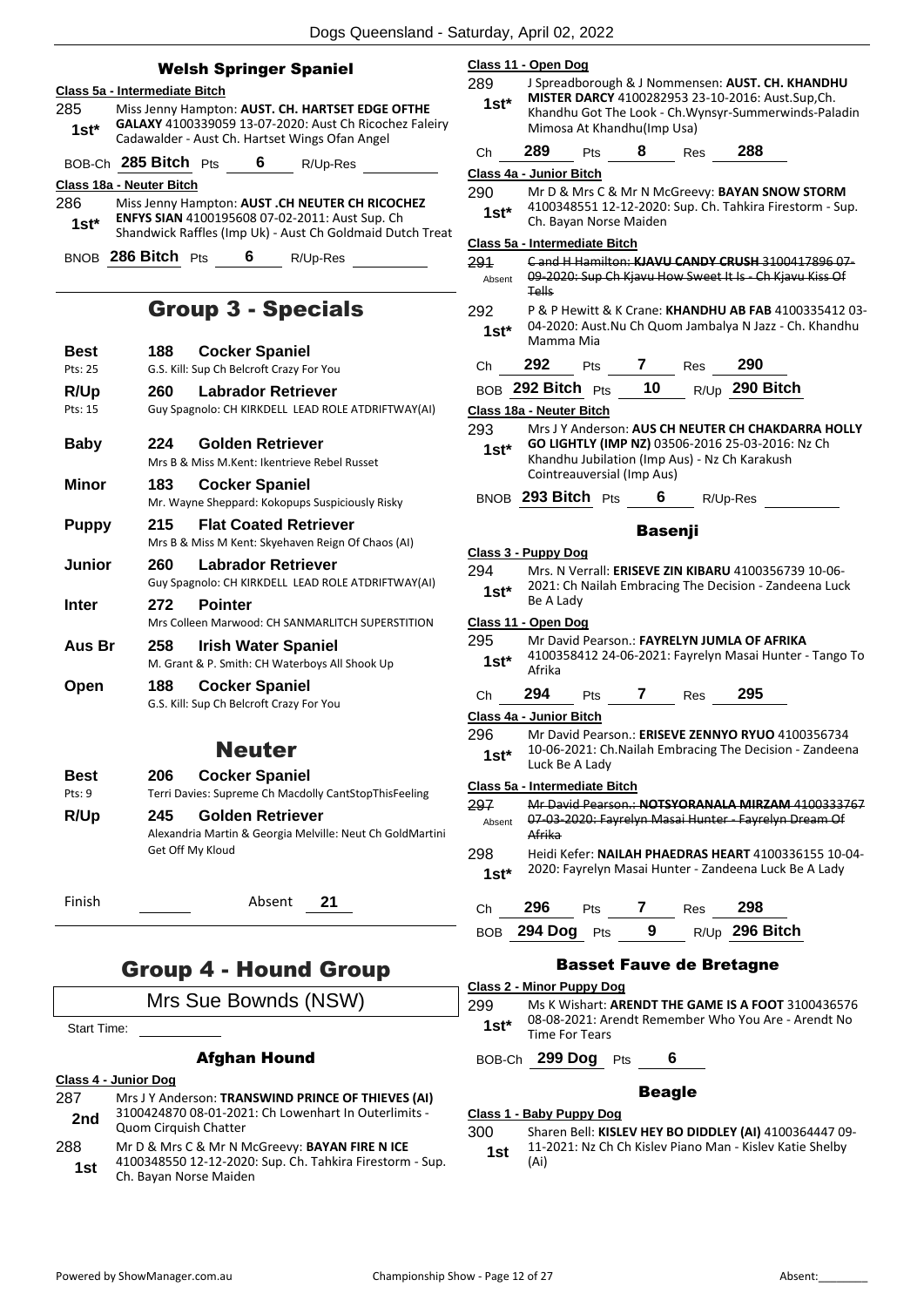### **Class 2 - Minor Puppy Dog**

#### 301 karen mangan: **TREEVIEW STEVE WITH A SLEEVE** 4100363064 23-09-2021: Aust Ch Am Gr Ch Red Americana Kempinski At Argyl(Usa) - Aust Ch Sarangrave Shoot The Breeze With Treeview(Imp Nz) **1st\* Class 4 - Junior Dog**

### 302 J & R Cook: **CH LUNARS JIMMY NEUTRON** 4100346201 25- 11-2020: Am Gr Ch Red Americana Kempinski At Argyle (Imp Usa) - Ch Karakush Luna Lovegood (Ai) **1st\***

#### **Class 5 - Intermediate Dog**

| 303    | Mrs E Ison: ASALEI GOLDEN ELIXIR (AI) 4100325204 29 08 |
|--------|--------------------------------------------------------|
|        |                                                        |
| Absent | 2019: Simonaland Bonacure (Imp Pol) - Aust Ch          |
|        |                                                        |
|        | <b>Houndmaster Gold Threads</b>                        |

#### **Class 10 - Australian Bred Dog**

- 304 Jenny Gray: **CH TAMBALLA TALE OF THE PHOENNIX** 4100306452 06-05-2018: Grand Ch Delrei Under Cover - Tamballa Touch Of Class **1st\***
- Ch **302** Pts **8** Res **304**

#### **Class 1a - Baby Puppy Bitch**

#### 305 Sharen Bell: **KISLEV DREAM ALITTLE DREAMOFME (AI)**

4100364454 09-11-2021: Nz Ch Ch Kislev Piano Man - Kislev 1st<sup>\*</sup> <sup>4100364454</sup><br>Katie Shelby

#### **Class 2a - Minor Puppy Bitch**

306 Mrs E Ison: **ASALEI GOLDEN SPIRIT (AI)** 4100360612 17-09- 2021: Neut Ch & Ch Beagelee Keep The Spirit - Asalei 1st Zuzi: Neut Cri & Cri **1**<br>**1st** Golden Goddess (Ai)

#### **Class 3a - Puppy Bitch**

#### 307 J Gray and R Hyman: **TAMBALLA TOUCH THE MOON**

- 4100357366 27-05-2021: Kijuna Diesel Charger Tamballa 2nd <sup>4100357300</sup><sup>2</sup>
- 308 karen mangan: **TREEVIEW MARILYN MONROE** 4100363065 23-09-2021: Aust Ch Am Gr Ch Red Americana Kempinski At Argyl (Usa) - Aust Ch Sarangrave Shoot The Breeze With Treeview(Imp Nz) **1st\***

#### **Class 4a - Junior Bitch**

### 309 Sharen Bell: **KISLEV GAMBLES ACE OF DIAMONDS (AI)**

4100347915 19-11-2020: Aus Ch Kislev Gambling Man - Kislev Katie Shelby (Ai) **1st**

#### **Class 5a - Intermediate Bitch**

310 Sharen Bell: **KISLEV LEATHER AND LACE** 4100341784 11-08- 2020: Aus Ch Tamballa Tale Of The Phoenix - Aus Ch Kislev Maddie Sierra Bravo Absent

#### **Class 10a - Australian Bred Bitch**

311 Sharen Bell: **STMALO SCARLETT OHARA** 4100331646 02- 01-2020: Nz Ch Aus Ch Burnsdale Most Happy Fella (Imp Nz) Aus Ch Stmalo Danish Diva Absent

#### **Class 11a - Open Bitch**

312 J & R Cook: **CH LUNARS WHENU WISH UPON A STAR (AI)** 4100317924 09-02-2019: Am Ch Ha-Pennys Too Much Trouble - Ch Karakush Luna Lovegood (Ai) **1st\***

| Ch — | 308 | <b>Pts</b> | <b>10</b> | Res 312                           |
|------|-----|------------|-----------|-----------------------------------|
|      |     |            |           | BOB 302 Dog Pts 13 R/Up 308 Bitch |

### **Class 18a - Neuter Bitch**

313 D Beattie & R Hyman: **CH DELREI ALLABOUTME** 7100027272 16-02-2012: Supch Delrei Southern Pride - Gr 1st\* /<sup>100027272</sup>10-02-20<br>Ch Delrei Sheer Magic

BNOB **313 Bitch** Pts **6** R/Up-Res

#### Borzoi

#### **Class 5 - Intermediate Dog**

314 H Rick & M Davis: **RUSSKIMIR SPECIAL WISHES** 4100340579 07-08-2020: Ch Russkimir Evening Shadows - Ch Gleneagle **1st** <sup>07-08-2020: Ch I</sup>

# Ch **314** Pts **6**

### **Class 5a - Intermediate Bitch**

- 315 ROBYNNE L BLACK: **MISTRAKA ASTRUD GILBERTO** 2100044675 30-11-2019: Am Ch Gr Ch Sl. Konza-Plum Creek Bugatti At Elance ( Usa ) - Ch Dolinoff Carmen Mcrae Absent
- 316 M L Davis: **RUSSKIMIR DAZZLING WISHES** 4100340583 07- 08-2020: Ch Russkimir Evening Shadows - Ch Gleneagle **1st**\* U8-2020: Ch Rus<br>Sweet As Honey

Ch **316** Pts **6** Res

BOB **316 Bitch** Pts **7** R/Up **314 Dog**

#### Dachshund (Long Haired)

#### **Class 4a - Junior Bitch**

317 Brett Schonknecht: **KIMSCOTT BETTY BOOP** 4100348591 04-01-2021: Nz Ch/Ch Kernoel Eyes Of A Warrior Imp Nz - **1st**\* U<sup>4-</sup>U1-2021: Nz Ch/Ch Ke<br>Polbathic Dak Maddison

#### BOB-Ch **317 Bitch** Pts **6**

### Dachshund Miniature (Long Haired)

- **Class 2 - Minor Puppy Dog**
- 318 J & T McDonald: **SHASDIN ROYAL TURBO JAFFA (AI)**
- 4100360662 23-08-2021: Nz Ch Mistydale Makin An Impact (Nzl) - Ch Westpriors Walk On By **1st\***

### **Class 10 - Australian Bred Dog**

- 319 BK & YJ Shaw: **CH. SPLENDAK NEXT CHAPTER IN BOLD** 4100346993 03-12-2020: Gr Ch. Splendak First Chapter - Ch Maharlikah Tru Succesor **1st\***
- Ch **318** Pts **7** Res **319**

#### **Class 2a - Minor Puppy Bitch**

| 320 | Deborah Rodgers: WAZEER THE WONDER WEINER                                                            |
|-----|------------------------------------------------------------------------------------------------------|
| 1st | 4100358423 20-07-2021: Aust Ch Ygeia Need You Now (Imp<br>Swe) - Aust Ch Almarjo Freya Von Schnitzel |
|     |                                                                                                      |

### **Class 3a - Puppy Bitch**

| 321 | Brett Schonknecht: BDACHIED ADORABLE ANGELICA    |
|-----|--------------------------------------------------|
| 2nd | 4100355185 21-04-2021: Ch Kimscott Hanky Panky - |
|     | Wonderdachs Nimueh                               |

#### 322 J & T McDonald: **SHASDIN ROYAL TURBO SHEENA (AI)**

4100360667 23-08-2021: Nz Ch Mistydale Makin An Impact (Nzl) - Ch Westpriors Walk On By **1st\***

#### **Class 4a - Junior Bitch**

| 323    | S Bell & R Austen: NAEKOTA AL FUNNGAMES 4100355094   |
|--------|------------------------------------------------------|
| $1st*$ | 01-04-2021: Ch Grand Ch Kyleah Dressed For Success - |
|        | Nookota All That Coarkla                             |

|    |       | <b>INGENULA AIL LIIGL JUALNIC</b> |     |       |  |
|----|-------|-----------------------------------|-----|-------|--|
| Ch | - 323 | Pts                               | Res | - 322 |  |

BOB **318 Dog** Pts **11** R/Up **323 Bitch**

### **Class 2 - Minor Puppy Dog**

324 Mrs J Kerby: **BEKKRI ROCKIN LIONEL AT WYBREK** 4100359947 19-07-2021: Am Gr Ch Aust Ch Joy- Dens Rockin Robin.Ss Imp (Usa) - Boskahun Donna Kay Absent

## Ch Pts

### **Class 5a - Intermediate Bitch**

- 325 Mrs R Gersbach: **GERSNDACH GIVENCHY** 4100342050 23- 07-2020: Ch. Boskahun Hugo Boss - Ch. Gersndach Indelible **1st\***
- Ch **325** Pts **6**
- BOB **325 Bitch** Pts **6** R/Up

### Dachshund Miniature (Smooth Haired)

#### **Class 3 - Puppy Dog**

326 Theodore Boland: **WAZEER WALTER WEINER** 4100358422 20-07-2021: Aust Ch Ygeia Need You Now - Aust Ch Almarjo Freya Von Schnitzel **1st**

Dachshund (Smooth Haired)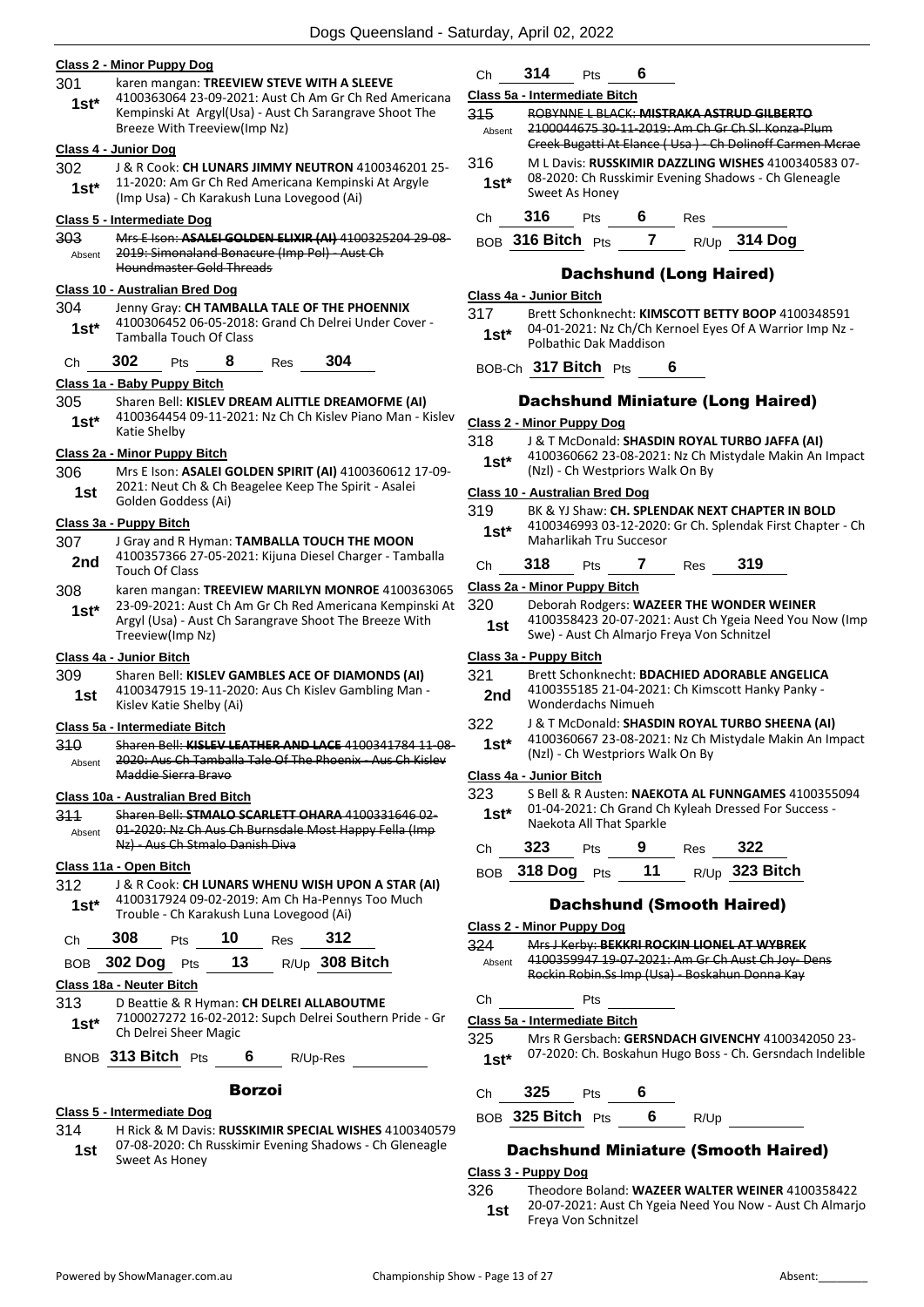| 327           | <b>Class 10 - Australian Bred Dog</b><br>D Winch & P Johnson: CH ALMARJO DARYL VON                      |                                |     |                |                                                           | <b>BNOB</b>   |                                |
|---------------|---------------------------------------------------------------------------------------------------------|--------------------------------|-----|----------------|-----------------------------------------------------------|---------------|--------------------------------|
| $1st*$        | SCHNITZEL 4100330260 05-12-2019: Sup Ch Almarjo<br>Harvey Von Schnitzel - Almarjo Sharron Von Schnitzel |                                |     |                |                                                           |               | Peti                           |
| Ch            | 327<br>Pts                                                                                              | 7                              | Res | 326            |                                                           |               | Class 1 - Baby Pup             |
|               | Class 3a - Puppy Bitch                                                                                  |                                |     |                |                                                           | 339           | Dr C Wes<br>NEWS 41            |
| 328           | D Winch & P Johnson: ELETTARS DAPH TH WAY I LIKE IT                                                     |                                |     |                | (IID NZL) 4100360570 24-05-2021: Freeman Dac Move For     | $1st^*$       | Northern                       |
| $1st*$        | Me - Freeman Dac Won't Back Down (Imp Nz)                                                               |                                |     |                |                                                           | 340           | Class 1a - Baby Pu<br>Dr C Wes |
|               | Class 4a - Junior Bitch                                                                                 |                                |     |                |                                                           | 1st           | FAME 41                        |
| 329<br>$1st*$ | 02-2021: Gersndach Brief Encounter - Gersndach Wata<br>Romance                                          |                                |     |                | BK & YJ Shaw: SPLENDAK SWEET N SASSY 4100349749 07-       |               | Northern                       |
|               | Class 10a - Australian Bred Bitch                                                                       |                                |     |                |                                                           |               | Class 2 - Minor Pu             |
| 330           |                                                                                                         |                                |     |                | K Andrews: DACALDORF MUSTANG SALLY 4100346992 05-         | 341           | <b>J</b> J Inglis:             |
| 1st           | Right                                                                                                   |                                |     |                | 12-2020: Ch Dacaldorf Light My Fire - Ch Gersndach Shelby | Absent        | Supreme<br>High (Im            |
| Ch            | 329<br>Pts                                                                                              | 8                              | Res | 328            |                                                           |               | Class 3 - Puppy Do             |
|               | BOB 327 Dog Pts                                                                                         | 10                             |     | R/Up 329 Bitch |                                                           | 342           | J J Inglis:                    |
|               |                                                                                                         |                                |     |                |                                                           | $1st*$        | Aust Sup<br>Fly High (         |
|               |                                                                                                         | <b>Dachshund (Wire Haired)</b> |     |                |                                                           | Ch            | 342                            |
|               | Class 1a - Baby Puppy Bitch                                                                             |                                |     |                |                                                           |               | Class 2a - Minor Pu            |
| 331           | 2021: Ch Cayugaridge Molokai - Ch Shasdin Wiry Im Dak                                                   |                                |     |                | K Andrews: DACHDOTCOM ISABEL W 7100050338 25-10-          | 343           | J J Inglis:                    |
| $1st^*$       | Chick (Ai)                                                                                              |                                |     |                |                                                           | $1st^*$       | Aust Sup                       |
|               | Class 5a - Intermediate Bitch                                                                           |                                |     |                |                                                           |               | Fly High (                     |
| 332           | J & T McDonald: CH SHASDIN WIRY CHIQUITITA                                                              |                                |     |                |                                                           |               | Class 4a - Junior B            |
| $1st^*$       | Ai - Sup Ch Shasdin Wiry All Shook Up                                                                   |                                |     |                | 4100323667 07-06-2019: Ch Shasdin Wiry Seal Of Approval   | 344<br>Absent | Ms R. Wł<br>3100429            |
|               | BOB-Ch 332 Bitch Pts                                                                                    |                                | 6   |                |                                                           |               | Starblush                      |
|               |                                                                                                         |                                |     |                |                                                           |               | Class 10a - Austral            |
|               | <b>Dachshund Miniature (Wire Haired)</b>                                                                |                                |     |                |                                                           | 345           | Ms Joanr                       |
|               | Class 2a - Minor Puppy Bitch                                                                            |                                |     |                |                                                           | $1st*$        | 2100496<br>Pharaoh             |
| 333           | Mr B & Mrs A Cheers: KYEYE MISS MARNIE 4100361948                                                       |                                |     |                |                                                           |               | Fire                           |
| $1st^*$       | 06-09-2021: Ch Elphyn Imago - Ch Elphyn Minx                                                            |                                |     |                |                                                           | Сh            | 343                            |
|               | Class 4a - Junior Bitch                                                                                 |                                |     |                |                                                           | BOB.          | 342 Dog                        |
| 334           |                                                                                                         |                                |     |                | Mrs DG Hoyle: AGWYR POPPYSEED PRINCESS 4100350364         |               |                                |
| $1st^*$       | 30-12-2020: Grand Ch Jiljac Tsar Very Much Jw (Imp Uk) -                                                |                                |     |                |                                                           |               | <b>Portuguese</b>              |
|               | Ch Agwyr Que Sera Sera                                                                                  |                                |     |                |                                                           |               | Class 5 - Intermedi            |
|               | BOB-Ch 334 Bitch Pts 7 R/Up-Res 333 Bitch                                                               |                                |     |                |                                                           | 346           | Ms. Jenn<br>4100334            |
|               |                                                                                                         | <b>Foxhound</b>                |     |                |                                                           | Absent        | Usa) - Plu                     |
|               | Class 5a - Intermediate Bitch                                                                           |                                |     |                |                                                           | Ch            |                                |
| 335           |                                                                                                         |                                |     |                | Mrs C & Miss B & Mr J Bryson, Miss B West & Mrs A Page:   |               | Class 5a - Intermed            |
| $1st^*$       |                                                                                                         |                                |     |                | FOXHUNT LAYLA 2100538275 16-03-2020: Foxhunt Cobra -      | 347           | Lily Roge                      |
|               | Ch Foxhunt Dirty Diana                                                                                  |                                |     |                |                                                           | $1st^*$       | 19-04-20                       |
|               | BOB-Ch $335$ Bitch $Pts$ 6                                                                              |                                |     |                |                                                           |               | The Eyes                       |
|               |                                                                                                         | <b>Greyhound</b>               |     |                |                                                           | Ch            | 347                            |
|               | Class 11 - Open Dog                                                                                     |                                |     |                |                                                           |               | BOB 347 Bitch                  |
| 336           | Mr D & Mrs C & Mr N McGreevy: BAYAN HAZEE DAYS                                                          |                                |     |                |                                                           |               |                                |
| $1st^*$       | Bayan Red Wine Days (Ai)                                                                                |                                |     |                | 4100305797 08-03-2018: Ch. Rantalaukan Leijonamieli - Ch. |               | Class 3a - Puppy B             |
|               |                                                                                                         |                                |     |                |                                                           | 348           | Mrs J Rus                      |
|               | BOB-Ch 336 Dog Pts                                                                                      |                                | 6   |                |                                                           | $1st^*$       | 10-07-20                       |
|               |                                                                                                         | <b>Irish Wolfhound</b>         |     |                |                                                           |               | Rus) - Ch                      |
|               | Class 2a - Minor Puppy Bitch                                                                            |                                |     |                |                                                           |               | BOB-Ch 348 Bi                  |
| 337           | Mrs J Arnold & Mr J & Mrs S Donaldson: DONGUNYA                                                         |                                |     |                |                                                           |               | Class 18a - Neuter             |
| $1st^*$       | MOIRA BELLA (AI) 4100358531 15-07-2021: Wulfgar                                                         |                                |     |                |                                                           | 349           | Julie Dav<br>4100227           |
|               | Fennoscandia (Ai) - Ch Dongunya Eliza                                                                   |                                |     |                |                                                           | $1st*$        | Chilolo W                      |
|               | BOB-Ch 337 Bitch Pts 6 R/Up-Res                                                                         |                                |     |                |                                                           |               | BNOB 349 Bitc                  |
|               | Class 18 - Neuter Dog                                                                                   |                                |     |                |                                                           |               |                                |
| 338<br>Absent | M White & S White, JA & SW Donaldson: DONGUNYA                                                          |                                |     |                | JOAVIN (AI) 4100320445 16 04 2019: Ch Wulfgar Just My     |               |                                |
|               | Valentino (Ai) - Ch Dongunya Eliza (Ai)                                                                 |                                |     |                |                                                           |               |                                |

Pts R/Up-Res

### It Basset Griffon Vendeen

### **Class 1 - Baby Puppy Dog**

- $358$  Ms AJ Cooney: **BONDESTIN FRONT PAGE**
- **NEWS** 4100366242 31-12-2021: Aust Ch Bonhaven
- Angel Bondestin So Wat Ima Rockstar **Class 1a - Baby Puppy Bitch**

- 5t & Ms AJ Cooney: **BONDESTIN FASHION AND**
- **FAME** 4100366243 31-12-2021: Aust Ch Bonhaven Angel - Bondestin So Wat Ima Rockstar

### Pharaoh Hound

### **Class 2 - Minor Puppy Dog**

341 J J Inglis: **PRESSAGE PFIZER** 4100357668 15-07-2021: Aust . Ch.& Estonian Ch.Estonian Junior Ch Caletto Fly p Est) - Aust. Ch. Pennhari Forever In A Day

#### **Class 3 - Puppy Dog**

- 342 J J Inglis: **PRESSAGE NOVAVAX** 4100357667 15-07-2021:
- reme. Ch.& Estonian Ch.Estonian Junior Ch Caletto
- (Imp Est) Aust. Ch. Pennhari Forever In A Day

| 342<br>$\cdot$ F<br>_ | ເຮ<br>$-$ |  | ۱GS<br>__ |  |
|-----------------------|-----------|--|-----------|--|
|-----------------------|-----------|--|-----------|--|

### **Class 2a - Minor Puppy Bitch**

PRESSAGE MODERNA 4100357666 15-07-2021:

reme. Ch.& Estonian Ch.Estonian Junior Ch Caletto (Imp Est) - Aust. Ch. Pennhari Forever In A Day

### **Class 4a - Junior Bitch**

344 Ms R. Whiteman: **STARBLUSH A KIND OF MAGIC** ..............................<br>065 01-03-2021: Ch.Sleykh Gold Digger (Ai) -**Wild Rose** 

### **Class 10a - Australian Bred Bitch**

| 345<br>$1st*$ | Fire    |            |   |     | Ms Joanne Inglis: CH. PENNHARI FOREVER IN A DAY<br>2100496073 18-04-2018: Ch. Irl. Ch.Hard Black Jack<br>Pharaoh Cukker Irl. Jun Ch. (Imp Hun) - Ch. Sleykh Girl On |  |
|---------------|---------|------------|---|-----|---------------------------------------------------------------------------------------------------------------------------------------------------------------------|--|
| Сh            | 343     | <b>Pts</b> |   | Res | 345                                                                                                                                                                 |  |
| <b>BOB</b>    | 342 Dog | Pts        | 8 |     | $R/Up$ 343 Bitch                                                                                                                                                    |  |

### Podengo Small (Smooth Haired)

#### **Cate Dog**

| 346<br>Ahsent | Ms. Jenni McKernan: ALARVES KEEP N KOOL DUDE<br>4100334639 19 12 2019: Ch Shamrock's Napoleon (Imp<br>Usa) - Plushcourt Goddess |
|---------------|---------------------------------------------------------------------------------------------------------------------------------|
|               |                                                                                                                                 |

### **Class 5a - Intermediate Bitch**

347 Lily Rogers: **ALARVES LIL BUTTONS N BOWS** 4100339553 120: Ch Sleykh Cacao Chuao (Iid) - Alarves Easy On

Ch **347** Pts **6**

**3** Pts **6** R/Up

### Rhodesian Ridgeback

#### **Class 3a - Puppy Bitch**

ssell: **CHILOLO TN SERENGETI GOLD** 4100358073 121: Sup. Ch Jelany Red Nikaya For Chilolo (Imp **Chilolo Hh Paint The Line Gold (Ai)** 

|                          | BOB-Ch 348 Bitch Pts     |  |   | R/Up-Res                                                                                               |  |  |  |
|--------------------------|--------------------------|--|---|--------------------------------------------------------------------------------------------------------|--|--|--|
| Class 18a - Neuter Bitch |                          |  |   |                                                                                                        |  |  |  |
| 349<br>$1st*$            | Chilolo Whispa Inthewind |  |   | Julie David: CH NEUTER CH CHILOLO WBI BIKWA ET<br>4100227245 04-04-2013: Ch Sarula Lupani Biko - Gr Ch |  |  |  |
|                          | $BNOB$ 349 Bitch $Pts$   |  | 6 | R/Up-Res                                                                                               |  |  |  |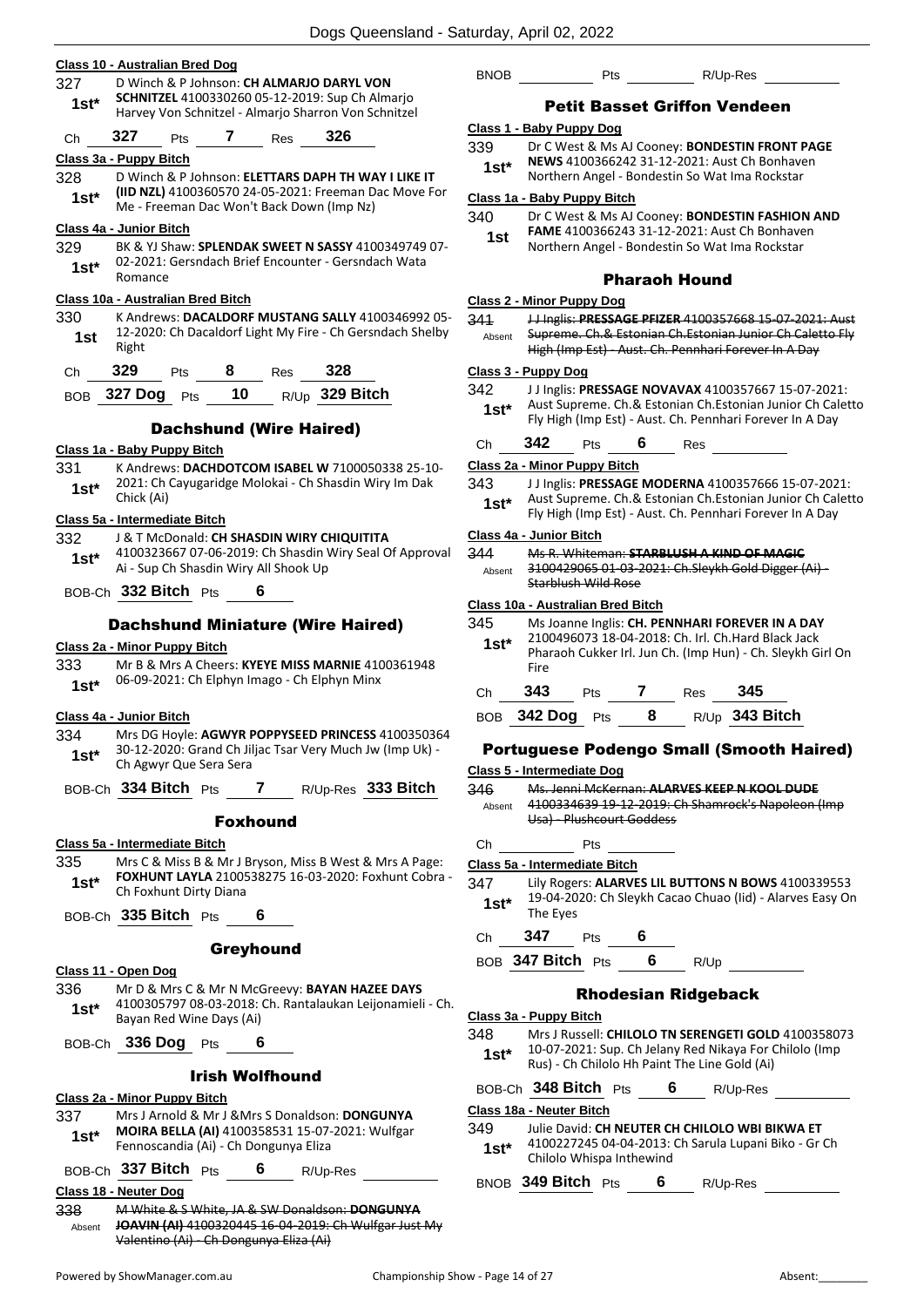|                | Saluki                                                                                                                                                                           |                  |
|----------------|----------------------------------------------------------------------------------------------------------------------------------------------------------------------------------|------------------|
|                | Class 4a - Junior Bitch                                                                                                                                                          |                  |
| 350<br>Absent  | A Langford and S Spencer: ALSHIRA KITSUNE (AI)<br>2100558386 26-01-2021: Nz Ch Mwinda Zephan (Nz) - Dual<br>Ch (Lc) Alshira Iolanthe Ai Et                                       | в<br>P           |
| BOB-Ch         | Pts                                                                                                                                                                              | R                |
|                | <b>Whippet</b>                                                                                                                                                                   | P                |
|                | Class 1 - Baby Puppy Dog                                                                                                                                                         | В                |
| 351            | Mrs. Silvana Tassan & Mr Serge Tassan: PHOENWAY A                                                                                                                                |                  |
| 1st*           | KIND OF MAGIC 4100364347 12-11-2021: Ch Aslan A Day<br>At The Races - Phoenway Never Look Away                                                                                   | N                |
|                | Class 2 - Minor Puppy Dog                                                                                                                                                        |                  |
| 352<br>1st     | Ms Vicki Shaw: SHAWTHING HEART OF ROME 4100359751<br>13-08-2021: Sobers Dalton - Shawthing So Into Jazz                                                                          | Ρ                |
|                | Class 3 - Puppy Dog                                                                                                                                                              | J                |
| 353<br>$1st*$  | Ms. Vicki Shaw: SHAWTHING ROME AROUND TH WORLD<br>(AI) 4100359750 13-08-2021: Sobers Dalton (Ita) -<br>Shawthing So Into Jazz                                                    | Iı               |
|                | Class 4 - Junior Dog                                                                                                                                                             | Α                |
| 354<br>1st*    | Mrs. Silvana Tassan & Mr Serge Tassan: PHOENWAY<br>FUNICULIFUNICULA 4100349818 16-01-2021: Shawthing<br>Ima Luigi - Aust Ch. Phoenway Carnival Girl                              |                  |
| 355<br>2nd     | Ms. Julie Jenkins: JEULIZE WRANGLERS AND BOOTS<br>4100353543 18-04-2021: Ch Ridgesetter Where The Boyz<br>Are - Ch Jeulize Margaret Shannon                                      | C                |
|                | Class 10 - Australian Bred Dog                                                                                                                                                   |                  |
| 356<br>Absent  | Ms. Jenni McKernan: ALARVES ITS A JUNGLE OUT THERE<br>4100349372 23-11-2020: Ch Shawthing Im A Luigi - Ch Fch<br><b>Sfch Alarves Royal Encounter Lex</b>                         | В<br>P           |
|                | <u> Class 11 - Open Dog</u>                                                                                                                                                      |                  |
| 357<br>1st     | V Dawson & V Shaw: CH SHAWTHING PADDY PAWZ A<br><b>MINIT 4100327967 10-10-2019: Ch Alltalk Wild Irish Heart -</b><br>Sup Ch Shawthing All That Jazz (Ai)                         | R                |
| Ch             | 353<br>10<br>354<br>Pts<br>Res                                                                                                                                                   |                  |
|                | Class 1a - Baby Puppy Bitch                                                                                                                                                      | F                |
| 358<br>1st     | Janin McLean: PHOENWAY CELESTIAL STAR 4100364350<br>12-11-2021: Aslan A Day At The Races - Phoenway Never<br>Look Away                                                           |                  |
|                | Class 2a - Minor Puppy Bitch                                                                                                                                                     |                  |
| 359<br>$1st^*$ | Ms. Vicki Shaw: SHAWTHING PIPPI LONGSTOCKING<br>4100362556 24-09-2021: A Ch Alltalk Wild Irish Heart -<br>Shawthing Itzall About Jazz                                            | ξ                |
|                | Class 3a - Puppy Bitch                                                                                                                                                           |                  |
| 360<br>1st     | Ms. Julie Jenkins: JEULIZE YOULOOKGOODINMYSHIRT<br>4100353544 18-04-2021: Ch Ridgesetter Where The Boyz<br>Are - Ch Jeulize Margaret Shannon                                     | <u>CΙε</u><br>36 |
|                | Class 4a - Junior Bitch                                                                                                                                                          |                  |
| 361<br>1st     | Mrs. Silvana Tassan & Mr Serge Tassan: PHOENWAY<br>SOPHIA 4100349816 16-01-2021: Shawthing Ima Luigi -<br>Aust Ch. Phoenway Carnival Girl                                        | С<br><u>CΙε</u>  |
|                | Class 10a - Australian Bred Bitch                                                                                                                                                | 36               |
| 362<br>2nd     | Ms. Vicki Shaw: SHAWTHING SO INTO JAZZ 4100304256<br>12-03-2018: Ch Shawthing Im A Luigi (Al)) - Supch<br>Shawthing All That Jazz (Al)                                           |                  |
| 363            | Mrs. Silvana Tassan & Mr Serge Tassan: CH. PHOENWAY A                                                                                                                            | <u>Cla</u><br>36 |
| $1st^*$        | STAR IS BORN 4100318380 30-01-2019: Ch Swifthund This<br>Is Why I'm Hot - Phoenway Imagine                                                                                       |                  |
| 364<br>$1st^*$ | <u> Class 11a - Open Bitch</u><br>Ms. Vicki Shaw: A CH SHAWTHNG FLOOZIE INTH JACUZZI<br>4100327966 10-10-2019: A Ch Alltalk Wild Irish Heart - Sup<br>Ch Shawthing All That Jazz | <u>Cla</u><br>36 |
|                |                                                                                                                                                                                  |                  |

| Ch — | 364                                    | <b>Pts</b> | - 11 | Res <b>363</b> |                       |
|------|----------------------------------------|------------|------|----------------|-----------------------|
|      | $_{\rm BOR}$ 364 Bitch $_{\rm Pts}$ 16 |            |      |                | R/Up <b>363 Bitch</b> |

# Group 4 - Specials

| Best         | 364 Whippet                                           |
|--------------|-------------------------------------------------------|
| Pts: 25      | Ms. Vicki Shaw: A Ch Shawthng Floozie Inth Jacuzzi    |
| R/Up         | 292 Afghan Hound                                      |
| Pts: 15      | P & P Hewitt & K Crane: Khandhu Ab Fab                |
|              |                                                       |
| Baby         | 305<br><b>Beagle</b>                                  |
|              | Sharen Bell: Kislev Dream Alittle Dreamofme (AI)      |
|              | <b>Dachshund Miniature (Long</b>                      |
| Minor        | 318<br>Haired)                                        |
|              | J & T McDonald: Shasdin Royal Turbo Jaffa (AI)        |
| <b>Puppy</b> | 308<br><b>Beagle</b>                                  |
|              | karen mangan: Treeview Marilyn Monroe                 |
| Junior       | 302<br><b>Beagle</b>                                  |
|              | J & R Cook: CH Lunars Jimmy Neutron                   |
| Inter        | 292 Afghan Hound                                      |
|              | P & P Hewitt & K Crane: Khandhu Ab Fab                |
| Aus Br       | 363<br>Whippet                                        |
|              | Mrs. Silvana Tassan & Mr Serge Tassan: Ch. Phoenway A |
|              | Star Is Born                                          |
| Open         | 364<br>Whippet                                        |
|              | Ms. Vicki Shaw: A Ch Shawthng Floozie Inth Jacuzzi    |
|              |                                                       |
|              | <b>Neuter</b>                                         |
| <b>Best</b>  | <b>Afghan Hound</b><br>293                            |
| Pts: 8       | Mrs J Y Anderson: Aus Ch Neuter Ch Chakdarra Holly Go |
|              | Lightly (Imp NZ)                                      |
| R/Up         | 313<br>Beagle                                         |
|              | D Beattie & R Hyman: Ch Delrei Allaboutme             |
|              |                                                       |
| Finish       | Absent<br>13                                          |

# Group 5 - Working Dog Group

## Mrs Diana Fenton (NSW)

Start Time:

### Australian Cattle Dog

### **Class 5 - Intermediate Dog**

365 S & K Whyatt: **CH MORVIEW LETS MAKE SUM NOISE** 4100337990 17-06-2020: Ch Morview Lets Rock N Roll -

1st\* 4100337990 17-06-2020: 0<br>Morview Outback Shadow

Ch **365** Pts **6**

**Class 1a - Baby Puppy Bitch**

- 366 FLORA MCKEOWN: **QUEBLUE TOTULLYORSUM**
- 2100579216 25-12-2021: Queblue Man Queblue Unmasked **1st\***

### **Class 3a - Puppy Bitch**

367 Teena Richardson: **BLUENIP FRENDA** 3100432666 12-05-

2021: Bluenip Densel - Ch Bluenip Yani **1st\***

### **Class 4a - Junior Bitch**

#### 368 G & S Pinsent: **BLUCALYPT SPELLBOUND** 4100351601 14-

03-2021: Ch Blucalypt Gold As Ice (Ai) - Kadinze Mystic Lady **1st\***

### **Class 10a - Australian Bred Bitch**

369 G & S Pinsent: **BLUCALYPT ICY GOLD** 4100351602 14-03- 2021: Ch Blucalypt Gold As Ice (Ai) - Kadinze Mystic Lady **1st\***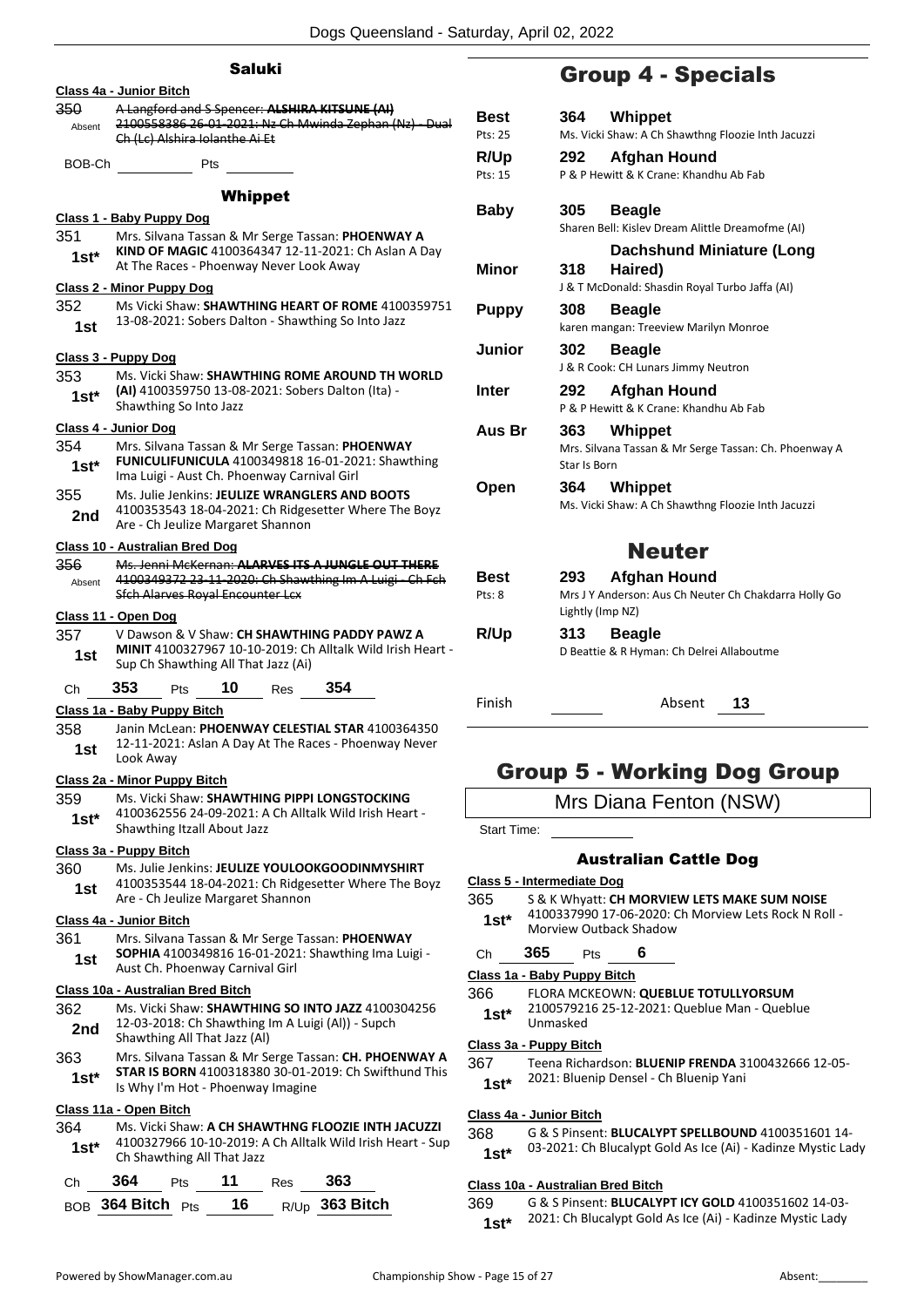| Ch 369 Pts 8 Res 367 |     |                  |
|----------------------|-----|------------------|
| BOB $365$ Dog Pts    | - 9 | $R/Up$ 369 Bitch |

### Australian Shepherd

#### **Class 1 - Baby Puppy Dog**

- 370 Sara Sternberg: **ROZATE SOUPER DUPER** 3100441814 09- 11-2021: Ch Cuebiyar Upping The Ante - Rozate Blue 1st<sup>\*</sup> <sup>11-2021: C</sup><br>Fenugreek
- 

# **Class 5 - Intermediate Dog**

- 371 J & S Ford & P Andrews: **EDENSUNDOWN MIDNIGHT RUNNER** 2100539431 04-04-2020: Cuebiyar For The Fallen (Ai) - Edensundown Moon Stone **1st**
- 

### **Class 11 - Open Dog**

- 372 Belinda West, Tim Thomas, Judy VanDerSteen, Kelly Hatton: **SUP CH AM CH IMPACTS TEDDY RUXPIN (IMP USA)** DN49886402 21-04-2017: Gch Ch Impacts Man On The Moon Cgc - Ch Hearthsides I Wanna Shasta **1st\***
- Ch **372** Pts **7** Res **371**

#### **Class 2a - Minor Puppy Bitch**

- 373 B West & T Thomas: **OCHAYE ADDICTED TO LOVE** 4100362634 02-10-2021: Ch Dizzy Marble Hot As Fire (N/B) Imp Ukr - Ch Ochaye When Magic Happens Absent
- 374 B West and T Thomas: **OCHAYE YOU DO YOU** 4100362835 27-09-2021: Sup Ch Am Ch Impacts Teddy Ruxpin (Imp Usa) **1st**\* 27-09-2021: Sup Ch A<br>Rozate Stolen Kisses -

#### **Class 3a - Puppy Bitch**

375 B West & T Thomas: **OCHAYE COLD AS ICE** 4100356219 17- 06-2021: Ch Dizzy Marble As Hot As Fire (Imp Ukr) - Ch **1st**\* Ub-2021: Ch Dizzy Marble As<br>Ochaye Rock My World (Ai)

#### **Class 5a - Intermediate Bitch**

- 376 Miss B West & Mr T Thomas: **CH OCHAYE NO EASY WAY**
- **OUT** 4100336933 23-05-2020: Am Ch Impacts Teddy Ruxpin - Ch Ochaye Snuffing Else Matters **1st\***

### **Class 11a - Open Bitch**

377 J & S Ford: **WLKABOUT KINKY BOOTS** 4100285751 11-10- 2016: Wlkabout Fortune Teller - Wlkabout Tangles In Blu **1st**

| Ch | $374$ Pts | - 9 | $Res$ 376 |                                   |
|----|-----------|-----|-----------|-----------------------------------|
|    |           |     |           | BOB 372 Dog Pts 11 R/Up 374 Bitch |

### Belgian Shepherd Dog (Groenendael)

### **Class 5 - Intermediate Dog**

378 M Urquhart-Graham/C & J Fynmore: **CH.BELJEKALI ESCAPE TO ASGARD** 2100530554 23-11-2019: Sup.Ch.Beljekali Sunny One So True - Ch.Beljekali Ring My Belle (Ai) Absent

### Ch Pts

### **Class 4a - Junior Bitch**

379 Mr Joss and Kyah Kresina: **BELGENBEAU BERGIA REIGN NOIR** 4100346376 06-11-2020: Belgenbeau Vabelle The **1st\* NOIR** 4100346376 06-11-20<br>Bear - Teangibelge Georgia

### **Class 10a - Australian Bred Bitch**

380 Lynda Trotter and Tanyia Tuckey: **BELGINOZ LANY WONDER (AI)** 2100087646 08-09-2019: Hun Ch Int Ch Aut Ch Svk Ch Sup Aus Ch Bergerac Faust Ipo I Ad, Jd, Gd - Ch Hung Jnr Ch Qila De La Terre Savage (Imp Hun) **1st\***

|  | 380 | 'ts |  | ≺es | 179 |
|--|-----|-----|--|-----|-----|
|--|-----|-----|--|-----|-----|

BOB **380 Bitch** Pts **7** R/Up **379 Bitch**

### Belgian Shepherd Dog (Tervueren)

### **Class 4 - Junior Dog**

- 381 David Cain: **AUST CH BELGINOZ QT ECHO POINT**
- 2100557079 16-01-2021: Tervailles Tokai Ch.Hun Jr.Ch Qila De La Terre Sauvage Absent

|               | Class 5 - Intermediate Dog |                                                                                                                 |   |      |                                                                                                    |  |  |  |  |
|---------------|----------------------------|-----------------------------------------------------------------------------------------------------------------|---|------|----------------------------------------------------------------------------------------------------|--|--|--|--|
| 382<br>$1st*$ |                            | Lynda Trotter: NADIR BERGERAC DE HU MET Terv248/20<br>11-10-2019: Mister T De La Belgerie - Keke Bergerac De Hu |   |      |                                                                                                    |  |  |  |  |
| Ch            | 382                        | <b>Pts</b>                                                                                                      | 6 | Res  |                                                                                                    |  |  |  |  |
|               | Class 3a - Puppy Bitch     |                                                                                                                 |   |      |                                                                                                    |  |  |  |  |
| 383<br>$1st*$ |                            | Tervailles Lady T                                                                                               |   |      | Mr Joss and Kyah Kresina: VONTREVNOR VIXEN<br>VALENTINE 2100563084 15-04-2021: Tervailles Harley - |  |  |  |  |
| Ch            | 383                        | Pts                                                                                                             | 6 |      |                                                                                                    |  |  |  |  |
| BOB           | <b>382 Dog</b>             | Pts                                                                                                             |   | R/Up | 383 Bitch                                                                                          |  |  |  |  |

### Border Collie

#### **Class 3 - Puppy Dog**

- 384 Ashley Hodgson: **SONSTRID BY THE DREAMERS**
- 4100353760 24-04-2021: Rom.Ch. Slv. Ch. Srb. Gr Ch. Am. Ch. Am. Gr Ch. Hrv. Ch. Hun. Gr. Ch Qeltynn The Joker - Milangimbi Touch Of The Devil Tks Rn **1st\***

### **Class 4 - Junior Dog**

| 385    | Deborah Duckworth & K&J Valk: KHAYOZ SON OF A            |
|--------|----------------------------------------------------------|
| Absent | <b>PREACHER MAN 3100419248 08-11-2020: Ch Tullacrest</b> |
|        | Killing Me Softly Ch Khavoz Lock Up Ya Sons              |

#### **Class 5 - Intermediate Dog**

#### 386 Carole Hately: **QUINORA HIGH SPEED AFFAIR RN TK.S**

| Absent | 2100537085 11-03-2020: Sup.Ch Trucharm Get Your Motor |
|--------|-------------------------------------------------------|
|        | Runnin - Ch. Quinora Scandalous Affair (Ai)           |

### **Class 10 - Australian Bred Dog**

| 387    | Ms S. A. Smith: CELTIC HEART STIRLING 4100319403 11-04- |  |
|--------|---------------------------------------------------------|--|
| Absent | 2019: Supch Neecabe On Demand Pt Ch Kerensa Its A Wild  |  |
|        | World (Ai) Ht                                           |  |

### **Class 11 - Open Dog**

| 388    | Ms S. A. Smith: SUP CH. NEECABE ON DEMAND PT.           |
|--------|---------------------------------------------------------|
| $1st*$ | 2100417708 29-10-2014: Supch Nahrof Enough Said Et - Ch |

- **Neecabe Sierra Madre** 389 R.F. & J.G.McKiernan: **CH.CANNYBEN LOCKED N LOADED**
- 4100285503 21-12-2016: Ch Khayoz Locked Out Of Heaven 2nd <sup>4100285503</sup> 21-12-2016: Ch Kn<br>Ch Classicyds Come In Spinner
- Ch **388** Pts **8** Res **389**

#### **Class 1a - Baby Puppy Bitch**

- 390 Janelle M Mannell: **EYLESVIEW CHRISTMAS ANGEL AT**
- **CLANKELTON** 4100364344 14-12-2021: Clankelton Kings **1st\*** CLANKELTON 4100364344 14-12-<br>Owar - Eylesview Darling Of Mine

### **Class 2a - Minor Puppy Bitch**

- 391 Stuart & Kylie & Georgia Leslie: **TRUCHARM NY STATE OF** 
	- **MIND** 4100358511 23-07-2021: Trucharm Angel In Disguise - Grand Ch Trucharm State Of Affairs Ai **1st\***
- 392 J, N & M Attridge: **NAHROF NOTORIOUS AT CLASSICYDS**
- 2100540373 28-01-2020: Ch Cannyben Locked N Loaded **1st**\* 2100540373 28-01-2020: Ch Nahrof Single Serve Pt Et

### **Class 11a - Open Bitch**

393 Ms S. A. Smith: **CELTIC HEART BOUDICCA** 4100319404 11- 04-2019: Supch Neecabe On Demand Pt - Ch Kerensa Its A Wild World (Ai) Ht **1st**

| Ch $392$ Pts         | 8 | Res <b>391</b> |                     |
|----------------------|---|----------------|---------------------|
| BOB $388$ Dog Pts 11 |   |                | R/Up <b>389 Dog</b> |

### **Class 18a - Neuter Bitch**

394 Carole Hately: **NEUT CH QUINORA LENNOX VISION RN. SWN. ET** 2100467475 01-01-2017: Ch Steadfast That Ol Black Magic Et - Quinora Tell Me Why Absent

BNOB Pts R/Up-Res

**Class 10a - Australian Bred Bitch**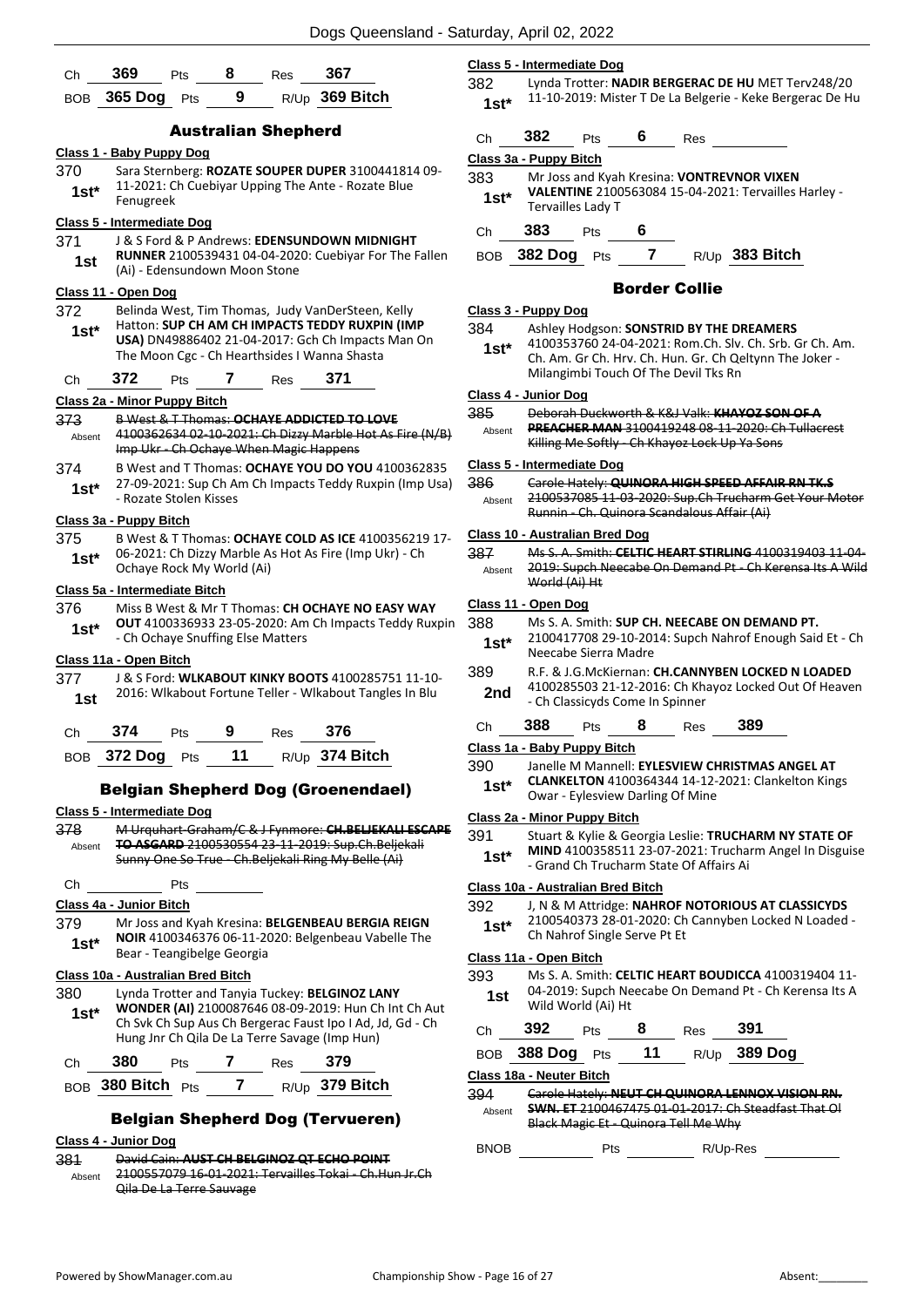### **Briard**

|         | <b>Class 5 - Intermediate Dog</b>     |       |   |                            |                                                                                                                |
|---------|---------------------------------------|-------|---|----------------------------|----------------------------------------------------------------------------------------------------------------|
| 395     |                                       |       |   |                            | C & A Mitchell: CH CACHAREL READY TO RUMBLE                                                                    |
| $1st*$  | Cacharel Now See This Jc              |       |   |                            | 4100338146 19-06-2020: Ch O'neills De La Manoliere - Ch                                                        |
|         | 395                                   |       |   |                            |                                                                                                                |
| Сh      |                                       | Pts   | 6 |                            |                                                                                                                |
|         | Class 3a - Puppy Bitch                |       |   |                            |                                                                                                                |
| 396     |                                       |       |   |                            | C & A Mitchell: CACHAREL SYNCRONISITI 4100353380 08-<br>04-2021: Ch O'neills De La Manoliere (Imp France) - Ch |
| $1st*$  | Narbrisse Miss Congeniality Ht        |       |   |                            |                                                                                                                |
| Сh      | 396                                   | Pts   | 6 |                            |                                                                                                                |
|         |                                       |       |   |                            | BOB 396 Bitch Pts 7 R/Up 395 Dog                                                                               |
|         |                                       |       |   | <b>Collie (Rough)</b>      |                                                                                                                |
|         | Class 4 - Junior Dog                  |       |   |                            |                                                                                                                |
| 397     |                                       |       |   |                            | Mrs D Stevenson: CLIFFGLYNN WEARING WAR PAINT                                                                  |
| $1st*$  | Cliffglynn Started With A Kiss        |       |   |                            | 2100552106 03-11-2020: Ch Cathgarry Thunderstruck -                                                            |
| 398     |                                       |       |   |                            | Miss E. Gill: HIGHCLERE ALL OVA BOSSANOVA 4100352604                                                           |
| 2nd     | Sophia Lren                           |       |   |                            | 06-04-2021: Ch. Mohanaca Rock This Town - Highclere                                                            |
| Сh      | 397                                   | Pts   | 7 | Res                        | 398                                                                                                            |
|         | Class 5a - Intermediate Bitch         |       |   |                            |                                                                                                                |
| 399     |                                       |       |   |                            | Mrs J Christensen: MIRRIYUULA RUMOUR HAZIT                                                                     |
| Absent  | Mirriyuula Illusion In Black (Ai)     |       |   |                            | 2100537904 20-03-2020: Ch. Cayano Storm Rider (Ai) - Ch.                                                       |
| Сh      |                                       | Pts   |   |                            |                                                                                                                |
|         |                                       |       |   |                            | BOB 397 Dog Pts 7 R/Up 398 Dog                                                                                 |
|         |                                       |       |   | <b>Finnish Lapphund</b>    |                                                                                                                |
|         | <b>Class 10 - Australian Bred Dog</b> |       |   |                            |                                                                                                                |
| 400     |                                       |       |   |                            | N Toohey & B Page: CH LUMOTTU JOLTEON 3100369746                                                               |
| $1st*$  | Fly                                   |       |   |                            | 18-01-2018: Caleebra Armani Junior - Ch. Lumottu You Can                                                       |
| Сh      | 400                                   | Pts   | 6 |                            |                                                                                                                |
|         | Class 4a - Junior Bitch               |       |   |                            |                                                                                                                |
| 401     |                                       |       |   |                            | Mr LC & Mrs RA SEARE: CH THELDAROY BEYOND                                                                      |
| $1st*$  |                                       |       |   |                            | COMPARISON (AI) 4100346279 13-11-2020: Fin Ch Lv Ch                                                            |
|         | Treasure (Ai)                         |       |   |                            | Ru Ch Dagalos Naavaparta - Ch Theldaroy Xpensive                                                               |
| 402     |                                       |       |   |                            | Mrs J Gill & Mrs R Seare: THELDAROY EVERY LAP A LEGEND                                                         |
| 2nd     |                                       |       |   |                            | (AI) 4100347505 13-12-2020: Fin Ch Taplatassu Lapin                                                            |
|         | Koutsa - Ch Theldaroy Very Dynamic    |       |   |                            |                                                                                                                |
| Сh      | 401                                   | Pts 7 |   | Res 402                    |                                                                                                                |
|         | BOB 401 Bitch Pts                     |       | 8 |                            | R/Up 400 Dog                                                                                                   |
|         |                                       |       |   | <b>German Shepherd Dog</b> |                                                                                                                |
|         | Class 4a - Junior Bitch               |       |   |                            |                                                                                                                |
| 403     |                                       |       |   |                            | Nicole Hammond: KARHAM I OWN IT ALL 'A"Z' HIT                                                                  |
| $1st^*$ | <b>Bsc</b>                            |       |   |                            | 4100347464 14-12-2020: Django Vom Team Panoniansee<br>Igp3 Bsc - Aust. Supreme Ch. Karham Know It All Ht 'A"z' |
|         | Class 5a - Intermediate Bitch         |       |   |                            |                                                                                                                |
| 404     |                                       |       |   |                            | Miss A ward: <b>ALMARJO ANOTHER SHOCK</b> 4100337683 14-                                                       |
| 1st*    |                                       |       |   |                            | 06-2020: Jaci'S Style Einstein (Imp Deu) - Amberg Effie                                                        |
|         |                                       |       |   |                            |                                                                                                                |

BOB-Ch **404 Bitch** Pts **7** R/Up-Res **403 Bitch**

### German Shepherd Dog (Long Stock Coat)

### **Class 1a - Baby Puppy Bitch**

- 405 Miss J Cathie & A Ward: **CINDERHOF CHAANEL** 2100575856 15-11-2021: Chili Della Valcuvia (Imp Uk) Bsc - Cinderhof
- **1st**\* 15-11-2021: Cr<br>Italiaa A'Z' Bsc

### **Class 3a - Puppy Bitch**

406 CATHERINE WALKER: **TOLLERHUND MOLLY WEASLEY** 3100433173 21-06-2021: Eroica Ice Ice Baby - Grundelhardt 1st<sup>\*</sup> <sup>310043317</sup>

### **Class 10a - Australian Bred Bitch**

- 407 Nicole Hammond: **AUST. CH. KARHAM FULL OF BEANS (AI)**
- **HIT 'A''Z'** 4100323728 23-06-2019: Aust. Ch. \*Shernaa Pakros Ht (Imp Uk) A Ed H-Neg Ipo2 - Aust. Ch. Cossavane Touch Of Magic Ht 'A''z' Bsc **1st\***
- BOB-Ch **407 Bitch** Pts **7** R/Up-Res **406 Bitch**

### Old English Sheepdog

### **Class 4 - Junior Dog**

408 Mrs A Cassidy: **CH OTTABA RIGHT ON QUEWE** 4100349839 04-02-2021: Amchcanchgrch Raffles Ewe Sir Friendly (Imp Can) - Ch Ottaba Ewemay Think Ima Dreama **1st**

Ch **408** Pts **6**

### **Class 4a - Junior Bitch**

- 409 RW & KL Nelligan & A Cassidy: **OTTABA IN EWER DREAMS**
	- 4100349835 04-02-2021: Am Ch Can Ch Grand Ch Raffles Ewe Sir Friendly (Imp Can) - Ch Ottaba Ewemay Think Ima Dreama **1st\***

### **Class 5a - Intermediate Bitch**

410 Mrs A Cassidy: **OTTABA EWER A ROCKSTAR** 4100341348 18-08-2020: Ottaba Gotta Getya Into Milife - Ch Wynsilot 1st<sup>\*</sup> 18-08-2020: Ottaba Go<br>Never Say Never Again Ch **410** Pts **7** Res **409**

BOB **410 Bitch** Pts **8** R/Up **409 Bitch**

### Shetland Sheepdog

### **Class 1 - Baby Puppy Dog**

411 Miss B A Lines: **KILCOY TAKE IT TO THE LIMIT** 4100362076 15-10-2021: Sup Ch Shelkeys Limited Edition - Ch Rimini Indiana **1st\***

### **Class 2 - Minor Puppy Dog**

412 Veronica Royston: **JUZVEE JUST TRY N CATCH ME** 4100361874 01-10-2021: Gr Ch Sheldan Mile High - Ch Juzvee Just To Cool **1st**

### **Class 3 - Puppy Dog**

413 Ms. Kerry Walls & Mrs Helen Walls: **KILWARRIN PLAYING ON** 4100353938 23-04-2021: Beauideal Playing It Cool - Kilwarrin Lady Avalon Absent

### **Class 4 - Junior Dog**

- 414 Allison Begnell: **SHARNDAH BURN FOR U** 2100556571 05-
	- 01-2021: Sup Ch. Sharndah Th Swanky Yank Laureate 1st <sup>01-2021: St</sup> Cloudberry

### **Class 5 - Intermediate Dog**

- 415 SHARNDAH KNLS: **SHARNDAH POWER OV ONE**
- 2100543880 24-07-2020: Sup Ch Sheldon Charlie Brown Ch Mackland Wings Ov Change ( Imp Zaf) **1st**

### **Class 10 - Australian Bred Dog**

- 416 Ms L Schwier & Miss B A Lines: **SUP CH SHELKEYS LIMITED** 
	- **EDITION** 5100090262 22-08-2015: Mal Gr Ch Sg Sup Ch Aust Sup Ch Paray Kappa Sigma Imp Usa - Ch Shelkeys Cherished Dream **1st\***

### **Class 11 - Open Dog**

| 417 | Tanya Eames: GRAND CH INNESLAKE OUTRAGEOUS |
|-----|--------------------------------------------|
|     |                                            |

- **FORTUNE** 2100417991 22-10-2014: Can Ch Aus Sup Ch Grandgables Hometown Hero (Imp Usa) - Gr Ch Inneslake Jewel In The Crown **2nd**
- 418 Mr I R & Mrs C E Spangler: **CH SHELSIAN LASSETER** 5100084476 23-10-2014: Sup.Ch Nigma Cadfael - Ch
	- Shelsian Beta Believe It **1st**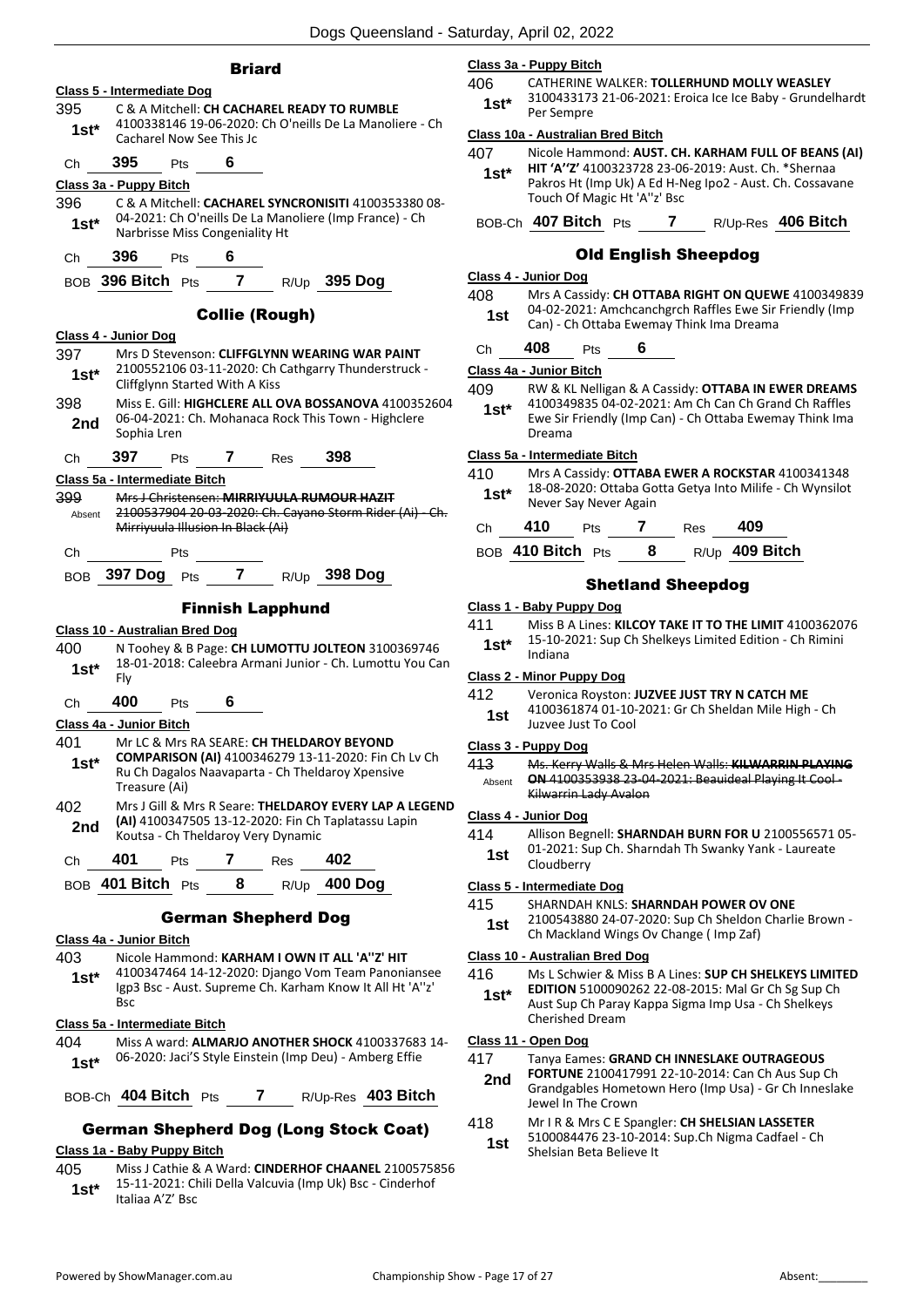### Ch **416** Pts **11** Res **418**

### **Class 1a - Baby Puppy Bitch**

419 Miss B A Lines: **KILCOY FOR A LIMITED TIME** 4100362079 15-10-2021: Sup Ch Shelkeys Limited Edition - Ch Rimini Indiana **1st**

### **Class 2a - Minor Puppy Bitch**

420 Veronica Royston: **JUZVEE JUST KISS ME** 4100361873 01- 10-2021: Gr Ch Sheldan Mile High - Ch Juzvee Just To Cool **1st\***

# **Class 4a - Junior Bitch**

- 421 MR T N & MRS R G RAY: **CH SHELAMOUR DEAR PRUDENCE** 4100346955 19-12-2020: Ch Louanda Frequent Flyer - **1st\*** 4100346955 19-12-2020 422 Emma Maddocks: **SHANELG WICKED WILLOW** 4100355151 02-04-2021: Dreamscots Shining Armour - Rawuch Youre
- **2nd** UZ-04-2021: Drear<br>Not Thboss Of Me

### **Class 5a - Intermediate Bitch**

423 Veronica Royston: **CH JUZVEE JUST TO COOL** 4100332321 31-01-2020: Beauideal Cool Moves (Ai) - Ch Louanda Divine **1st**\*  $\frac{31-0}{Miss}$ 

### **Class 10a - Australian Bred Bitch**

424 SHARNDAH KNLS: **AUST CH SHARNDAH FOLLOW UR DREAMS** 2100489814 07-01-2018: Ch Louanda Dare To **1st DREAIVIS** 2100489814 07-01-2018: C<br>Differ - Ch Aerten Speak To The Paw

### **Class 11a - Open Bitch**

- 425 D&D Hedge & D Yates: **CH INNESLAKE OOH LA LA**
- 2100417995 22-10-2014: Can Ch/Sup Ch Grandgables Home Town Hero (Imp Usa) - Gr Ch Inneslake Jewel In The Crown **1st\***
- 426 Sharndah Kennels: **CH MACKLAND WINGS OV CHANGE (IMP STH AFRICA** ZA012712B16 19-07-2016: Aust Ch. Sth African Sharndah Encore At Mackland (Imp Aust - Ch Leigh-Hi'S Come Fly With Me To Mackland ( Imp Usa) **2nd**

| Ch <b>423</b> Pts  | $\overline{12}$ | Res | 420              |
|--------------------|-----------------|-----|------------------|
| BOB 416 Dog Pts 18 |                 |     | $R/Up$ 423 Bitch |

### Swedish Vallhund

#### **Class 4 - Junior Dog**

#### 427 J&K Faulkner: **SNODOGZ B-FIFTY-TWO BOMBER**

4100353683 07-01-2021: Barahwolfe Capt James T Kirk - Barahwolfe A Kiwi Autumn **1st\***

#### **Class 5 - Intermediate Dog**

### 428 Mrs A J & Miss S J Smith: **AUST CH TRENDAM LIKE TOY**

**SOLDIERS** 4100330410 04-12-2019: Gr Ch Vallarity Fox N **SOLDIERS** 4100330410 04-12-<br>Sox - Aust Ch Trendam I Luv It

#### **Class 11 - Open Dog**

429 Kristi Faulkner: **CH SNODOGZ TIGER WOLFE** 4100321308 12-04-2019: Nz.Ch. Barahwolfe Mercury Rising - Ch. **1st**\* 12-04-2019: Nz.Ch. Barahwolfe Snowstar Angel

### **Class 1a - Baby Puppy Bitch**

### 430 Kristi Faulkner: **BALGRAVIA CHAMPAGNE FLUTE**

4100363475 25-10-2021: Barahwolfe Capt James T Kirk (Imp Nz) - Ch Snodogz Mosey **1st\***

### BOB-Ch **428 Dog** Pts **8** R/Up-Res **429 Dog**

### **Class 18 - Neuter Dog**

431 Louise Chambers: **TRENDAM IN MY BLOOD** 4100307138 26-05-2018: Sup.Ch.Trendam Magic Man - Ch. Sarah Calling 1st<sup>\*</sup> <sup>2b-U5-2UJ</sup><br>All Angels

### BNOB **431 Dog** Pts **6** R/Up-Res

### Welsh Corgi (Cardigan)

### **Class 2 - Minor Puppy Dog**

- 432 Tori Pickering: **TORRYA BOHEMIAN RHAPSODY**
- 4100361765 25-09-2021: Ch. Mandene Wizards Holy Grail 1st 4100361765 25-09-2021: Q<br>Mandene Bird Of Paradise

|                          |                    | Class 10 - Australian Bred Dog |   |                                         |                                                                                                                                                         |                                                                                                                |
|--------------------------|--------------------|--------------------------------|---|-----------------------------------------|---------------------------------------------------------------------------------------------------------------------------------------------------------|----------------------------------------------------------------------------------------------------------------|
| 433<br>$1st*$            |                    |                                |   |                                         | David & Tania Brady: AUST CH TREHILYN FRONT AND<br>FINISH (AI) 6100090569 08-11-2014: Gr Ch Kardibroke<br>Finishing Line - Trehilyn Divas Wear Diamonds |                                                                                                                |
| Ch                       | 433                | Pts                            |   | Res                                     | 432                                                                                                                                                     |                                                                                                                |
|                          |                    | Class 2a - Minor Puppy Bitch   |   |                                         |                                                                                                                                                         |                                                                                                                |
| 434                      |                    |                                |   |                                         |                                                                                                                                                         | Tori Pickering: TORRYA RADIO GA GA 4100361766 25-09-                                                           |
| $1st^*$                  | Paradise           |                                |   |                                         |                                                                                                                                                         | 2021: Ch. Mandene Wizards Holy Grail - Mandene Bird Of                                                         |
| 435<br>2nd               | <b>Moon Rising</b> |                                |   |                                         |                                                                                                                                                         | Mr S Pryor: CARDIWEST SONG SUNG BLUE 6100131261 10-<br>07-2021: Ch Cardiwest Prince Charming - Ch Bethwyn Blue |
| Ch                       | 434                | Pts                            | 7 | Res                                     | 435                                                                                                                                                     |                                                                                                                |
| <b>BOB</b>               | 433 Dog Pts        |                                | 9 |                                         | R/Up 434 Bitch                                                                                                                                          |                                                                                                                |
| Class 18a - Neuter Bitch |                    |                                |   |                                         |                                                                                                                                                         |                                                                                                                |
| 436<br>$1st^*$           |                    |                                |   | Silver - Ch Sarasota Any Color Ewe Like | David & Tania Brady: AUST CH KARDIBROKE ARCTIC<br><b>WINTER 3100358639 24-04-2017: Ch Kardibroke Kwik</b>                                               |                                                                                                                |
| <b>BNOB</b>              |                    | 436 Bitch $Pts$                | 6 |                                         | R/Up-Res                                                                                                                                                |                                                                                                                |

### Welsh Corgi (Pembroke)

### **Class 1 - Baby Puppy Dog**

- 437 GD & SK Kerr: **KINTZEL DARK VADER** 3100442910 07-12- 2021: Kintzel The Duke Of Earl - Kintzel Lookout It'S Grace **1st\*** 438 Mrs J.M. Wheeler: **CYMTARAN DEWYDD DE** 6100133214
- 09-10-2021: Cuuchin Prince George Cymtaran Breallen De **2nd**

### **Class 5 - Intermediate Dog**

- 439 Brett Schonknecht: **ANWYL FIRE IN THE SKY** 2100522974 08-07-2019: Ch Anwyl Leave Thelast Dance Forme (Ai) - Ch Anwyl Light Up The Sky **1st\***
- Ch **439** Pts **6**

### **Class 3a - Puppy Bitch**

440 C Cameron: **ANTUDOR COLORME CHANTILLY LACE AT PLZWELCOM** 4100353854 10-04-2021: Ch Fergwyn I Had A 1st\* PLZWELCOM 4100353854 10-04-2021:<br>Dream - Ch Antudor Colorme Kathleen

### **Class 4a - Junior Bitch**

441 GD & SK Kerr: **CH KINTZEL THERES NO LOOKING BACK NBT** 3100427065 24-02-2021: Ch Anbenly Ace Of Spades - Kintzel Bound For Glory **1st\***

### **Class 5a - Intermediate Bitch**

- 442 Mrs J.M. Wheeler: **CUUCHIN GINA LOLLOBRIGIDA (A.I.)**
- 4100322097 21-05-2019: Am Ch Am Gr Ch Qwyndolyns
	- Happily Ever After Ch Cuuchin Sophia Loren **1st**

### **Class 10a - Australian Bred Bitch**

443 Mr S Pryor: **DOSSLYNNE LUV THE ADVENTURE** 4100347204 15-11-2020: Ch Aberlee Stuck On You - Ch Dosslynne Hold 1st<sup>\*</sup> <sup>15-11-20</sup><br>Me Tight

| Ch | 440                | <b>Pts</b> | - 9 | Res | 442            |
|----|--------------------|------------|-----|-----|----------------|
|    | BOB 439 Dog Pts 10 |            |     |     | R/Up 440 Bitch |

### White Swiss Shepherd Dog

#### **Class 3a - Puppy Bitch**

- 444 Mr Joss and Kyah Kresina: **NIGHTHAVEN VANILLA BEANS** 6100129921 01-05-2021: Rosamontana Ace Of Hearts -
- Ublong Eyma Foxy Lady **1st\***

BOB-Ch **444 Bitch** Pts **6**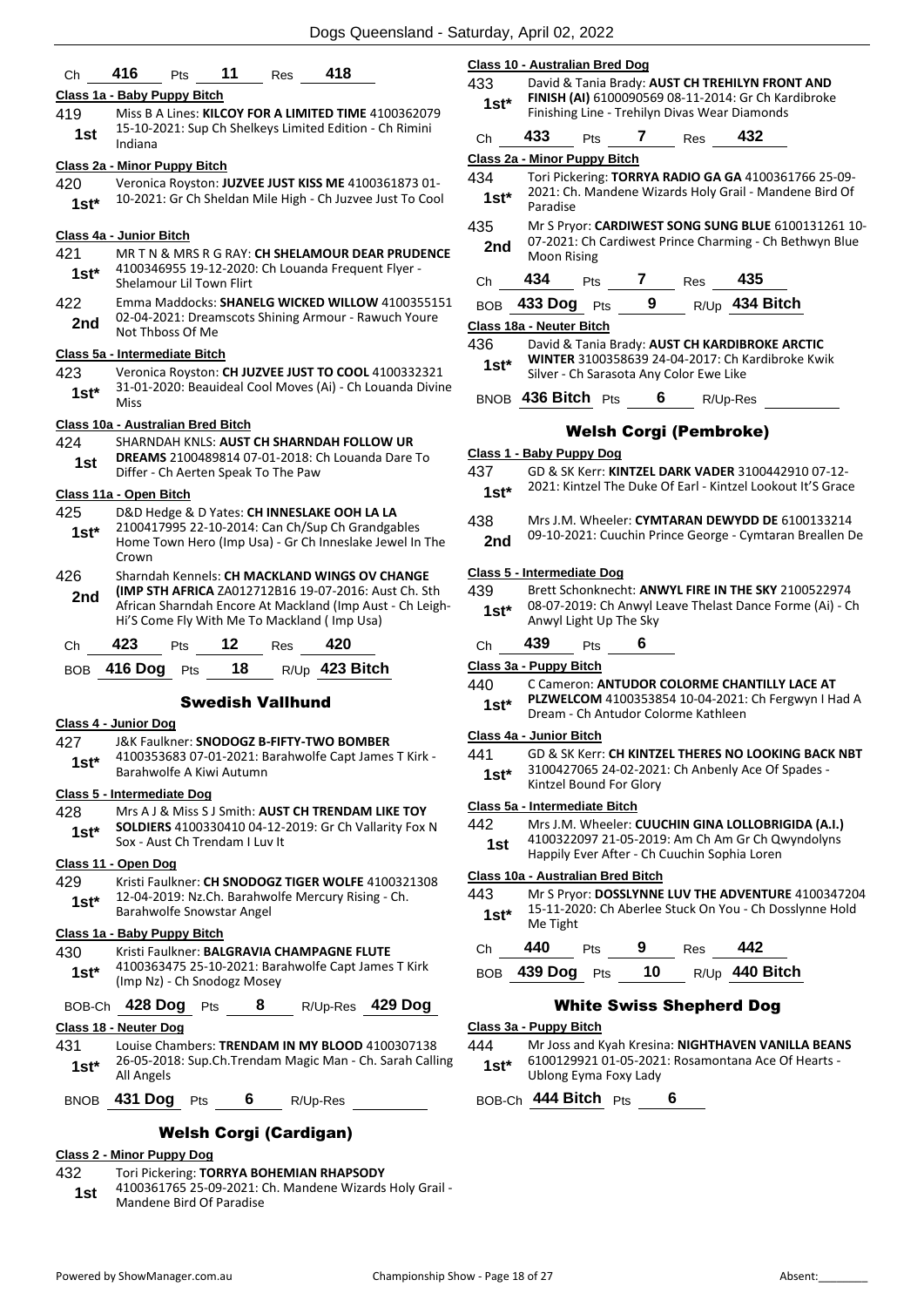# Group 5 - Specials

| Best         | 416     | <b>Shetland Sheepdog</b>                               |
|--------------|---------|--------------------------------------------------------|
| Pts: 25      | Edition | Ms L Schwier & Miss B A Lines: Sup Ch Shelkeys Limited |
| R/Up         | 372     | <b>Australian Shepherd</b>                             |
| Pts: 15      |         | Belinda West, Tim Thomas, Judy VanDerSteen, Kelly      |
|              |         | Hatton: Sup Ch Am Ch Impacts Teddy Ruxpin (IMP USA)    |
|              |         | German Shepherd Dog (Long                              |
| Baby         | 405     | <b>Stock Coat)</b>                                     |
|              |         | Miss J Cathie & A Ward: CINDERHOF CHAANEL              |
| Minor        | 374     | <b>Australian Shepherd</b>                             |
|              |         | B West and T Thomas: Ochaye You Do You                 |
| Puppy        | 440     | Welsh Corgi (Pembroke)                                 |
|              |         | C Cameron: Antudor Colorme Chantilly Lace at Plzwelcom |
| Junior       | 397     | Collie (Rough)                                         |
|              |         | Mrs D Stevenson: Cliffglynn Wearing War Paint          |
| <b>Inter</b> | 365     | <b>Australian Cattle Dog</b>                           |
|              |         | S & K Whyatt: Ch Morview Lets Make Sum Noise           |
| Aus Br       | 416     | <b>Shetland Sheepdog</b>                               |
|              | Edition | Ms L Schwier & Miss B A Lines: Sup Ch Shelkeys Limited |
| Open         | 372     | <b>Australian Shepherd</b>                             |
|              |         | Belinda West, Tim Thomas, Judy VanDerSteen, Kelly      |
|              |         | Hatton: Sup Ch Am Ch Impacts Teddy Ruxpin (IMP USA)    |
|              |         | Neuter                                                 |
| Best         | 431     | <b>Swedish Vallhund</b>                                |
|              |         |                                                        |

| יסט    |                                                       |
|--------|-------------------------------------------------------|
| Pts: 7 | Louise Chambers: TRENDAM IN MY BLOOD                  |
| R/Up   | <b>Welsh Corgi (Cardigan)</b><br>436                  |
|        | David & Tania Brady: Aust Ch Kardibroke Arctic Winter |

Finish Absent **9**

# Group 6 - Utility Group

Mrs Jules Mayne (NSW)

Start Time:

### Akita

#### **Class 5a - Intermediate Bitch**

445 Mrs Bianca Rogers: **SAVHARA FIRE AND ICE ( AI)** 5100120358 26-09-2020: Am. Ch. Mojo's I'm On Fire (Imp **1st**\* **100120338 20-09-2020:**<br>Usa) - Ch. Ishin Black Betty

BOB-Ch **445 Bitch** Pts **6**

### Alaskan Malamute

### **Class 5 - Intermediate Dog**

- 446 Narelle Adams: **CH ANNAKPOK THE DEVILS KISS (AI)** 4100347167 07-09-2020: Am Ch. Sno Klassic In Your Face (Usa) - Ch Ironpride's Devil Wears Prada (Imp Canada) **1st\***
- 447 Jessica Weldon: **KASAAN JOURNEY ACROSS OCEANS (IMP**
- **USA)** WS69986703 30-09-2020: Gch Ch Kasaan's Your **2nd USA)** WS69986703 30-09-2020: Gch Ch Kasaan's Your<br>Fortune Awaits - Kasaan Sigma's Jump'n For The Fortune

### **Class 10 - Australian Bred Dog**

448 Ms Syme, Miss Goodwin & Mr Frigo & Ms Levett: **AUST CH CHIMO WHATEVER WILL BE WILL BE** 3100384323 30-11- 2018: Snowsteeds Trail Breaker - Ch Chimo She Has Style N Grace **1st\***

|                  | 446                         |                          | 8                             |     | 447                                                                                                                                                                    |  |
|------------------|-----------------------------|--------------------------|-------------------------------|-----|------------------------------------------------------------------------------------------------------------------------------------------------------------------------|--|
| Ch               |                             | Pts                      |                               | Res |                                                                                                                                                                        |  |
|                  | Class 4a - Junior Bitch     |                          |                               |     |                                                                                                                                                                        |  |
| 449<br>2nd       |                             | Uk) - Iceriva Neva Reine |                               |     | Jessica Weldon & Sue White: ICERIVA STILL WATERS RUN<br>DEEP 4100350376 15-02-2021: Snowshoes Noble One (Imp                                                           |  |
| 450<br>$1st^*$   |                             |                          | Icepaws Yewl Be My Baby       |     | K. KNIGHT / L. BOULTON: AUST CH ICEPAWS ROCKN<br>DAHOUS WITH REBA 4100353887 29-03-2021: Aust Ch /<br>Rus. Jr Ch Legacy Of Fire From Konev - Bor (Imp Rus) -           |  |
| Ch               | 450                         | <b>Pts</b>               | <b>7</b> Res                  |     | -449                                                                                                                                                                   |  |
| <b>BOB</b>       |                             |                          |                               |     | 446 Dog Pts 10 R/Up 447 Dog                                                                                                                                            |  |
|                  | Class 18a - Neuter Bitch    |                          |                               |     |                                                                                                                                                                        |  |
| 451              |                             |                          |                               |     | Narelle Adams: ANNAKPOK MEMOIRS OF A GEISHA (AI)                                                                                                                       |  |
| $1st^*$          |                             |                          |                               |     | 4100347168 07-09-2020: Am Ch Sno Klassic In Your Face<br>(Usa) - Ch Ironprides Devil Wears Prada (Can)                                                                 |  |
|                  | BNOB 451 Bitch Pts          |                          | 6                             |     | R/Up-Res                                                                                                                                                               |  |
|                  |                             |                          | <b>Bernese Mountain Dog</b>   |     |                                                                                                                                                                        |  |
|                  | Class 1 - Baby Puppy Dog    |                          |                               |     |                                                                                                                                                                        |  |
| 452              |                             |                          |                               |     | Andrea Wilkinson: POLISHDREAM EARTH QUAKE                                                                                                                              |  |
| Absent           |                             |                          | Polishdream Voodoo Child      |     | 4100364562 22-10-2021: Thunderstorm Von Romanshof -                                                                                                                    |  |
|                  | Class 5 - Intermediate Dog  |                          |                               |     |                                                                                                                                                                        |  |
| 453              |                             |                          |                               |     | B Eslick: AZZABERN HUGO BOSS 2100530536 09-11-2019:                                                                                                                    |  |
| $1st^*$          | Win                         |                          |                               |     | Ch. Azzabern Dam Good Choice - Ch. Azzabern Waltzing To                                                                                                                |  |
|                  | Class 11 - Open Dog         |                          |                               |     |                                                                                                                                                                        |  |
| 454<br>Absent    | Romanshof                   |                          |                               |     | Mrs. Andrea Wilkinson: AUST CH / NZ CH DEJA VU VON<br>ROMANSHOF (IMP POL) PKRII-124749 19-01-2016: Gr Ch<br>Let's Go Foward Del Molinasco (Ita) - Gr Ch Milbu Yara For |  |
| Ch               | 453                         | <b>Pts</b>               | 6                             | Res |                                                                                                                                                                        |  |
|                  | Class 1a - Baby Puppy Bitch |                          |                               |     |                                                                                                                                                                        |  |
| 455<br>Absent    |                             |                          | Polishdream Purple Rain       |     | Andrea Wilkinson: POLISHDREAM MY GIRL 4100365274<br>21-12-2021: Thunderstorm Von Romanshof - Aust Ch                                                                   |  |
|                  | Class 3a - Puppy Bitch      |                          |                               |     |                                                                                                                                                                        |  |
| 456 -<br>$1st^*$ | Forever                     |                          |                               |     | M & B ESLICK: AZZABERN PURPLE RAIN 2100566395 24-05-<br>2021: Azzabern Hugo Boss - Bertheim Diamonds Are                                                               |  |
| 457              |                             |                          |                               |     | Mrs. Andrea Wilkinson: POLISHDREAM DEVIL WEARS                                                                                                                         |  |
| Absent           |                             |                          | Polishdream A Splash Of Verve |     | <b>PRADA</b> 4100355137 14-05-2021: Constant Victory Exelsior -                                                                                                        |  |
| Ch               | 456                         |                          | Pts 6 Res                     |     |                                                                                                                                                                        |  |
|                  | BOB 453 Dog Pts             |                          |                               |     | 7 R/Up 456 Bitch                                                                                                                                                       |  |
|                  |                             |                          | Boxer                         |     |                                                                                                                                                                        |  |
|                  | <u> Class 3 - Puppy Dog</u> |                          |                               |     |                                                                                                                                                                        |  |
| 458<br>$1st*$    |                             |                          |                               |     | Ms. Michelle Thomas: CHELLEASON MARTILLO DE ORO (AI)<br>4100355010 27-04-2021: Am Gr Ch Pl Vixayo's Golden<br>Hammer (Usa) - Chelleason Candy Cane Girl                |  |
|                  | Class 4 - Junior Dog        |                          |                               |     |                                                                                                                                                                        |  |
| 459<br>2nd       |                             |                          |                               |     | Miss K Kirk: <b>BINBELLA DASH FOR CASH</b> 3100428809 06-04-<br>2021: Kesdar Gold Fever - Inyapen Chilli Pepper                                                        |  |

460 Kellie Poole: **KELJAMAR PRINCE OF MISCHIEF** 4100349800 17-01-2021: Ch Oartumn Touch Of Frost - Keljamar She's All **1st**<sup>\*</sup>  $\frac{17-0}{\text{That}}$ 

### **Class 10 - Australian Bred Dog**

- 461 Miss K Kirk: **CH KESDAR HIS MASTERS VOICE** 3100387630 29-01-2019: Ch Lambda Dont Ask Dont Tell - Ch Kesdar **1st**\* 29-01-2019: Ch Lami<br>Spirit Of The Dragon
- 462 Mrs. Silvana Tassan & Mr Serge Tassan: **CH PHOENWAY FRESH PRINCE OFBELAIR (AI)** 4100286028 10-01-2017: Grand. Ch. Thasrite Prince Charming - Ch. Kaztornic In The Money **2nd**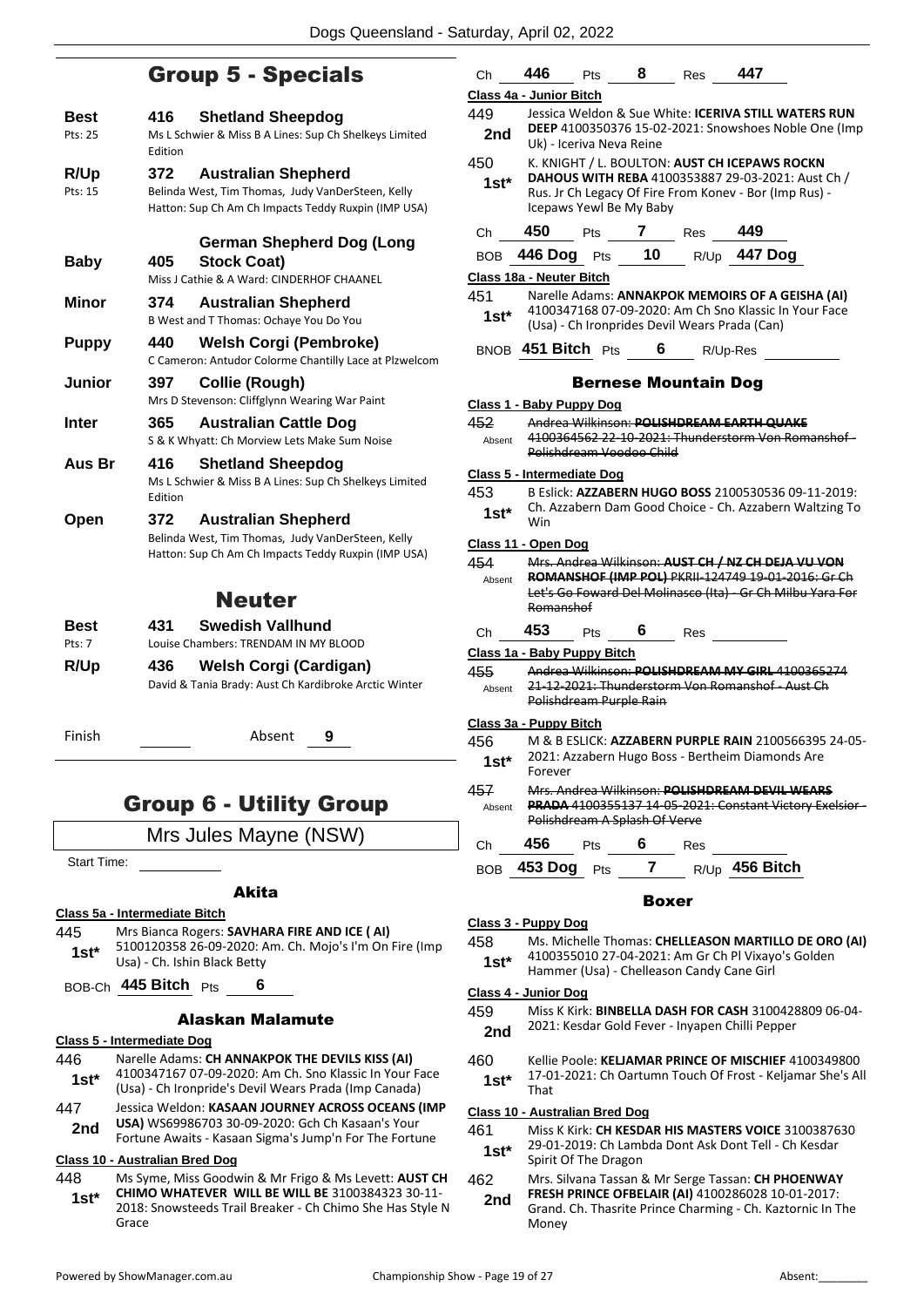| 463<br>Absent | Mrs. Howarth: ELKOHE FAST AND THE FURIOUS<br>4100344884 14 10 2020: Ch. Bokson Whats The Verdict-<br><u>CI</u><br>Ch. Ronin Jail Bait |                               |  |  |  |  |  |
|---------------|---------------------------------------------------------------------------------------------------------------------------------------|-------------------------------|--|--|--|--|--|
|               | $\overline{4}$<br>Class 11 - Open Dog                                                                                                 |                               |  |  |  |  |  |
| 464           | Mrs L A Smitheringale: CH CHELLEASON THE                                                                                              |                               |  |  |  |  |  |
| 1st*          | BROTHERHOOD 4100328433 26-10-2019: Sup Ch Juelle The<br>Godson (Ai) - Chelleason Candy Cane Girl                                      | <u>Cl</u>                     |  |  |  |  |  |
| Сh            | 464<br>11<br>461<br>Pts<br>Res                                                                                                        | 4                             |  |  |  |  |  |
|               | <u> Class 1a - Baby Puppy Bitch</u>                                                                                                   |                               |  |  |  |  |  |
| 465           | Miss Katrina Kirk: KAMNDAK RED HOT CHERRY                                                                                             |                               |  |  |  |  |  |
| 3rd           | 4100364225 26-11-2021: Ch Kesdar His Masters Voice - Ch<br>Kamndak Red Hot Diva                                                       | СI                            |  |  |  |  |  |
| 466           | Miss Katrina Kirk: KAMNDAK RED HOT DESTINY                                                                                            | 4i                            |  |  |  |  |  |
| 2nd           | 4100364226 26-11-2021: Ch Kesdar His Masters Voice - Ch<br>Kamndak Red Hot Diva                                                       |                               |  |  |  |  |  |
| 467           | Mrs L A Smitheringale: CHELLEASON BREAKING HEARTS                                                                                     |                               |  |  |  |  |  |
| 1st*          | 4100365482 10-12-2021: Chelleason Causing Heart Break                                                                                 | $\overline{\mathbf{C}}$<br>4  |  |  |  |  |  |
|               | (Ai) - Chelleason High Priestess(Ai)                                                                                                  |                               |  |  |  |  |  |
|               | Class 2a - Minor Puppy Bitch                                                                                                          |                               |  |  |  |  |  |
| 468<br>Absent | Mrs L A Smitheringale: JUELLE THE WILD CHILD<br>4100360006 30-08-2021: Sup Ch Juelle The Godson (Ai) - Ch                             | <u>ୋ</u>                      |  |  |  |  |  |
|               | Jaksamlee Blackops Firebreak                                                                                                          | $\mathbf{4}$                  |  |  |  |  |  |
|               | Class 3a - Puppy Bitch                                                                                                                |                               |  |  |  |  |  |
| 469           | Miss Katrina Kirk: KESDAR REBEL IN A RED DRESS AT                                                                                     | СI                            |  |  |  |  |  |
| 3rd           | <b>KAMNDAK 3100430056 11-05-2021: Ch Kesdar Kindred</b><br>Spirit - Ch Kesdar Risky Romance                                           | 4i                            |  |  |  |  |  |
| 470           | Ms. Michelle Thomas: CHELLEASON CARELESS WHISPERS                                                                                     |                               |  |  |  |  |  |
| 1st           | 4100353405 07-04-2021: Ch Vineen The Godfather - Ch<br>Chelleason Causing Gossip (Ai)                                                 |                               |  |  |  |  |  |
| 471           | Ms. Michelle Thomas: CHELLEASON DEL LA REINA (AI)                                                                                     |                               |  |  |  |  |  |
| 2nd           | 4100355011 27-04-2021: Am Gr Ch Pl Vixayo's Golden<br>Hammer (Usa) - Chelleason Candy Cane Girl                                       |                               |  |  |  |  |  |
|               |                                                                                                                                       | С                             |  |  |  |  |  |
| 472           | Class 4a - Junior Bitch<br>S & S Tassan: THASRITE CHARMS ME MUM 2100551711                                                            | $\overline{4}$                |  |  |  |  |  |
| 1st           | 15-11-2020: Italics Del Colle Dell Infinito (Imp Ita) - Ch                                                                            |                               |  |  |  |  |  |
|               | Phoenway Charmed To Thasrite (Ai)                                                                                                     |                               |  |  |  |  |  |
| 473           | Kellie Poole: KELJAMAR LOVE OF THUNDER 4100349802<br>17-01-2021: Ch Oartumn Touch Of Frost - Keljamar She's All                       |                               |  |  |  |  |  |
| 2nd           | That                                                                                                                                  |                               |  |  |  |  |  |
|               | Class 5a - Intermediate Bitch                                                                                                         | $\overline{\mathbf{C}}$       |  |  |  |  |  |
| 474           | Miss K Kirk: CH KAMNDAK RED HOT DIVA 3100396990 17-                                                                                   | 4i                            |  |  |  |  |  |
| $1st*$        | 08-2019: Ch Kesdar Red Hot Rumour - Ebniv Diamond Diva                                                                                |                               |  |  |  |  |  |
| Ch            | 474<br>11<br>470<br>Pts<br>Res                                                                                                        | <u>Cl</u>                     |  |  |  |  |  |
| <b>BOB</b>    | 17<br>R/Up 474 Bitch<br>464 Dog<br>Pts                                                                                                | 4i                            |  |  |  |  |  |
|               |                                                                                                                                       |                               |  |  |  |  |  |
|               | <b>Bullmastiff</b>                                                                                                                    | $\overline{\mathbf{C}}$       |  |  |  |  |  |
|               | <b>Class 2 - Minor Puppy Dog</b>                                                                                                      | 4i                            |  |  |  |  |  |
| 475           | M & V Yates & D Yates: SALIERI BOSTON LEGAL                                                                                           |                               |  |  |  |  |  |
| $1st*$        | 4100358093 15-07-2021: Am & Can Ch Banbury'S Zz Chops<br>(Imp Can) - Ch Waterlea Stormy Weather At Salieri (Imp Nz)                   |                               |  |  |  |  |  |
| Ch            | 475<br>6<br>Pts                                                                                                                       |                               |  |  |  |  |  |
|               | Class 3a - Puppy Bitch                                                                                                                | $\overline{\mathbf{C}}$<br>4i |  |  |  |  |  |
| 476           | Mr B & Mrs M Stennings: RIVERHOLM CREME BRULEE                                                                                        |                               |  |  |  |  |  |
| $1st*$        | 4100358105 20-07-2021: Fireball Simba Congoriverhome -<br>Riverhome Luna River                                                        |                               |  |  |  |  |  |
|               | Class 11a - Open Bitch                                                                                                                | <u>Cl</u>                     |  |  |  |  |  |
| 477           | M & V Yates & W Mills: CH WATERLEA STORMY WEATHER                                                                                     | $\mathbf{4}$                  |  |  |  |  |  |
| $1st^*$       | AT SALIERI (IMP NZ) 01935-2019 29-01-2019: Nz Gr Ch                                                                                   |                               |  |  |  |  |  |
|               | Waterlea's Mad About The Boy - Nz Ch Waterlea's Pride<br>And Joy                                                                      | $\overline{\mathbf{C}}$       |  |  |  |  |  |

| Ch 477 Pts 7 Res 476 |  |                                  |
|----------------------|--|----------------------------------|
|                      |  | BOB 475 Dog Pts 8 R/Up 477 Bitch |

### Dobermann

### **Class 3 - Puppy Dog**

478 Melissa Starkey & Daniel Willson: **EBONDOBE ETERNAL FIRE (AI)** 4100358524 29-07-2021: Supreme Ch. Kenardobe Indigo Master - Supreme Ch. Ebondobes The Red Witch Of Dobersmith (Imp Nz) **1st\***

### **Class 5 - Intermediate Dog**

- 479 Mr John & Mrs Maree Nesbitt: **CH. WATTAVUE INNOCENT**
- **EMBRACE** 4100339626 28-06-2020: Sup Ch Derringer What A Chance - Wattavue You Complete Me **1st\***
- Ch **478** Pts **7** Res **479**

### **Class 1a - Baby Puppy Bitch**

#### 480 Mrs J Hovell: **COPPERTOP DESTINED FOR GOLD**

3100442755 12-11-2021: Baccara De Black And Gold (Imp Bra) - Copperdobe Vodkartini (Imp Nzl) **1st\***

#### **Class 4a - Junior Bitch**

```
481 L Fabian & R Harnell: WATTAVUE KNOW A TRICK OR TWO
```

```
4100349632 22-12-2020: Ch Darchaltan Dont Change A 
       Thing (Ai) - Ch Wattavue Under Scrutiny
Absent
```
#### **Class 10a - Australian Bred Bitch**

- 482 L Fabian & R Harnell: **WATTAVUE GYPSY STEVIE**
- 4100330796 24-11-2019: Can Ch Aust Ch Gentry's Koda Of
- Willow Creek (Imp Can) Aust Ch Wattavue Under Scrutiny **1st\***

### **Class 11a - Open Bitch**

```
483 Mr G N Hoffmann: AUST CH WALAMARA ZERO-TIME TO
```
- **WAIT (AI)(IMP NZ)]** 05951-2017 23-07-2017: Can Ch Liberator's Glimmer Man - Aust Sup Ch Walamara Lead Designer (Imp Nz) **1st\***
- Ch **483** Pts **7** Res **482** BOB **478 Dog** Pts **9** R/Up **483 Bitch**

### **Class 18 - Neuter Dog**

484 A Burton and J Burton-Hall: **NEUT CH WATTAVUE FIERY WINTER SKY** 4100325980 10-08-2019: Sup Ch Derringer **1st\*** WINTER SKY 4100325980 10-08-2019: Sup Ch Derringer<br>What A Chance Imp Nz - Ch Derringer Gypsy Lady Imp Nzl

BNOB **484 Dog** Pts **6** R/Up-Res

### Dogue de Bordeaux

#### **Class 3 - Puppy Dog**

#### **Class 4 - Junior Dog**

- 486 Tracy Lamb: **AUST CH NANMAS MR MAHOGANY**
- 4100347675 15-12-2020: Am Ch Duke Udson Junior De La **1st** 4100347675 15-12-2020: Am Ch Duke 00:<br>Demeure Combreenne - Moloscyg Lil Fire

### **Class 10 - Australian Bred Dog**

487 R & K Reid: **AUST. GRAND CH. BORDOGUE JORDAN** 4100297797 16-10-2017: Aust Ch Scooby Doo Z Orisku (Imp Cze) - Aust Grand Ch Bordogue Alexandria **1st\***

Ch **486** Pts **8** Res **487**

### **Class 2a - Minor Puppy Bitch**

488 R & K Reid: **BORDOGUE MISTEE** 4100360197 05-08-2021: 1st\* Aust Ch Bordogue Tristan - Aust. Ch. Bordogue Persia

### **Class 3a - Puppy Bitch**

489 R & K Reid: **BORDOGUE PIPER** 4100360196 05-08-2021:

Aust Ch Bordogue Tristan - Aust. Ch. Bordogue Persia **1st**

### **Class 5a - Intermediate Bitch**

490 Ms. Tracy Lamb: **AUST CH NANMAS KHALEESI** 4100340293 27-07-2020: Ch Bronzantiq Counting Stars - Ch Bulladulla Indiana Jolie (Ai) **1st\***

### **Class 11a - Open Bitch**

491 R & K Reid: **AUST. CH. BORDOGUE DARCI** 4100297756 13- 09-2017: Aust Ch Bordogue Tristan - Bordogue Henrietta **1st\***

<sup>485</sup> R & K Reid: **BORDOGUE ELIJAH** 4100360191 05-08-2021: 1st\* Aust Ch Bordogue Tristan - Aust. Ch. Bordogue Persia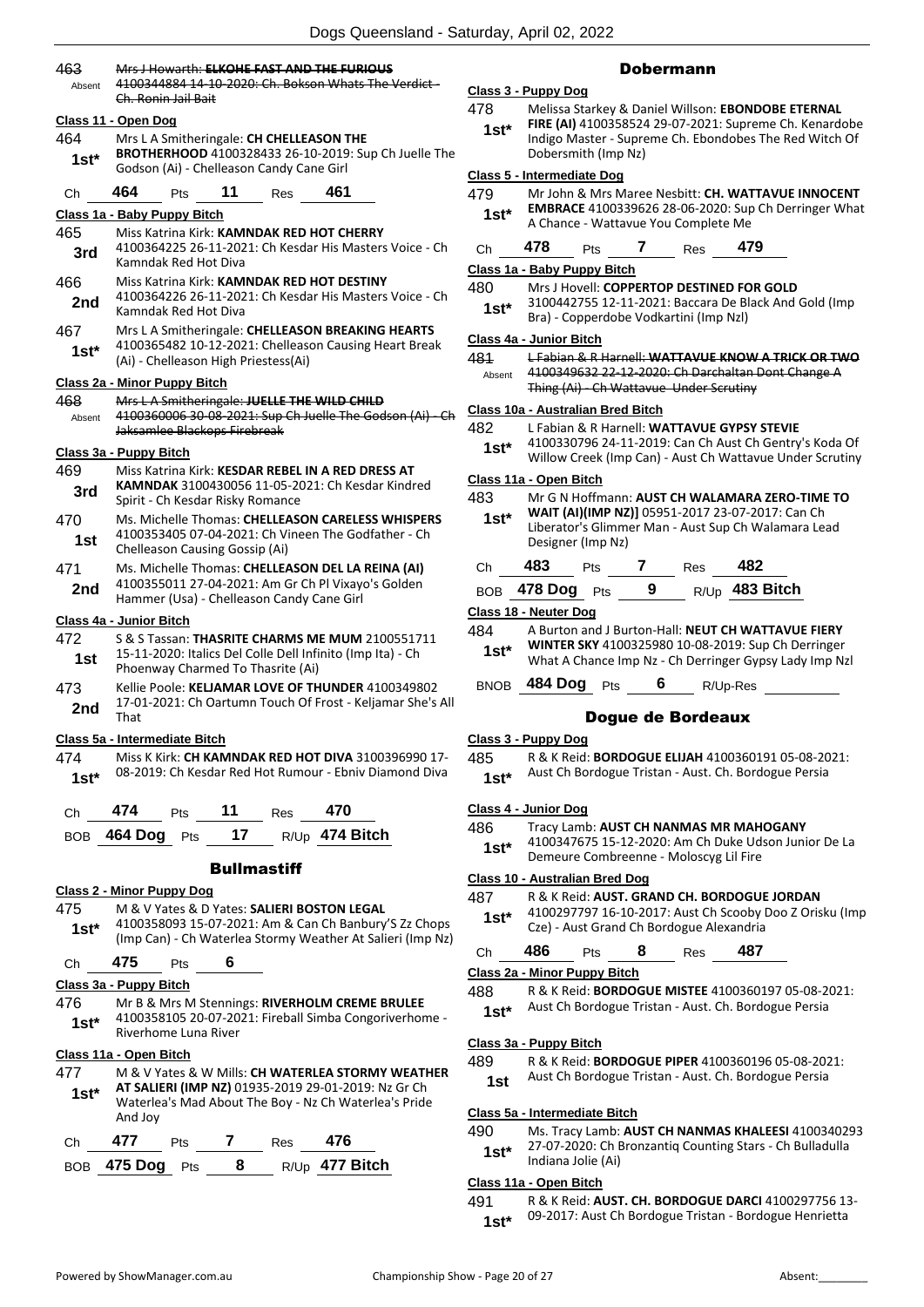| Ch <b>490</b> | <b>Pts</b> | - 9 | Res 488 |                                 |
|---------------|------------|-----|---------|---------------------------------|
|               |            |     |         | BOB 486 Dog Pts 12 R/Up 487 Dog |

### Leonberger

#### **Class 1 - Baby Puppy Dog**

492 A SIDDELL: **GLAMOURFORD VICTORY LANE** 3100020360 09-10-2021: Ramalupa Golden Touch - Glamourford Nite  $1$ st<sup>\*</sup> $\frac{09-10-7}{Fddton}$ 

### Portuguese Water Dog

#### **Class 2 - Minor Puppy Dog**

493 Mr M & Mrs S Lilley: **RYZYLVA TAKE NO SHIP** 4100359191 25-07-2021: Sup Ch Ryzylva Make A Wish (Ai) Ra - Ro Ch Ryzylva Kia Kaha Ccd Cd Rae Tkn **1st\***

#### **Class 10 - Australian Bred Dog**

494 Audrey Best,John Best: **AUST SUP GR CH,.ABWAJ OUR RIVER RUNS DEEP** 4100272724 26-04-2016: Am,Ch,Gr,Ch, Aviator Lady's Man De Remis [Usa] - Ch Abwaj Guarda Lovely Lady **1st\***

### **Class 11 - Open Dog**

495 Mr M & Mrs S Lilley: **CH RYZYLVA WISHES N DREAMS** 4100305794 18-04-2018: Sup Ch Ryzylva Make A Wish (Ai) Ra - Ro Ch Ryzylva Kia Kaha Ccd Cd Rae Tkn **1st\***

Ch **495** Pts **8** Res **493**

#### **Class 3a - Puppy Bitch**

- 496 Mr M & Mrs S Lilley: **RYZYLVA SHIP SHIP HOORAY** 4100359192 25-07-2021: Sup Ch Ryzylva Make A Wish (Ai) Ra - Ro Ch Ryzylva Kia Kaha Ccd Cd Rae Tkn **1st\***
- Ch **496** Pts **6**

BOB **496 Bitch** Pts **9** R/Up **495 Dog**

#### Rottweiler

#### **Class 1 - Baby Puppy Dog**

497 Dean Dallinger & Monica Moore: **MONDALLIN NOW LETS JUST RUMBLE** 4100363696 15-11-2021: Aust Ch. Mondallin Its Just You And Me - Aust. Ch. Mondallin Girls Do Do It Better **1st\***

#### **Class 2 - Minor Puppy Dog**

#### 498 D DALLINGER & M MOORE: **MONDALLIN MARK MY**

**WORDS** 4100358675 13-07-2021: Blakeco Movin On In Ollie - Ch. Mondallin Cinda Rella **1st\***

#### **Class 5 - Intermediate Dog**

499 Miss L Rogers, Mr M Bastin & Mrs L Russell: **UBERSEIN KRACKERJACK** 3100415793 09-08-2020: Ubersein Good As Gold - Ch. Ubersein Flicker Of Hope (Ai) Absent

### **Class 11 - Open Dog**

- 500 Mr M Bastin, Ms L Rogers & Mrs L Russell: **UBERSEIN GOOD AS GOLD** 3100375589 23-04-2018: Am. Ch. Ch. Tonopah **1st\***
- Low Von Boylan Am. Cd. Am. Rn. (Imp Usa) Ch. Ubersein Crikey(Ai)

## BOB-Ch **500 Dog** Pts **7** R/Up-Res **498 Dog**

Russian Black Terrier

### **Class 10 - Australian Bred Dog**

|        | K Dawson / N Sadykova: CH TVORIMIR ICEBREAKER          |
|--------|--------------------------------------------------------|
| Absent | 4100309450 09-07-2018: Odissey Iz Angarskoi Jemchujiny |
|        | (Imp Ita) - Ch Tvorimir Bogdana                        |
| BOB-Ch | rts                                                    |

### Samoyed

#### **Class 2 - Minor Puppy Dog**

#### 502 David & Jolene Maguire: **DEEJAE YIPPEE KAI YA**

4100358461 01-08-2021: Ch Samspring Phantom Of Opera (Imp Prt) - Ch Snerzok Warrior Princess **1st\***

| Class 11 - Open Dog               |                                                                                                                                                                                         |     |  |     |                                                                                                                                                           |  |
|-----------------------------------|-----------------------------------------------------------------------------------------------------------------------------------------------------------------------------------------|-----|--|-----|-----------------------------------------------------------------------------------------------------------------------------------------------------------|--|
| 503<br>$1st*$                     | David & Jolene Maguire: CH SAMSPRING PHANTOM OF<br>OPERA (IMP PRT) LOP557408 27-06-2018: G'ucta Des<br>Merveilles Boreales - Samspring Dasha                                            |     |  |     |                                                                                                                                                           |  |
| Сh                                | 503                                                                                                                                                                                     | Pts |  | Res | 502                                                                                                                                                       |  |
| Class 3a - Puppy Bitch            |                                                                                                                                                                                         |     |  |     |                                                                                                                                                           |  |
| 504<br>$1st^*$                    | Ms Campbell & Miss Georgia Campbell-Cardno:<br>ASPENBEAUTY MAKING MAGIC 4100355081 21-05-2021:<br>Uk.Ch.Duckslake Majestic Spirit Over Kalinski - Aus.Ch.<br>Aspenbeauty Dream Of Grace |     |  |     |                                                                                                                                                           |  |
| Class 10a - Australian Bred Bitch |                                                                                                                                                                                         |     |  |     |                                                                                                                                                           |  |
| 505<br>Absent                     |                                                                                                                                                                                         |     |  |     | Joan L. Webb: AUSTRALIAN GRAND CHAMPION<br><b>SNOWWEB ON PARADE 4100301926 23-01-2018: Supr</b><br>Ch. Snowbrook Lucky Star Of Henry - Gr. Ch. Kalaska Go |  |

### **Class 11a - Open Bitch**

| 506 | David & Jolene Maguire: CH DEEJAE REMEMBER POZIERES |
|-----|-----------------------------------------------------|
| 1st | 4100328851 12-11-2019: Supreme Ch Snerzok Forged In |
|     | Steele - Snerzok The Innocence Of Love              |

| Ch 506 Pts 7    |    | $Res$ 504 |                  |
|-----------------|----|-----------|------------------|
| BOB 503 Dog Pts | -9 |           | $R/Up$ 506 Bitch |

### Schnauzer (Giant)

### **Class 18a - Neuter Bitch**

- 507 Ms B Frewen-Lord Mr P Talvinen Ms S Richie: **AUST GR CH** 
	- **BLACKLINE HIKIKI** 4100278402 24-07-2016: Sup Ch Stablemaster's Krafted By Legends (Imp Fin) - Sup Ch Blackline Devil In Disguise **1st\***
- BNOB **507 Bitch** Pts **6**

### Schnauzer (Miniature)

#### **Class 3 - Puppy Dog**

- 508 Mr D M & Mrs A G O'Hara: **MODAVAM THE REAL MCCOY**
	- 4100355159 27-05-2021: Ch Babetal Long Time Coming 1st\* 4100355159 27-05-2021: Ch Babe<br>Ch Modavam Tarzan S Little Angel
- 509 Mr H Zanner: **SKYYLORD DREAM WEAVER** 4100355303 05- 05-2021: Skyylord In Your Dreams - Skyylord Whispers Are 2nd

### **Class 4 - Junior Dog**

510 Mrs K Best & Miss S L Kellie: **UPYRKILT WILD WILD WEST** 4100352667 16-12-2020: Durrant Scenario - Upyrkilt Wild Card Absent

### **Class 11 - Open Dog**

- 511 Ms. Rebecca Jones: **EBSHINE KING OF THE CASTLE**
	- 2100511550 28-12-2018: Ebshine Daringly Debonair Cersei Dexters Daughter **1st\***
- Ch **508** Pts **8** Res **509**

### **Class 1a - Baby Puppy Bitch**

- 512 D Jones: **EGOIST SHES THE ANTS PANTS** 5100128992 02-
	- 11-2021: Ch. Repititions Lord Of The Rings (Imp Usa) House Kazak Randori (Imp Srb) **1st\***

### **Class 3a - Puppy Bitch**

- 513 Barbara Wilson & Davinia Russell: **KRUGLEIGH SHALL WE** 
	- **DANCE** 2100564461 03-05-2021: Ch Ebshine A Concerto By **1st DANCE** 2100564461 03-05-2021: Choicee - Ebshine Kardashian Style
- 514 Ms. Rebecca Jones: **JARJOLA LA LA LA LOLA** 4100359209 26-07-2021: Steadlyn The Ultimate (Imp Ita) - Summery First Lady Absent

### **Class 4a - Junior Bitch**

515 Mr H Zanner: **SKYYLORD INVINCIBLE MISS** 4100347221 17- 11-2020: Cheekychap Love And Thunder - Skyylord Precious Star **1st\***

|    | <b>JLUI</b>        |       |         |                |  |
|----|--------------------|-------|---------|----------------|--|
| Ch | 513                | Pts 7 | Res 515 |                |  |
|    | BOB 508 Dog Pts 10 |       |         | R/Up 513 Bitch |  |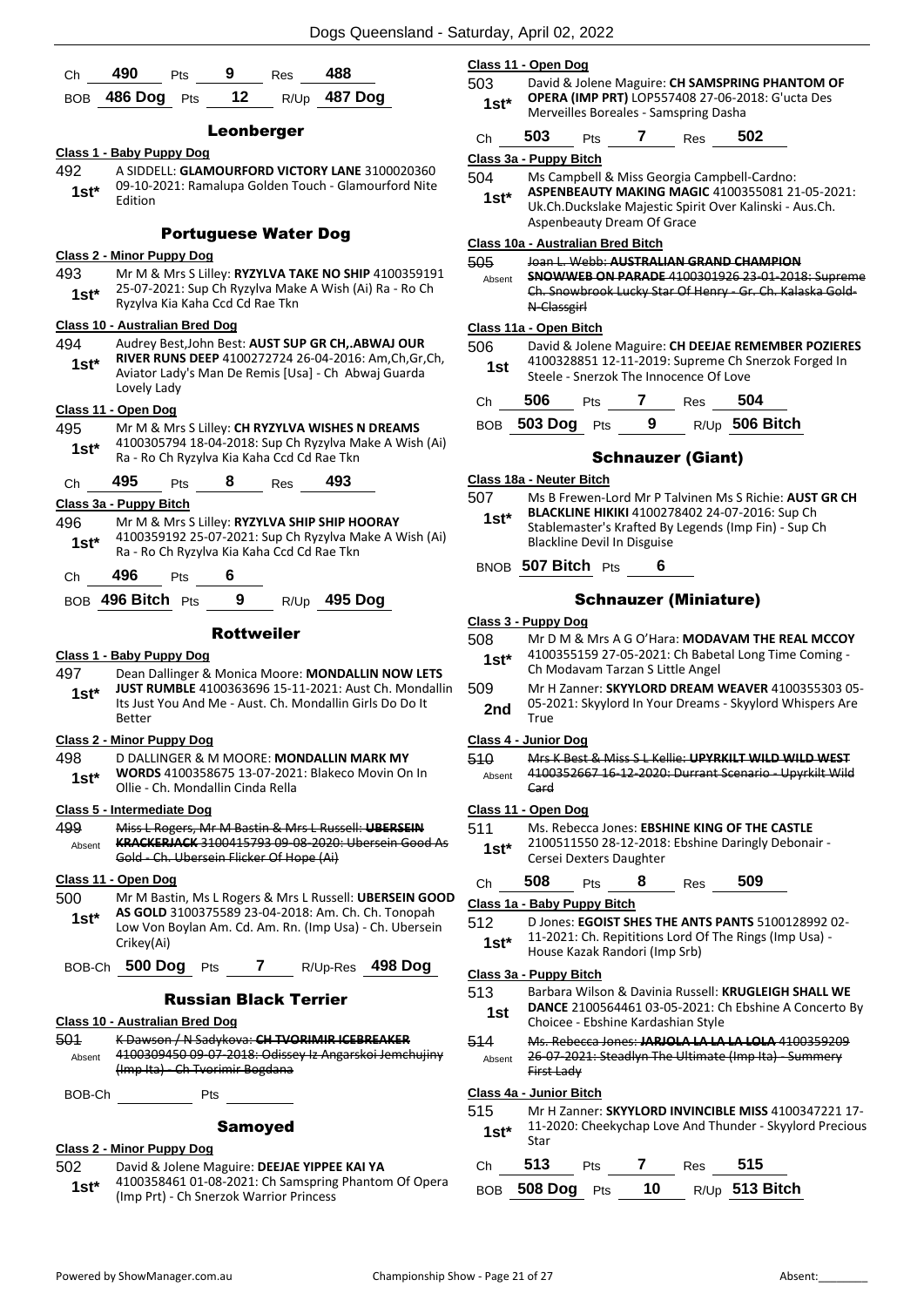### Shiba Inu

### **Class 1 - Baby Puppy Dog** 516 LYNE BROWNING: **KORTMAR NIKKA MIYAGIKYO** 2100576319 05-12-2021: Taigenshoutohou Of Tai Yuan-Taiwan (Imp Twn) - Ch. Kortmar Shake It Off **1st\* Class 4 - Junior Dog** 517 Mrs D & Miss V Bexton & Miss R Cook: **CH ORIENTA THE AVATAR** 4100353370 16-03-2021: Power To Orienta Go Sakura Kensha (Imp France) - Orienta Park Avenue Playgirl **2nd** 518 L BROWNING, S JONES & D CHUNG: **MAHARG AKI BENI FUJI** 5100123982 01-04-2021: Sup Ch. Maharg Natsu **1st\*** FUJI 5100123982 01-04-2021: S<br>Daikoku - Ch Malpac Aki Sakura Ch **518** Pts **7** Res **517 Class 5a - Intermediate Bitch** 519 lyne browning: **KORTMAR READY FOR IT** 2100546587 29- 07-2020: Sup. Ch. Shouowariryuu Go Kagiyasou (Imp Jpn) - **1st**\* UZ-2020: Sup. Cn. Sn<br>Kortmar Shake It Off Ch **519** Pts **6** BOB **518 Dog** Pts **8** R/Up **517 Dog** Siberian Husky **Class 1 - Baby Puppy Dog** 520 Mrs Janine Christensen: **SLEDFORCE RIDE THE WAVE** 4100365658 26-12-2021: Supreme Ch & International Ch. Winter Melody Break The Wave - Sledforce Float Lika Butterfly **1st\* Class 4 - Junior Dog** 521 Heys Ms S: **CH RIVERSRUN CELESTIAL CALLING** 4100346957 05-12-2020: Sup Ch Desaran Charmed And Dangerous - Ch **1st**\* U<sup>5-12-2020: Sup Cn Desa</sup> Ch **521** Pts **6 Class 1a - Baby Puppy Bitch** 522 Mrs Janine Christensen: **SLEDFORCE A NEW WAVE IS RISING** 4100365656 26-12-2021: Supreme Ch & International Ch. Winter Melody Break The Wave - Sledforce Float Lika Butterfly **1st Class 2a - Minor Puppy Bitch** 523 Ms S & Miss T Heys: **RIVERSRUN ESSENCE OF TITANIUM (AI)** 4100361361 25-09-2021: Ch Supch Winter Melody **1st\*** (Al) 4100361361 25-09-2021: Ch Supen Winter Melody<br>Break The Wave (Imp Pol) - Ch Desaran Titanium Secret Jc **Class 3a - Puppy Bitch** 524 Mrs. Janine Christensen: **SLEDFORCE HERE WE GO AGAIN** 4100357443 19-06-2021: Cudos Lead The Way - Sledforce Float Lika Butterfly **1st\*** Ch **523** Pts **7** Res **524** BOB **521 Dog** Pts **8** R/Up **523 Bitch** St. Bernard **Class 1 - Baby Puppy Dog** 525 Mrs. Lauren McKillop-Davies: **SALHIA DEJA VU** 4100365294 19-11-2021: Ch. Lympne Kediri Lord Ralph (Ai) - Allsaint 1st<sup>\*</sup> <sup>19-11-2021: Ch.</sup><br>Jolene On A Roll **Class 1a - Baby Puppy Bitch** 526 MS S GUILFOYLE: **DRAYCAN BOLD N BEAUTIFUL** 41000363728 20-10-2021: Ch Draycan Snowbound Mtn 2nd 41000363728 20-10-2021:<br>Chad - Draycan Movie Star 527 Lauren Mckillop-davies: **CHRYSTLEPARK CHECK THE LABEL** 6100134043 31-12-2021: Chrystlepark Easy On The Eye - **1st** b100134043 31-12-2021: Chryst<br>Ch. Chrystlepark New Sensation **Class 3a - Puppy Bitch**

528 Mrs. Lauren McKillop-Davies: **SALHIA FIRST EDITION** 4100353928 07-05-2021: Aust/Nz.Ch. Nyranda Rebel With A Cause - Snomark Jl Queen Of Hearts (Ai) **1st\***

### **Class 4a - Junior Bitch**

529 MS S GUILFOYLE: **HAPPY RANGERS TORI** 41000361529 03- 02-2021: Ch Draycan Snowbound Mtn Chad - Draycan Isle 1st<sup>\*</sup> Of Sasha

### **Class 10a - Australian Bred Bitch**

- 530 Mrs. Lauren McKillop-Davies: **SNOMARK JL QUEEN OF HEARTS (AI)** 4100323893 15-06-2019: Grand. Ch.
	- Conifercrk Jacaranda Lympne (Imp Usa) Snomark Tikki Lady Vallst (Ai) **1st\***
	- BOB-Ch **530 Bitch** Pts **8** R/Up-Res **529 Bitch**

### Tibetan Mastiff

### **Class 3 - Puppy Dog**

531 Mrs C D Allen: **TEMZIN KUMASTER RED HEART**

3100433383 14-06-2021: Temzin Bodiva Nuba - Amitabha **1st**\* <sup>310043338</sup>

BOB-Ch **531 Dog** Pts **6**

# Group 6 - Specials

| <b>Best</b><br>Pts: 25 | 464<br>Boxer<br>Mrs L A Smitheringale: Ch Chelleason The Brotherhood                                                 |
|------------------------|----------------------------------------------------------------------------------------------------------------------|
| R/Up<br>Pts: 15        | 478<br>Dobermann<br>Melissa Starkey & Daniel Willson: Ebondobe Eternal Fire<br>(ai)                                  |
| <b>Baby</b>            | <b>Rottweiler</b><br>497<br>Dean Dallinger & Monica Moore: MONDALLIN NOW LETS<br><b>JUST RUMBLE</b>                  |
| <b>Minor</b>           | <b>Bullmastiff</b><br>475<br>M & V Yates & D Yates: Salieri Boston Legal                                             |
| <b>Puppy</b>           | 478<br>Dobermann<br>Melissa Starkey & Daniel Willson: Ebondobe Eternal Fire<br>(ai)                                  |
| Junior                 | 486<br>Dogue de Bordeaux<br>Tracy Lamb: Aust CH Nanmas Mr Mahogany                                                   |
| Inter                  | 479<br>Dobermann<br>Mr John & Mrs Maree Nesbitt: CH. WATTAVUE INNOCENT<br><b>EMBRACE</b>                             |
| Aus Br                 | 494<br><b>Portuguese Water Dog</b><br>Audrey Best, John Best: Aust Sup Gr Ch, Abwaj Our River<br><b>Runs Deep</b>    |
| Open                   | 464<br>Boxer<br>Mrs L A Smitheringale: Ch Chelleason The Brotherhood                                                 |
|                        | <b>Neuter</b>                                                                                                        |
| Best                   | 484<br>Dobermann                                                                                                     |
| Pts: 8                 | A Burton and J Burton-Hall: Neut Ch Wattavue Fiery Winter<br>Sky                                                     |
| R/Up                   | 507<br><b>Schnauzer (Giant)</b><br>Ms B Frewen-Lord Mr P Talvinen Ms S Richie: AUST GR CH<br><b>BLACKLINE HIKIKI</b> |
|                        |                                                                                                                      |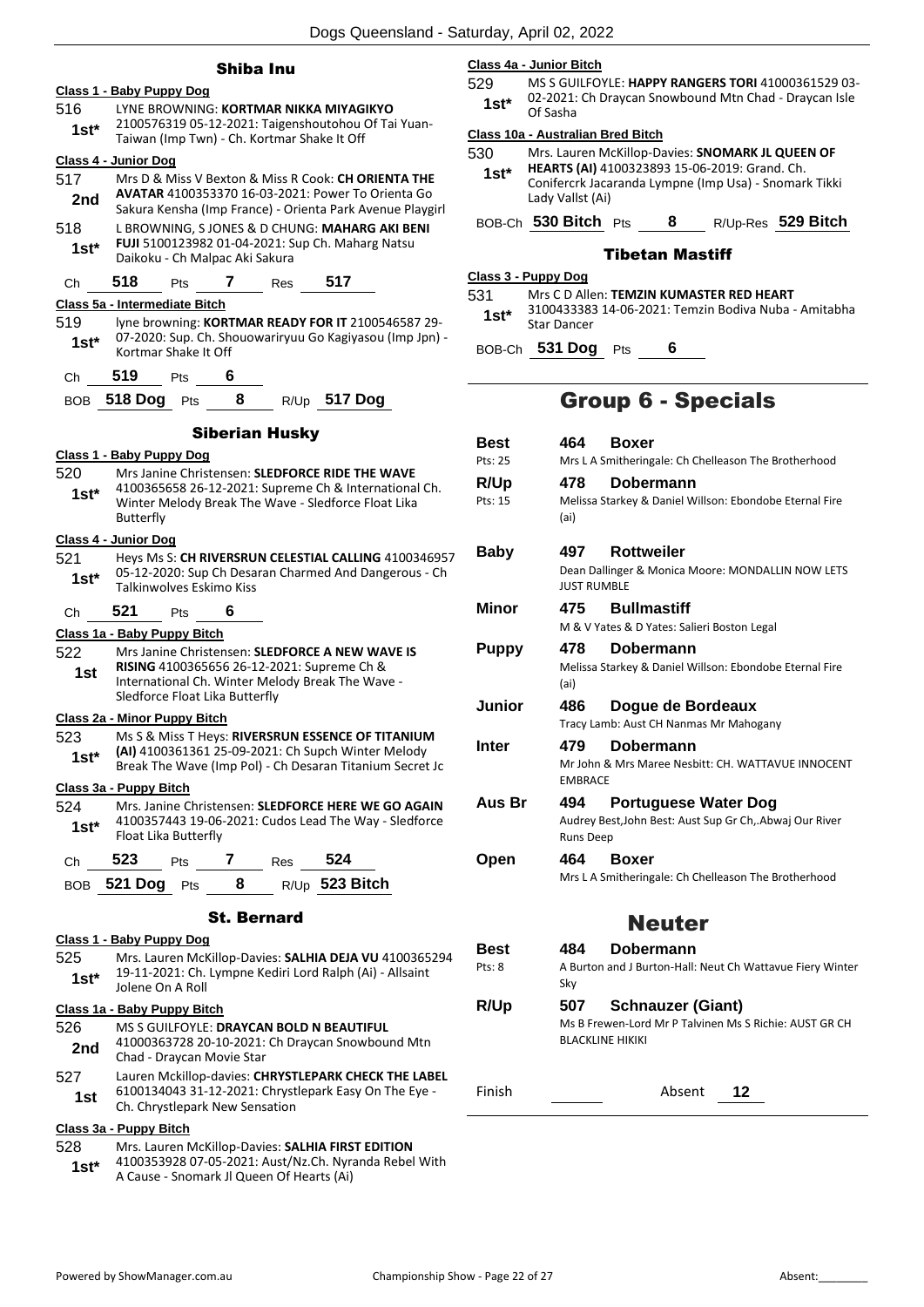# Group 7 - Non-Sporting Group

### Mrs Annette Bowe (NSW) Start Time: Boston Terrier **Class 1 - Baby Puppy Dog** 532 Jane Caccaviello: **TRALAUR MONEY TALKS** 2100577530 12- 12-2021: Ch Loualli Hot Vegas Nights - Hygamble **1st**\* 12-2021: Ch Loualli F<br>Shakespeare In Love **Class 5 - Intermediate Dog** 533 MRS BILLIE SORENSEN: **HAVFUN SAINT** 4100339787 26-07- 1st\* 2020: Bostonmac No Ordinary Guy - Havfun Hope 534 Mr A J Phelan & Miss J M Young: **CH HYMERE A STAR IS BORN** 6100119920 03-10-2019: Ch Heartbeats Invictus - Ch **2nd DURN DIVILIPS** *DURN* **DIVILIPS** *D*<sub>2</sub> **C**<br>Zareba Outrageous Fortune **Class 10 - Australian Bred Dog** 535 Miss LY Carpenter: **CH MERRYJAY SON O GUM** 5100107110 05-06-2018: Sup Ch Merryjay Bostn Bublegum - Ch Talkon 1st\* U<sub>D</sub>-UD-2018: Sup Ch Ch **535** Pts **8** Res **533 Class 1a - Baby Puppy Bitch** 536 Jane Caccaviello: **TRALAUR SPENDIN DADYS MONEY** 2100577533 12-12-2021: Ch Loualli Hot Vegas Nights - 1st 2100577533 12-12-2021: Ch Lo<br>Hygamble Shakespeare In Love 537 P L G & S L Mole: **KERDEN STORM QUEEN** 4100363847 20- 11-2021: Ch Zareba Thunda From Down Under - Kerden **2nd Divisional Queen 2nd Divisional Queen Class 4a - Junior Bitch** 538 Joanne Mobley: **EXALTARE WICKED WAYS** 4100350747 15- 02-2021: Hymere A Star Is Born - Ch. Exaltare You Dont Own Me (Ai) Absent 539 Mr A J Phelan & Miss J M Young: **DRUMSARA AMERICAN SWEETHEART** 4100351655 01-03-2021: Ch Hymere A Star Is **1st\* Born - Drumsara Girl Next Door - Drumsara Girl Next Door Class 10a - Australian Bred Bitch** 540 Jane Caccaviello: **HYGAMBLE SIERRA TANGO** 2100534659 13-01-2020: Ch Loualli King Of Hearts - Ch Hygamble Blac Russian In Style Absent 541 Mrs M J Stewart: **DRUMSARA AMERICAN HONEY** 4100353410 01-04-2021: Ch Hymere A Star Is Born - Ch Zareba Hometown Girl Absent **Class 11a - Open Bitch** 542 Ms LY Carpenter & Mr BG Lillicrap: **CH MERRYJAY BEAN TALKIN** 5100107112 05-06-2018: Sup Ch Merryjay Bostn **1st\* IALKIN** 5100107112 05-06-2018: Sup Ch N<br>Bublegum - Ch Talkon Hot Chilli Chocolate Ch **539** Pts **7** Res **542** BOB **535 Dog** Pts **10** R/Up **533 Dog** British Bulldog **Class 2a - Minor Puppy Bitch** 543 Mrs T Albrecht & Mr L Samytowski & Mr J Oddi: **ROBOCKY SUMMER OF LOVE AI** 4100359825 26-08-2021: Uk Ch Gongar King Henry Bulls (Imp Irl) - Ch Gladiatorbul Colosseum Queen **1st\* Class 5a - Intermediate Bitch**

- 544 Mrs T Albrecht & Mr L Samytowski & Mr J Oddi: **AUST CH ROBOCKY CAMILLA WITH LOVE (AI)** 4100337673 13-06- 2020: Uk Ch Gongar King Henry Bulls (Imp Irl) - Ch Gladiatorbul Colosseum Queen **1st\***
- BOB-Ch **544 Bitch** Pts **7** R/Up-Res **543 Bitch**

### Chow Chow

### **Class 5 - Intermediate Dog** 545 Shenara Moon: **SHENDARA GOKU** 4100342473 28-08- 2020: Touchofchow Tina Jade Emperor - Majestueux Kuroi Yuki Absent **Class 10 - Australian Bred Dog** 546 Shenara Moon: **CH TOUCHOFCHOW TIAN JADE EMPEROR** 5100112091 24-05-2019: Champion Chowleigh Touch Of Class - Ch Touchofchow Song Of Ice Fire ( Ai) Absent Ch Pts Res **Class 3a - Puppy Bitch** 547 D & S Simpson: **KUTEAZ SHE CAN DO MAGIC** 2100565940 Absent 18-05-2021: Kuteaz Just Like Magic - Kuteaz Playboy In Paris Ch Pts



### **Dalmatian**

### **Class 1 - Baby Puppy Dog**

- 548 Ms FEL Darling: **PACEAWAY DROVERS LANE** 4100366115
	- 02-12-2021: Paceaway Pepper Jack Ch Paceaway Penny Lane **1st\***

### **Class 2 - Minor Puppy Dog**

549 Mrs E Pickles: **ZAMASHOM MACKENZIE** 4100356572 04-07- 2021: Dimadal Takeover Target - Ch Zamashom Red Hot **1st** <sup>2021:</sup> Dimac<br>Rebel (Ai) Jc

### **Class 3 - Puppy Dog**

### 550 Ms FEL Darling: **PACEAWAY PRETTY AS A PICTURE**

4100361994 07-09-2021: Paceaway Pepper Jack - Sup Ch **1st**\* 4100361994 07-09-2021: F<br>Paceaway Starz In The Sky

### **Class 11 - Open Dog**

- 551 Jalorca Kennels: **AUST CH WHYTEWOOD GORDON OF THE GLEN** 3100427198 23-03-2021: Ch Instride The One And **1st\* GLEN** 3100427198 23-03-2021:<br>Only - Ch Kandyspot Kasandrah
- Ch **551** Pts **8** Res **550**

### **Class 2a - Minor Puppy Bitch**

552 Ms FEL Darling: **PACEAWAY PRETTY IN PINK** 4100361991 07-09-2021: Paceaway Pepper Jack - Sup Ch Paceaway Starz In The Sky **1st\***

#### **Class 3a - Puppy Bitch**

```
553 Mrs E Pickles: DIMADAL OLYMPIC ROSE (AI) 3100435934
```
19-07-2021: Sup.Ch. Whytewood Jacks Journey To Oz (Ai) Journey To - Ch Dimadal Wild With Dotz (Ai) **1st**

### **Class 4a - Junior Bitch**

554 Ms FEL Darling: **PACEAWAY ZENZENA** 4100352092 19-03-

2021: Aust Ch Paceaway Zendetta (Ai) - Aust Ch Paceaway **1st**\* <sup>2021: Aust Ch Pacea<br>Ticket For Roses (Ai)</sup>

### **Class 5a - Intermediate Bitch**

555 Dr Julie Beeby: **AUST CH VAREWELL BLACK ORCHID JC** 4100335300 01-03-2020: Aust Ch Telde Mac Heath - Aust Sup Ch Varewell Crystal Bloom Et Jc Ca Absent

### **Class 10a - Australian Bred Bitch**

- 556 Michelle Little: **AUST CH PACEAWAY WICKED WAYZ** 4100308571 21-06-2018: Sup Ch Paceaway Winter In Vegas - Ch Paceaway Wicked Wingz **1st\***
- Ch **552** Pts **9** Res **556**

|  | BOB $551$ Dog $_{\mathrm{Pts}}$ |  | 12 |  | $R/Up$ 552 Bitch |
|--|---------------------------------|--|----|--|------------------|
|--|---------------------------------|--|----|--|------------------|

### **Class 18a - Neuter Bitch**

557 Michelle Little: **NEUTER CH AUST CH PACEAWAY SUMMER REIGNS** 4100314124 11-11-2018: Supreme Ch Paceaway Winter In Vegas - Ch Paceaway Top Fashion (Ai) **1st\***

BNOB **557 Bitch** Pts **6** R/Up-Res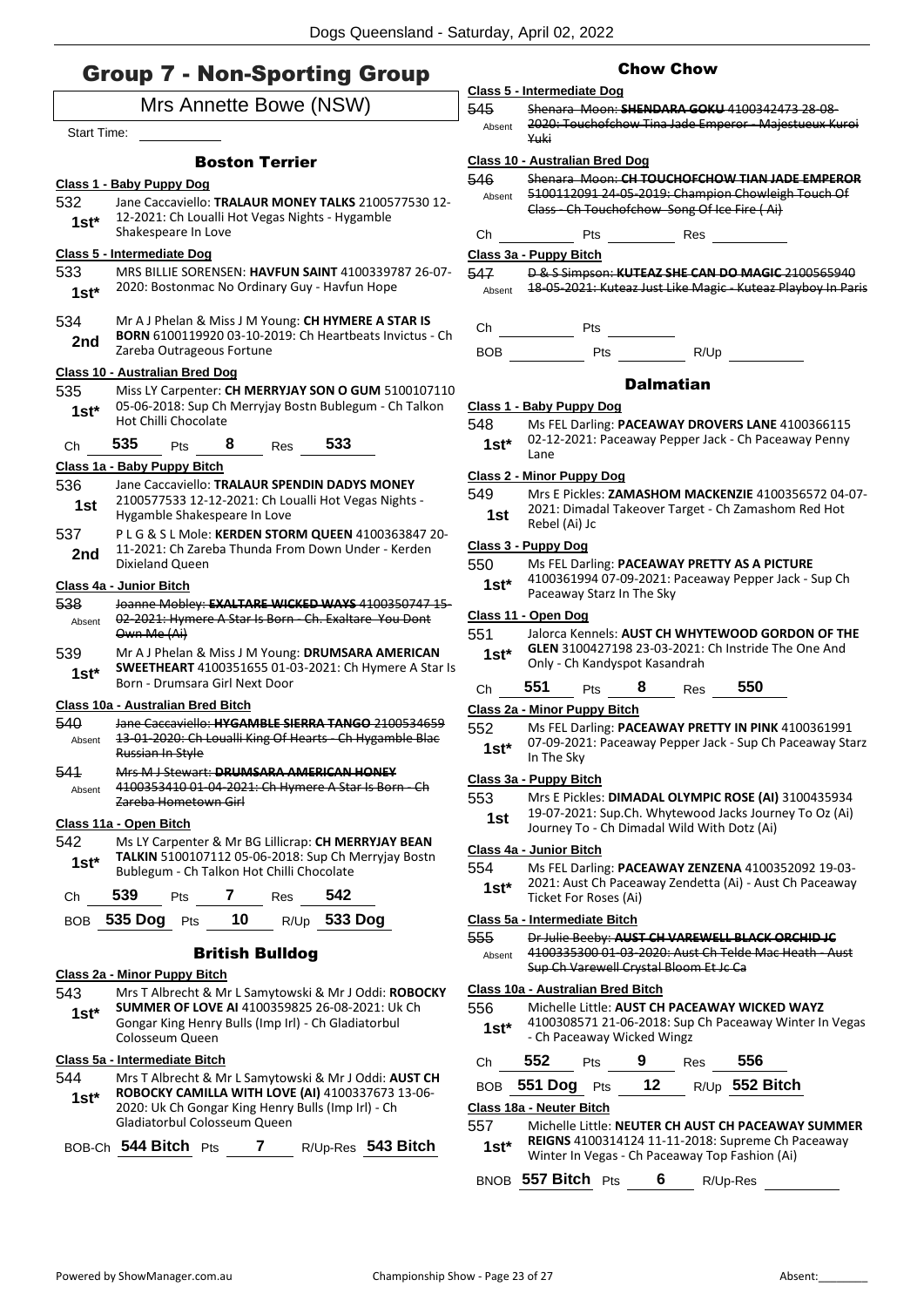|                                |                                                                                                                                           |                                                                 |                |     | Dogs Queensland - S                                                                                                  |  |
|--------------------------------|-------------------------------------------------------------------------------------------------------------------------------------------|-----------------------------------------------------------------|----------------|-----|----------------------------------------------------------------------------------------------------------------------|--|
|                                |                                                                                                                                           |                                                                 | French Bulldog |     |                                                                                                                      |  |
| Class 3 - Puppy Dog            |                                                                                                                                           |                                                                 |                |     |                                                                                                                      |  |
| 558<br>1st                     | SAM BYRNES: JOESJACKPOTS LIFES A GAMBLE 4100358611<br>02-08-2021: A'vigdors Daniello(Rus) - A'vigdors<br>Candide(Rus)                     |                                                                 |                |     |                                                                                                                      |  |
| Class 10 - Australian Bred Dog |                                                                                                                                           |                                                                 |                |     |                                                                                                                      |  |
| 559<br>$1st*$                  | J. KING & R. SCELLS & T. WILLMERS: <b>ZULUBUL LUCIFERS</b><br>LUX 4100323761 26-06-2019: Moonglade Christian Grey -<br>Moonglade Mazikeen |                                                                 |                |     |                                                                                                                      |  |
| 560<br>2nd                     | Ben McWatt: ABIAAN RUDE BOY (AI) 4100341254 31-07-<br>2020: Mambilou Phoenix Rising (Iid Pol) - Ch. Abiaan<br>Primadonna Girl (Ai)        |                                                                 |                |     |                                                                                                                      |  |
| Ch                             | 559                                                                                                                                       | Pts                                                             | 8              | Res | 560                                                                                                                  |  |
| Class 1a - Baby Puppy Bitch    |                                                                                                                                           |                                                                 |                |     |                                                                                                                      |  |
| 561<br>$1st^*$                 | Jenni Bill: MERALLA YVES SAINT LAURENT 4100362365 12-<br>10-2021: Meralla Lightning Bolt (Ai) - Meralla Miss Brydie                       |                                                                 |                |     |                                                                                                                      |  |
| Class 3a - Puppy Bitch         |                                                                                                                                           |                                                                 |                |     |                                                                                                                      |  |
| 562<br>$1st^*$                 |                                                                                                                                           | Boy - Ch Hushan Miss De Ja Vu                                   |                |     | Mr Luke Samytowski & Mr Julian Oddi: ODDSKI DIAMOND<br><b>IN THE BUZZ 4100352949 11-04-2021: Ch Abiaan Rocketeer</b> |  |
| Class 4a - Junior Bitch        |                                                                                                                                           |                                                                 |                |     |                                                                                                                      |  |
| 563<br>Absent                  |                                                                                                                                           | Oh What A Flute                                                 |                |     | SAM BYRNES: SAMSSWEETIES SWEET DELIGHT<br>4100354055 09-04-2021: A'vigdors Daniello(Rus) - Gundrift                  |  |
| <b>FO</b> 4                    |                                                                                                                                           | $\mathbf{M} \cdot \mathbf{A} \cdot \mathbf{B} \cdot \mathbf{A}$ |                |     | $M$ $\Omega$ ur Tur Countel Cuun 4400350                                                                             |  |

#### **Class 1a - Baby Puppy Bitch**

#### **Class**

#### **Class 4a - Junior Bitch**

| viass <del>t</del> a              | <b>JUILUI DILUI</b>                                                                                                                                    |     |    |                                                                                                                                                           |                |  |
|-----------------------------------|--------------------------------------------------------------------------------------------------------------------------------------------------------|-----|----|-----------------------------------------------------------------------------------------------------------------------------------------------------------|----------------|--|
| 563<br>Absent                     | SAM RYRNES: CAMSSUVEETIES SIMEET DELIGI<br>4100354055 09-04-2021: A'vigdors Daniello(Rus)<br>Oh What A Flute                                           |     |    |                                                                                                                                                           |                |  |
| 564<br>$1st^*$                    | W & D Smith: <b>BEUNYQUE THE GOLDEN CHILD</b> 410035967<br>14-06-2021: Aust Ch Gaston De Infinitum Taurus (Prt) - Aust<br>Ch Meralla Fat Bottomed Girl |     |    |                                                                                                                                                           |                |  |
| Class 10a - Australian Bred Bitch |                                                                                                                                                        |     |    |                                                                                                                                                           |                |  |
| 565<br>1st                        | Ben McWatt: ABIAAN MOVIE STAR GIRL (AI) 4100341253<br>31-07-2020: Mambilou Phoenixrising (Iid Pol) - Ch. Abiaan<br>Primadonna Girl (Ai)                |     |    |                                                                                                                                                           |                |  |
| Сh                                | 564                                                                                                                                                    | Pts | 8  | Res                                                                                                                                                       | 562            |  |
|                                   | BOB 564 Bitch Pts                                                                                                                                      |     | 11 | R/Up                                                                                                                                                      | <b>559 Dog</b> |  |
| Class 18a - Neuter Bitch          |                                                                                                                                                        |     |    |                                                                                                                                                           |                |  |
| 566<br>Absent                     |                                                                                                                                                        |     |    | Ms. Nicole Oldfield: CH NEUT CH BRINDLELICUS SHES<br><b>DEMANDING</b> 4100306723 05-05-2018: Ch Swifdelight<br><b>Inspector Javert Brindlelicus Dixie</b> |                |  |
| BNOB                              |                                                                                                                                                        | Pts |    |                                                                                                                                                           | R/Up-Res       |  |

### German Spitz (Mittel)

#### **Class 18a - Neuter Bitch**

- 567 Mrs C Bunkum: **AUST CH SHERRAK KANDY KANE** 4100316158 26-12-2018: Madalkarang Donatello - Ch Mediaevalage Cinnamon Candy **1st\***
- BNOB **567 Bitch** Pts **6**

#### Great Dane

#### **Class 3 - Puppy Dog**

568 MRS GAYNOR SIMPSON: **BREMILIE EVER A SURPRISE** 5100124331 14-04-2021: Ch. Danemeadows Rykasreign - Grand. Ch. Danelyne Once Upon Adream Withdrawn

#### **Class 11 - Open Dog**

569 Nicole Brandon: **CH RIESENHAFT THE CHILL FACTOR (AI) JC** 4100289861 07-04-2017: Am Ch Divine Acres The Guardian (Imp Usa) - Ch Riesenhaft Once Upon A Time (Ai) **1st\***

Ch **569** Pts **7** Res

### **Class 3a - Puppy Bitch**

570 P and M Hickey: **RIESENHAFT HOLD ON TO YR TIARA AI** 4100356429 09-06-2021: Am Ch Can Ch Gr Ch Hauer N Rockingsanes Knight In Shining Armour Usa - Ch Riesenhaft Chillin Withthesquad Ai **1st\***

#### **Class 4a - Junior Bitch**

571 Nicole Brandon: **UNDERANE JUST JAZZ (AI)** 3100428702 22- 03-2021: Fentriss Bogart Cdx - Underane Dark Intention (Ai) **1st\***

| Ch                               | <b>570</b> Pts 7                                                                                                                                                        |     |   | Res 571               |                |  |  |
|----------------------------------|-------------------------------------------------------------------------------------------------------------------------------------------------------------------------|-----|---|-----------------------|----------------|--|--|
|                                  | BOB 569 Dog Pts                                                                                                                                                         |     | 9 |                       | R/Up 570 Bitch |  |  |
|                                  | Class 18a - Neuter Bitch                                                                                                                                                |     |   |                       |                |  |  |
| 572<br>Absent                    | Sarah Jones: CH. OKELANI TWISTED SIREN (AI) 2100384580<br>14 11 2018: Ch. Thunderfire Christian Grey Ch.<br><b>Rebelwood Celestial Dreaming</b>                         |     |   |                       |                |  |  |
| <b>BNOB</b>                      |                                                                                                                                                                         |     |   |                       |                |  |  |
|                                  |                                                                                                                                                                         |     |   | <b>Japanese Spitz</b> |                |  |  |
| <u> Class 1 - Baby Puppy Doq</u> |                                                                                                                                                                         |     |   |                       |                |  |  |
| 573 -<br>$1st*$                  | Mr D & Mrs S Watherston: SHANSPITZ GAME SET MATCH<br>4100365825 31-12-2021: Sup Ch Shanspitz My Signature<br>Blend - Ch Shanspitz Wild Montana Skies                    |     |   |                       |                |  |  |
| <b>Class 2 - Minor Puppy Dog</b> |                                                                                                                                                                         |     |   |                       |                |  |  |
| 574<br>$1st^*$                   | Mrs. Tracy Gaff: SPITZVIEW DARE TO IMPRESS 4100358859<br>05-08-2021: Aust. Supreme Champion Shanspitz My<br>Signature Blend (Ai) - Aust Ch Belzbentley Midnight Express |     |   |                       |                |  |  |
| Class 10 - Australian Bred Dog   |                                                                                                                                                                         |     |   |                       |                |  |  |
| 575<br>$1st*$                    | Jane Faulkner: AUS CH MANNERKING SECRET TO SUCCESS<br>2100514994 05-02-2019: Ch Mannerking Bettr Than The<br>Rest - Ch Mannerking Breaking Dawn                         |     |   |                       |                |  |  |
| Ch                               | 575                                                                                                                                                                     | Pts |   | Res                   | 574            |  |  |
|                                  | Class 1a - Baby Puppy Bitch                                                                                                                                             |     |   |                       |                |  |  |

- 576 Jane Faulkner: **MANNERKING MY YENNEFER AT JONJAS** 2100574837 26-10-2021: Ch Mannerking Bettr Than The 1st <sup>2100574837</sup> 20-10-2021: Ch Mannerk<br>Rest - Mannerking Hollywood Legend 577 Mr D & Mrs S Watherston: **SHANSPITZ SNOW ANGEL**
- 4100365826 31-12-2021: Sup Ch Shanspitz My Signature **2nd** 4100365826 31-12-2021: Sup Ch Shanspitz Wild Montana Skies

#### **Class 3a - Puppy Bitch**

| 578    | Mr D & Mrs S Watherston: <b>SHANSPITZ SUBZERO</b>       |
|--------|---------------------------------------------------------|
| $1st*$ | 4100356931 03-07-2021: Fenomenets First Class - Aust Ch |
|        | Shanspitz Perfect Double Act                            |

#### **Class 4a - Junior Bitch**

- 579 Mrs. Tracy Gaff: **SPITZVIEW MERCEDES MAGIC (AI)**
- 4100349647 01-02-2021: Aust. Supreme Champion Shanspitz My Signature Blend (Ai) - Ch Daesdaemar Picture Perfect **1st\***

### **Class 10a - Australian Bred Bitch**

- 580 D & S Watherston: **CH SHANSPITZ PERFECT DOUBLE ACT**
	- 4100297268 06-10-2017: Ch Jonja's Tudor King (Imp Nz) Ch Shanspitz My New Beginning Absent

| Ch. | 578               | <b>Pts</b> |     | Res <b>579</b>   |
|-----|-------------------|------------|-----|------------------|
|     | BOB $575$ Dog Pts |            | - 9 | $R/Up$ 578 Bitch |

#### **Class 18 - Neuter Dog**

- 581 K & M Jones-Watson: **CH NEUT CH KIMYATA PLAYING FOR KEEPS** 4100205822 30-09-2011: Sup Ch Jonja Finders **1st\*** KEEPS 4100205822 30-09-2011: Sup Ch Jonj<br>Keepers Et (Imp Nz) - Ch Kimyata Magic Dirt
- BNOB **581 Dog** Pts **6** R/Up-Res

#### Keeshond

### **Class 4 - Junior Dog**

- 582 KL SANTAS: **HUNKEEDORI ANGLIN N DANGLIN (AI)**
- 2100554305 08-12-2020: Aust Ch Hunkeedori Budgie Smuggler - Aust Ch Hunkeedori Th Sixsixsix In Me **1st\***
- 

### **Class 5 - Intermediate Dog**

- 583 Mr P and Mrs T Hofman: **AUST CH NAWTIKEES ROGUE ONE**
	- 2100526682 26-08-2019: Nawtikees In Likeflynn Ryfrost Watch Out **1st\***

#### **Class 11 - Open Dog**

- 584 Jane Faulkner: **AUS CH KAHNHOND SPECIAL EDITION**
	- 3100372141 22-02-2018: Sup.Ch. Uk. Ch Bargeway Next Edition (Imp Uk ) - Kahnhond Dreamin Of Destiny **1st\***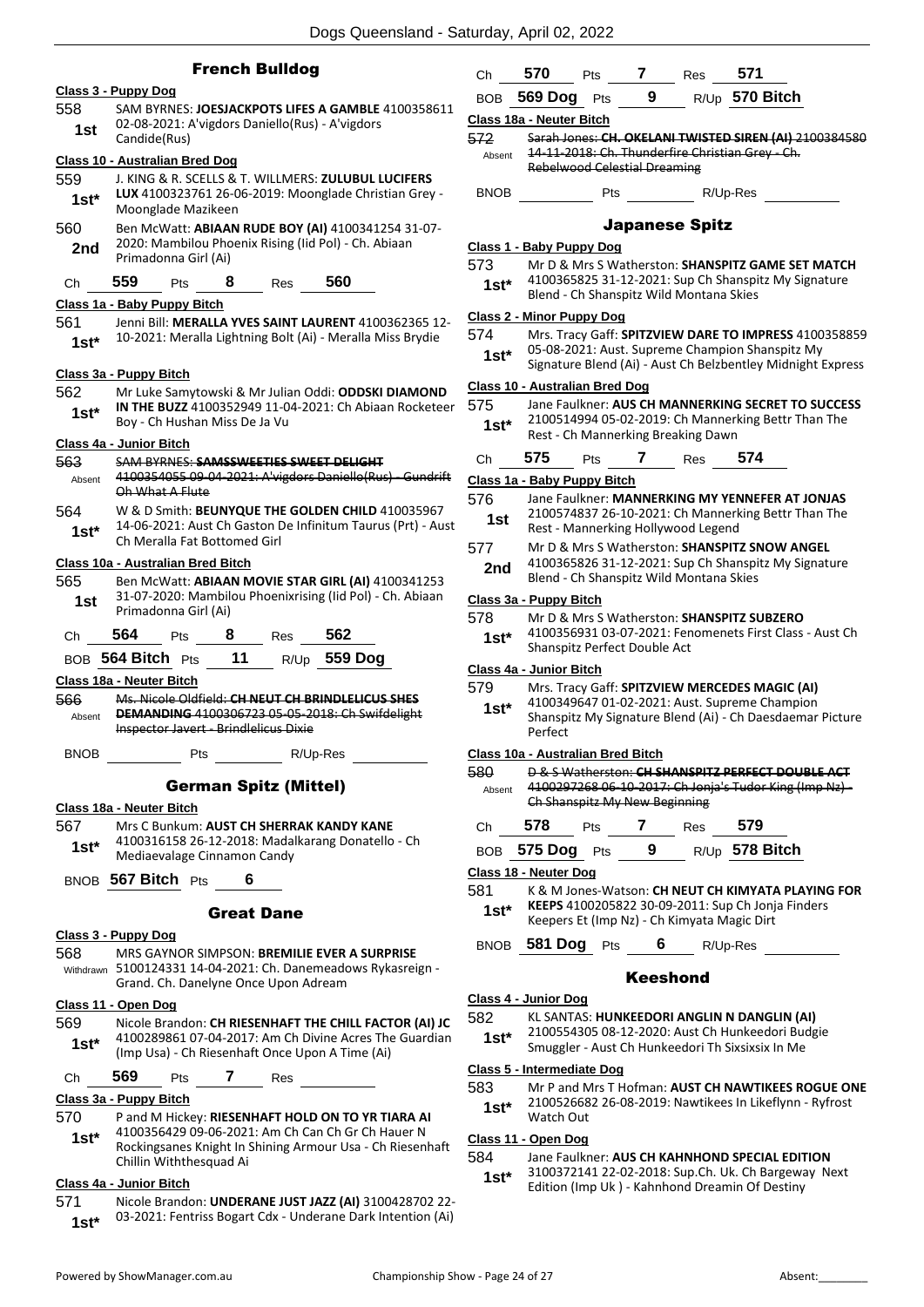| 582<br>584<br>8<br>Ch<br>Pts<br>Res                                                                                                     | 594<br>6<br>Сh<br>Pts<br>Res                                                                                                    |
|-----------------------------------------------------------------------------------------------------------------------------------------|---------------------------------------------------------------------------------------------------------------------------------|
| Class 10a - Australian Bred Bitch                                                                                                       | Class 1a - Baby Puppy Bitch                                                                                                     |
| 585<br>KL SANTAS: AUST CH HUNKEEDORI GET THPARTY STARTED<br>2100414446 28-08-2014: Aust Sup Ch Bargeway Next<br>$1st*$                  | 596<br>R S Brumby: EVOQUE CACHET NOIRE 4100364001 17-11-<br>2021: Ch. Zstartoys Lil Bronze Fantasy - Evoque Bell Book<br>$1st*$ |
| Edition (Imp Uk) - Aust Ch Hunkeedori Kan U Katch Me                                                                                    | And Candle                                                                                                                      |
| 585<br>6<br>Pts<br>Ch                                                                                                                   | Class 4a - Junior Bitch<br>D Randal: ZIADA DANCING THE RUMBA 4100344546 04-                                                     |
| BOB 582 Dog Pts 9<br>R/Up 584 Dog                                                                                                       | 597<br>10-2020: Ch Silkyelk A Night At The Dance - Ch Ziada Strike<br>$1st*$<br>A Pose                                          |
| <b>Lhasa Apso</b>                                                                                                                       | 597<br>Pts<br>6<br>Ch                                                                                                           |
| Class 2 - Minor Puppy Dog                                                                                                               |                                                                                                                                 |
| 586<br>Mrs Susan Mole: MYIKYI EXTRA SMART 4100362233 26-09-<br>2021: Noonameena Lukes Dream - Myikyi Sweet And Spicy<br>$1st*$          | BOB 597 Bitch Pts<br>$\overline{7}$<br>$R/Up$ 594 Dog                                                                           |
|                                                                                                                                         | <b>Schipperke</b>                                                                                                               |
| BOB-Ch 586 Dog Pts<br>6                                                                                                                 | Class 4 - Junior Dog<br>598<br>Tania McAlister: TANZAPAW MY LITTLE DEMON                                                        |
| <b>Poodle (Standard)</b>                                                                                                                | 4100357089 13-06-2021: Sup Ch Beadale Hey True Blue -<br>$1st*$<br><b>Tanzapaw Magic In Motion</b>                              |
| Class 1 - Baby Puppy Dog                                                                                                                | Class 10 - Australian Bred Dog                                                                                                  |
| Mr Lance Wright & James Bennett: VOILA RAISING THE<br>587<br>STAKES (AI) 4100363077 06-11-2021: Ch Voila Vanquish -<br>Absent           | 599<br>J R Moore: CH PANDEC MAGIC FIRE BEAR 4100313627 22-                                                                      |
| Sup Ch Voila Raise An Eyebrow                                                                                                           | 11-2018: Sup Ch Sanlyn Fire Storm (Imp Nz) - Ch Breogan<br>1st<br><b>Magic Dreams</b>                                           |
| Class 11 - Open Dog<br>588<br>Krystal Flouskos: AUS SUP CH & CAN CH TEES ME MYSTRO                                                      | Class 11 - Open Dog                                                                                                             |
| (IMP CAN) FJ773217 25-05-2018: Can Gch Tees Me<br>$1st*$                                                                                | Mr. P. & Mrs. D. Comrie: AUST. SUPREME CH. SANLYN FIRE<br>600                                                                   |
| Canadian Playboy (Can) - Can Ch Tees Me Karma Of<br>Highgrove (Can)                                                                     | STORM (IMP. N.Z.) 03446-2013 19-05-2013: N.Z. Supreme<br>$1st*$<br>Ch. & Am. Ch. Tumbleweed's On The Road Again (Imp.           |
| 588<br>6<br>Pts<br>Ch                                                                                                                   | U.S.A.) - N.Z. Ch. Sanlyn Black Diamond                                                                                         |
| Class 1a - Baby Puppy Bitch                                                                                                             | 598<br>8<br>600<br>Ch<br>Pts<br>Res                                                                                             |
| Krystal Flouskos & Marty Mason: EVOLUER SHAKE IT OFF<br>589                                                                             | Class 1a - Baby Puppy Bitch<br>601<br>Mrs Jayne Campbell: TANZAPAW MIDNIGHT MADNESS                                             |
| 4100364782 03-12-2021: Am Ch Bar-None Riding Shotgun<br>$1st^*$<br>(Imp Usa) - Aus Ch Evoluer Fireworks                                 | 4100329255 08-12-2021: Aus Ch Barchain Hits A Vote In<br>$1st*$<br>Time - Tanzapaw Magic In Motion                              |
| Class 4a - Junior Bitch                                                                                                                 | 602<br>Tania McAlister: KARMAS A BEAST 4100364648 05-12-                                                                        |
| Riley Anderson: RIVIERRA RISE FROM THE ASH<br>590<br>4100354048 25-02-2021: Loana American Dream - Rivierra<br>Absent<br>Raven Elegance | 2021: Ch Bargchain Hits A Vote In Time - Gr Ch Exmoor<br>2nd<br>Raven Magic                                                     |
|                                                                                                                                         | Class 4a - Junior Bitch                                                                                                         |
| Pts<br>Сh                                                                                                                               | 603<br>J R Moore: MONTERREZ MATCH MADE IN HEAVEN                                                                                |
| 6<br>588 Dog<br>Pts<br>R/Up<br><b>BOB</b>                                                                                               | 2100561777 29-03-2021: Am Gr Ch Ch Rivendel's Forged In<br>1st<br>Fire (Imp Usa) - Ch Monterrez Ultra Violet                    |
| <b>Poodle (Miniature)</b>                                                                                                               | Class 10a - Australian Bred Bitch                                                                                               |
| Class 4a - Junior Bitch                                                                                                                 | 604<br>Mr. P. & Mrs. D. Comrie: AUST. CH. BREOGAN MAGIC<br>DREAMS 2100469895 03-02-2017: Nz. Ch. Ch. Breogan Kiwi               |
| 591<br>Mr James Bennett & Ms Kirri Jacobson: DANRITH BEACH<br>PLEASE 4100351505 18 03 2021: Ch. Michandy Striking<br>Absent             | $1st^*$<br>Dreams - Ch. Bateauchien Jack Be Quick                                                                               |
| Midnight - Supreme Champion Danrith Say My Name                                                                                         | 604<br>603<br>Pts 7<br>Res<br>Ch                                                                                                |
| Class 5a - Intermediate Bitch<br>592<br>Diane Craig: ZIADA DANGEROUS DIAMOND 4100342823                                                 | BOB 598 Dog Pts 10 R/Up 600 Dog                                                                                                 |
| 24-08-2020: Aust Ch Real Treasure Starring Moravia (Imp<br>$1st^*$<br>Cze) - Aust Ch Myflair Dangerous Liason                           | <b>Shih Tzu</b>                                                                                                                 |
| BOB-Ch 592 Bitch Pts 6 R/Up-Res                                                                                                         | Class 1 - Baby Puppy Dog                                                                                                        |
| Class 18a - Neuter Bitch                                                                                                                | 605<br>Dean Dallinger & Monica Moore: OESHIH LETS GET READY<br>TO RUMBLE 4100363269 02-11-2021: Aust Ch. Killilan               |
| 593<br>Diane Craig: AUST CH ZIADA SECRET VOODOO MAGIC                                                                                   | $1st*$<br>Court Rules Inyrfavor - Aust Ch. Oeshih Your My Candy Girl                                                            |
| 4100293248 01-07-2017: End/Int/Ch Dechine Top Secret<br>Absent                                                                          | Class 3a - Puppy Bitch                                                                                                          |
| (Imk Uk) - Aust Ch Myflair Dangerous Liason<br>Pts R/Up-Res<br><b>BNOB</b>                                                              | 606<br>Mr. Jayden Brown: CH TZUAVE CAREFUL WAT U WITCH<br>FOR 4100353031 04-05-2021: Oeshih Mission<br>$1st*$                   |
|                                                                                                                                         | Accomplished - Ch Oeshih Witchful Thinking                                                                                      |
| Poodle (Toy)                                                                                                                            | BOB-Ch 606 Bitch Pts<br>6                                                                                                       |
| Class 3 - Puppy Dog                                                                                                                     | <b>Tibetan Terrier</b>                                                                                                          |
| 594<br>Diane Craig: ZIADA WALK RIGHT BACK 4100361058 25-08-<br>2021: Aust Ch Ziada Legendary Reign - Aust Ch Montaires                  |                                                                                                                                 |
| $1st*$<br><b>Extra Smashing</b>                                                                                                         | Class 2 - Minor Puppy Dog<br>607<br>S & B Lancey: SESUKAN CHASN SOME TAIL 4100359789 04-                                        |
| <b>Class 10 - Australian Bred Dog</b>                                                                                                   | 08-2021: Gr Ch Sesukan Merrily Makn Waves - Ch Sesukan<br>$1st*$                                                                |
| Mrs Marea Williams & Mrs T Albrecht: ARGENOIR POWER<br>595                                                                              | Lhis Strippa Gram                                                                                                               |
| OF ONE 4100336139 24-04-2020: Ch Silkyelk Your The One<br>Absent                                                                        |                                                                                                                                 |

### ibetan Terrier

#### **Class 2 - Minor Puppy Dog**

- Ch Silkyelk Little Miss I Am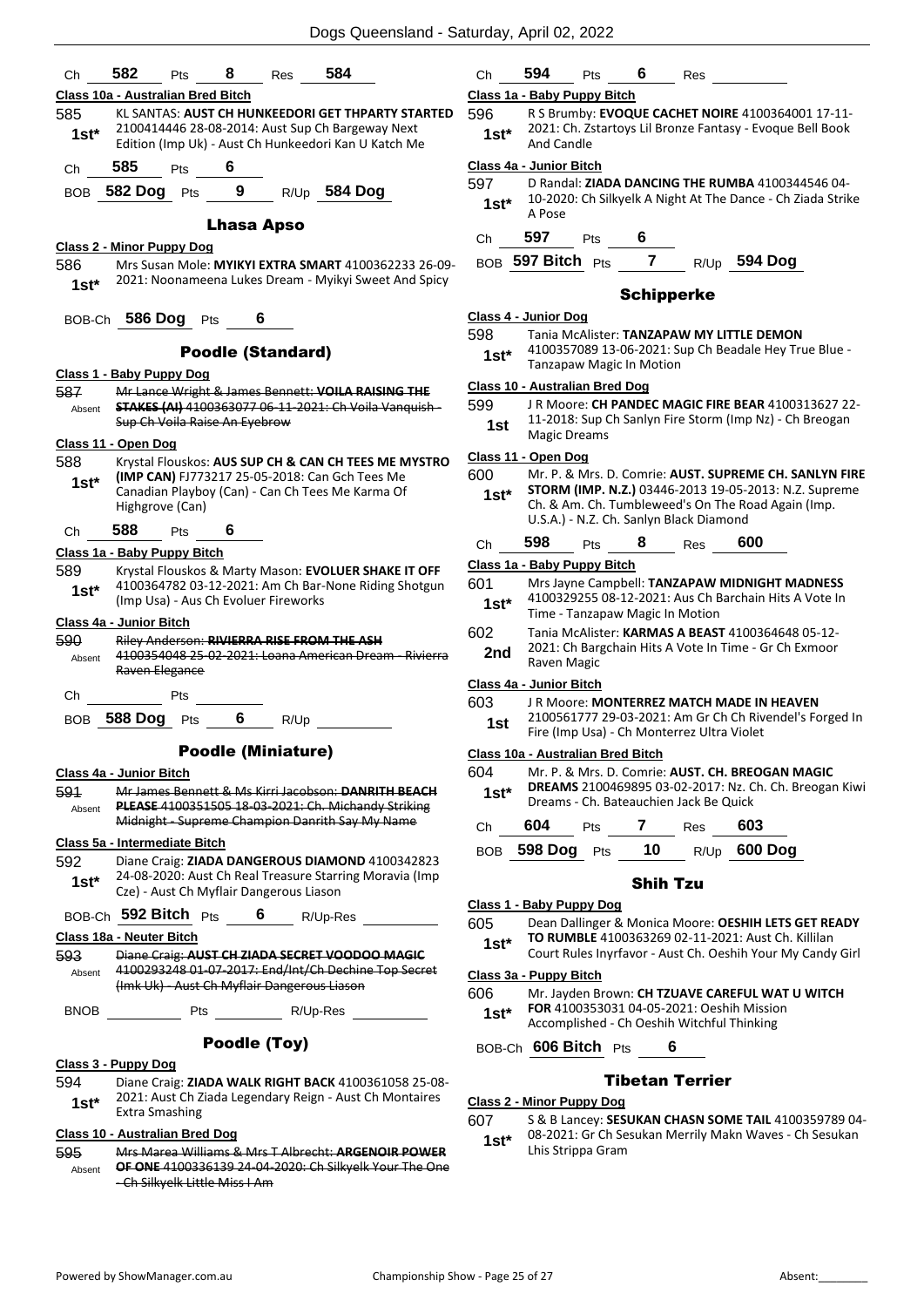| Ch             | 607                    | <b>Pts</b> | 6                                 |      |                                                                                                                    |  |  |
|----------------|------------------------|------------|-----------------------------------|------|--------------------------------------------------------------------------------------------------------------------|--|--|
|                | Class 3a - Puppy Bitch |            |                                   |      |                                                                                                                    |  |  |
| 608<br>$1st*$  | At U                   |            |                                   |      | S & B Lancey: TIBETOES KILLING TYME 2100564722 16-05-<br>2021: Catch The Wind Erbosedition - Tibetoes Heres Lookin |  |  |
| Ch             | 608                    | <b>Pts</b> | 6                                 |      |                                                                                                                    |  |  |
| <b>BOB</b>     | 608 Bitch $Pts$        |            | 7                                 | R/Up | 607 Dog                                                                                                            |  |  |
|                |                        |            | <b>Xoloitzcuintle Standard</b>    |      |                                                                                                                    |  |  |
|                | Class 11a - Open Bitch |            |                                   |      |                                                                                                                    |  |  |
| 609<br>$1st^*$ |                        |            | Camote(Alvarez)(Mex) - No40582/13 |      | J.Dinis: CH WAZZAT FEVA(AI) 6100103549 07-03-2017:                                                                 |  |  |

BOB-Ch **609 Bitch** Pts **6**

# Group 7 - Specials

| Best         | 564                      | <b>French Bulldog</b>                                                                                             |
|--------------|--------------------------|-------------------------------------------------------------------------------------------------------------------|
| Pts: 25      |                          | W & D Smith: Beunyque The Golden Child                                                                            |
| R/Up         | 535                      | <b>Boston Terrier</b>                                                                                             |
| Pts: 15      |                          | Miss LY Carpenter: Ch Merryjay Son o Gum                                                                          |
| <b>Baby</b>  | 605.<br><b>TO RUMBLE</b> | <b>Shih Tzu</b><br>Dean Dallinger & Monica Moore: OESHIH LETS GET READY                                           |
| Minor        | 552                      | <b>Dalmatian</b><br>Ms FEL Darling: Paceaway Pretty in Pink                                                       |
| <b>Puppy</b> | 570                      | <b>Great Dane</b><br>P and M Hickey: Riesenhaft Hold On To Yr Tiara AI                                            |
| Junior       | 564                      | <b>French Bulldog</b><br>W & D Smith: Beunyque The Golden Child                                                   |
| Inter        | 544                      | <b>British Bulldog</b><br>Mrs T Albrecht & Mr L Samytowski & Mr J Oddi: Aust Ch<br>Robocky Camilla with Love (AI) |
| Aus Br       | 535                      | <b>Boston Terrier</b><br>Miss LY Carpenter: Ch Merryjay Son o Gum                                                 |
| Open         | 609                      | <b>Xoloitzcuintle Standard</b><br>J.Dinis: Ch Wazzat Feva(AI)                                                     |
|              |                          | <b>Neuter</b>                                                                                                     |
| Best         | 557                      | <b>Dalmatian</b>                                                                                                  |
| Pts: 8       | <b>REIGNS</b>            | Michelle Little: NEUTER CH AUST CH PACEAWAY SUMMER                                                                |
| R/Up         | 567                      | <b>German Spitz (Mittel)</b>                                                                                      |
|              |                          | Mrs C Bunkum: Aust Ch Sherrak Kandy Kane                                                                          |

Finish Absent 16